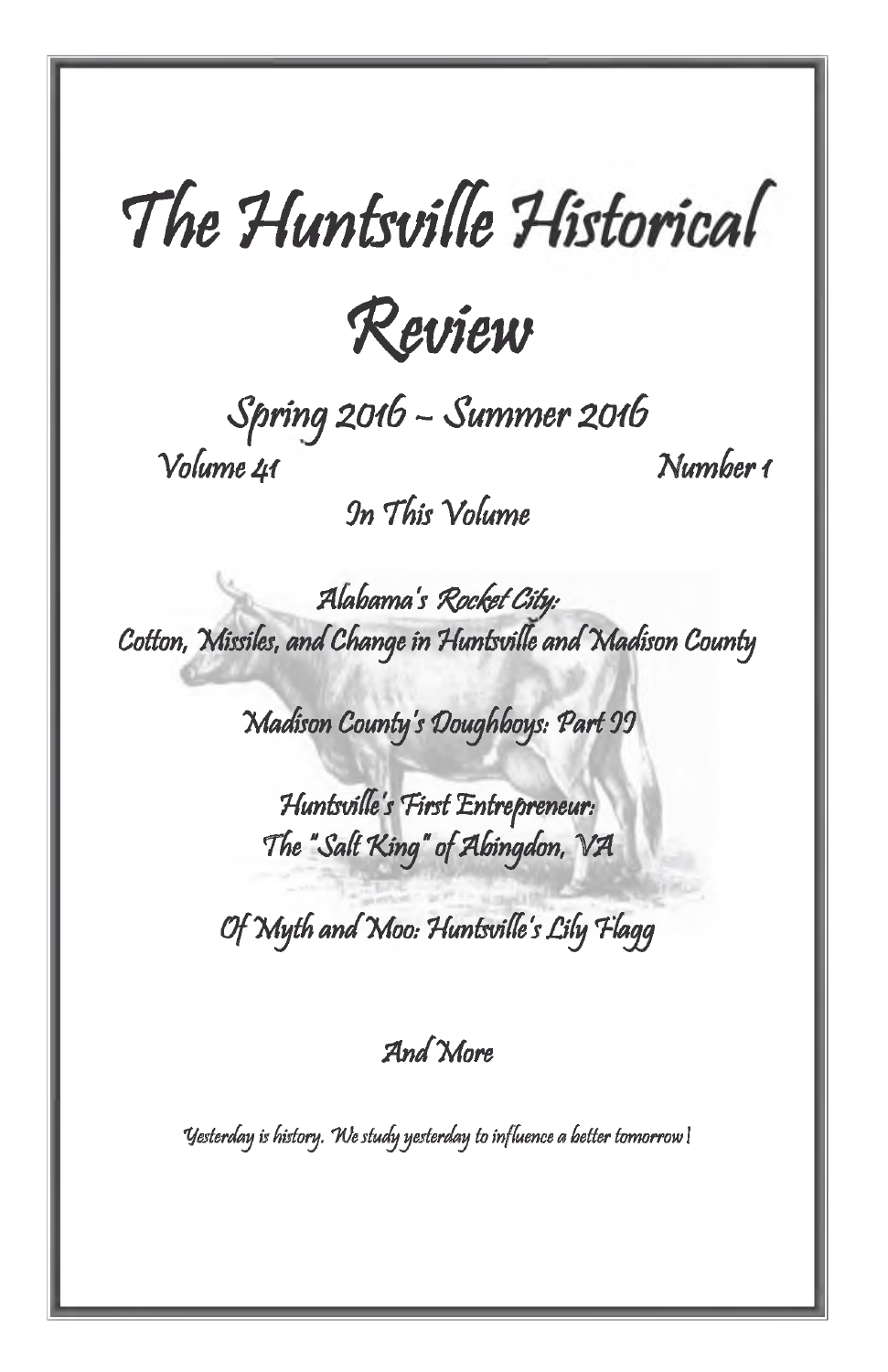# **President's Letter Huntsville Historical REVIEW Spring 2016**

This *Historical Review,* like all of them since 1971 accomplishes two goals: 1) it contains good stories for members who love local history, and 2) it captures segments of local history for researchers anywhere in the world for all time (I hasten to thank our own Deane Dayton for scanning the *Reviews* into the world-wide web). You can access them now by going to *HuntsvilleHistoryCollection.org.* The *Reviews* are categorized by subject matter, author, and year.

Because the *Historical Reviews* are such a rich source of local history, the Historical Society has decided to pluck out related stories and bind them into several books. The primary focus will be on stories related to the upcoming Alabama Bicentennial (2017 2019); however, there will be other categories too. These books will be available to our members at regular meetings, or for sale to anyone on Amazon.com. Jacque Procter Reeves is heading this effort.

Meanwhile, Mary Daniel has agreed to update the HMCHS history from where John Rison Jones left off in 2001. It will be published in a future Review.

Since the last issue was published, the Historical Society has been busy with these outreach efforts:

- We are continuing to work with the Huntsville Housing Authority to identify materials of historic value in its old records
- We've met with the Historic Huntsville Foundation in an effort to forge a partnership on some areas of common interest
- We've proposed to the Huntsville City Schools that we make available to their local history teachers subject-appropriate internet information, to include a human resource to help facilitate its use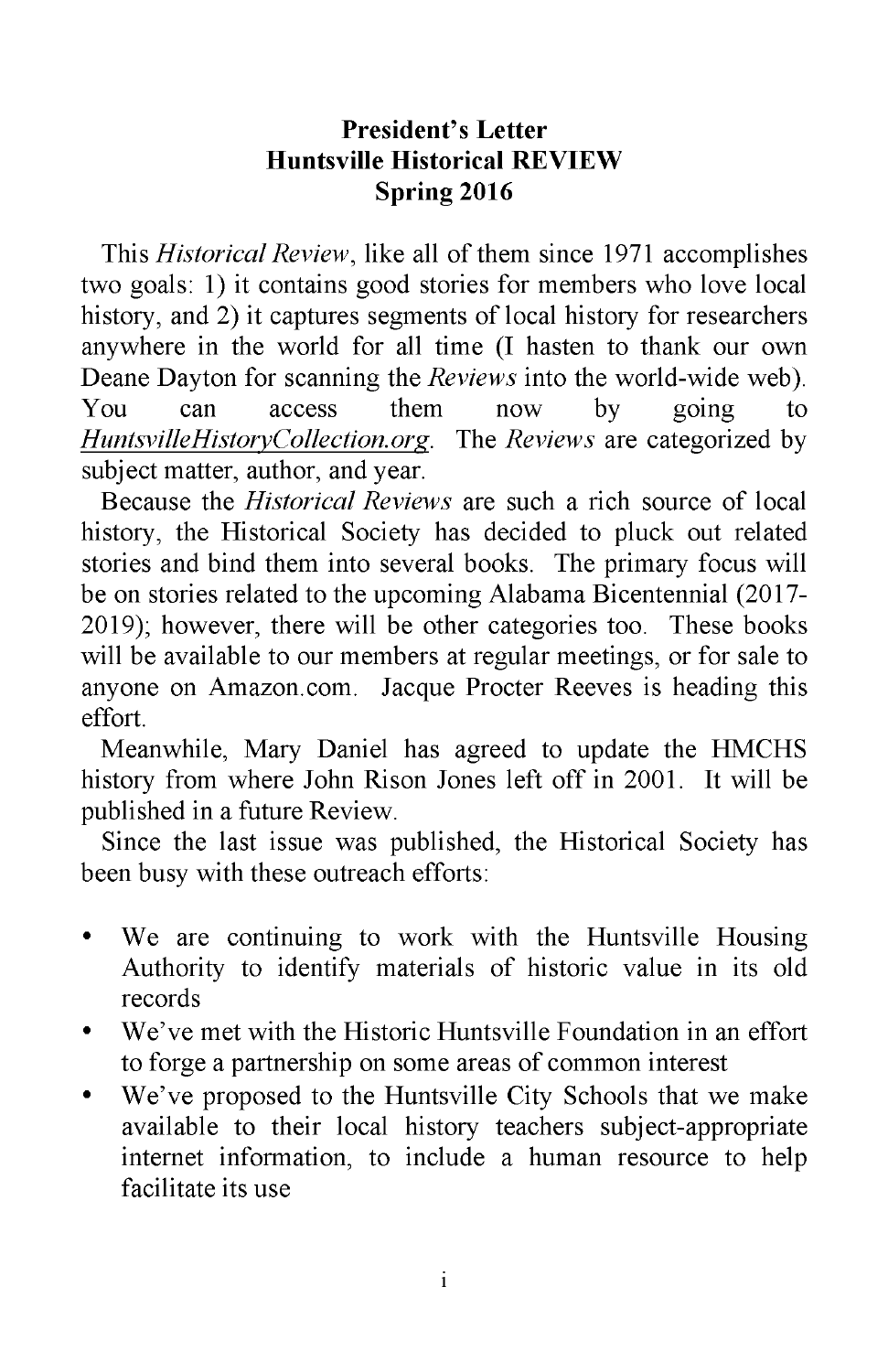- The HMCP Library has agreed in principle to partner with us in our liaison efforts with the city schools
- We're continuing to explore the possibility of offering short, recorded history vignettes to radio stations for use during the Bicentennial
- The Marker Committee is getting quotes to refurbish certain non-Alabama Historical Association markers in our area. The "owners" of those markers will then be asked to help defray the costs of refurbishment
- We continue developing the I-phone App that will provide information about the 125 historical markers located in Madison County.
- The Society's Facebook presence has been significantly impacted with thousands of "hits" per post, with about two new local history posts per week.

The Historical Society's website now includes the criteria for obtaining historical markers. And we now provide contact information for persons with genealogy questions. Also new, you can now find our Society newsletters, 2013-to-present, on our website.

Others topics continue to be works-in-progress, including the annual Ranee Pruitt Award, a history photo contest, a general history museum, and etc... Meanwhile, consider immortalizing yourself by becoming a published author in the *Review.*

John Allen, president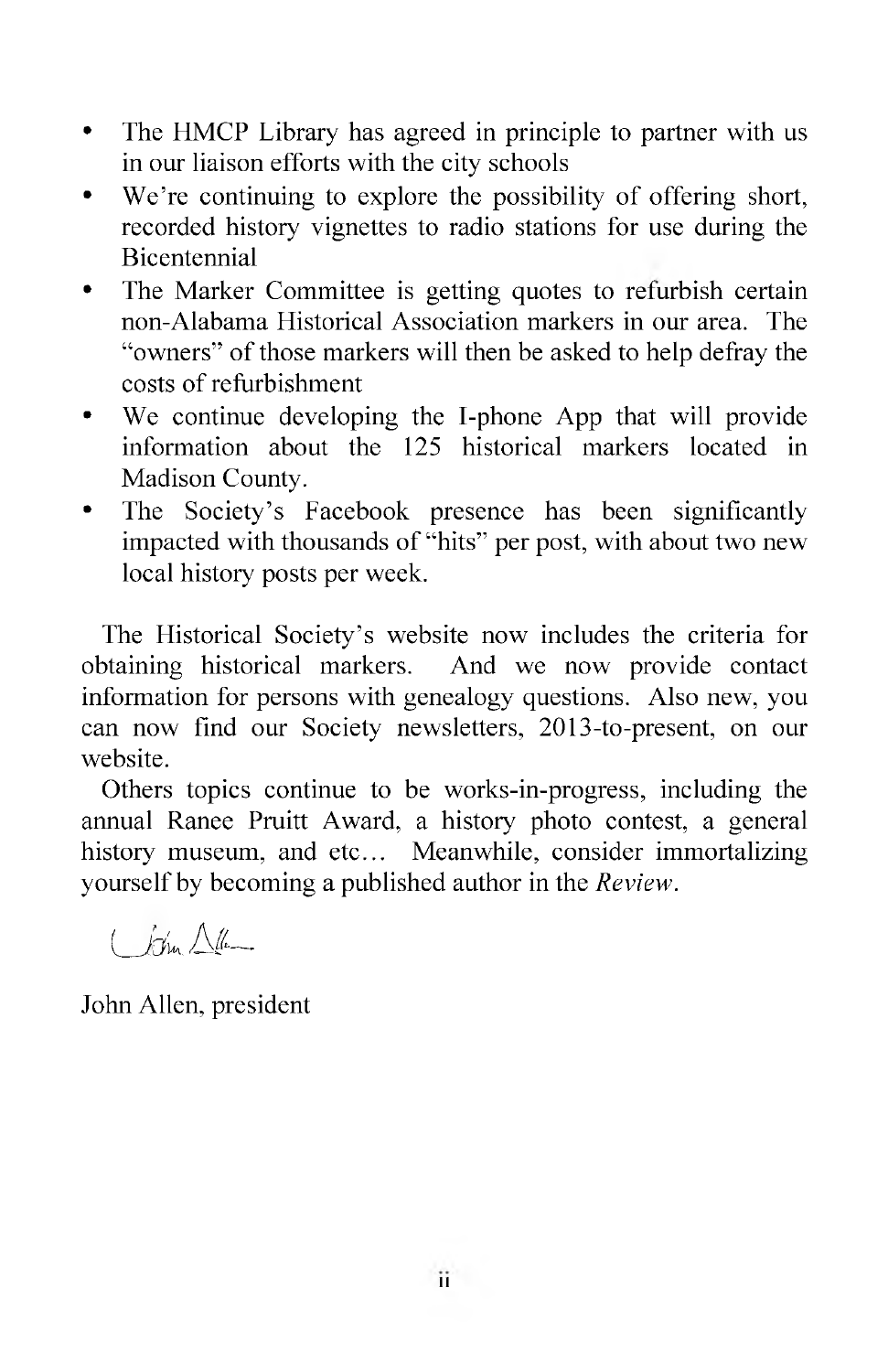# **Table of contents**

| <b>Title</b>                        | Page |  |
|-------------------------------------|------|--|
|                                     |      |  |
| From the Editor  Arley McCormick iv |      |  |

# **Articles**

| Alabama's Rocket City: Cotton, Missiles, and Change in<br><b>Huntsville and Madison County</b> |  |
|------------------------------------------------------------------------------------------------|--|
| Part II; Madison County's Doughboys The Enemies:<br><b>Germany and La Grippa</b>               |  |
| Huntsville's First Entrepreneur: The "Salt King" of<br>Abingdon, VA                            |  |
| Of Myth and Moo: Huntsville's Lily Flagg                                                       |  |
| <b>Book Review</b>                                                                             |  |
| I autotana Chade Hutusuothy in aaanaughtan with Hutusuothy                                     |  |

| Louisiana State University in cooperation with University |  |
|-----------------------------------------------------------|--|
| of Texas: The History of the South Series Volume IV       |  |
| (1961): The South in a New Nation 1789-1819, by Thomas    |  |
|                                                           |  |
| <b>The Huntsville Historical Review Editorial Policy</b>  |  |
| The Huntsville Historical Society Board Members           |  |
|                                                           |  |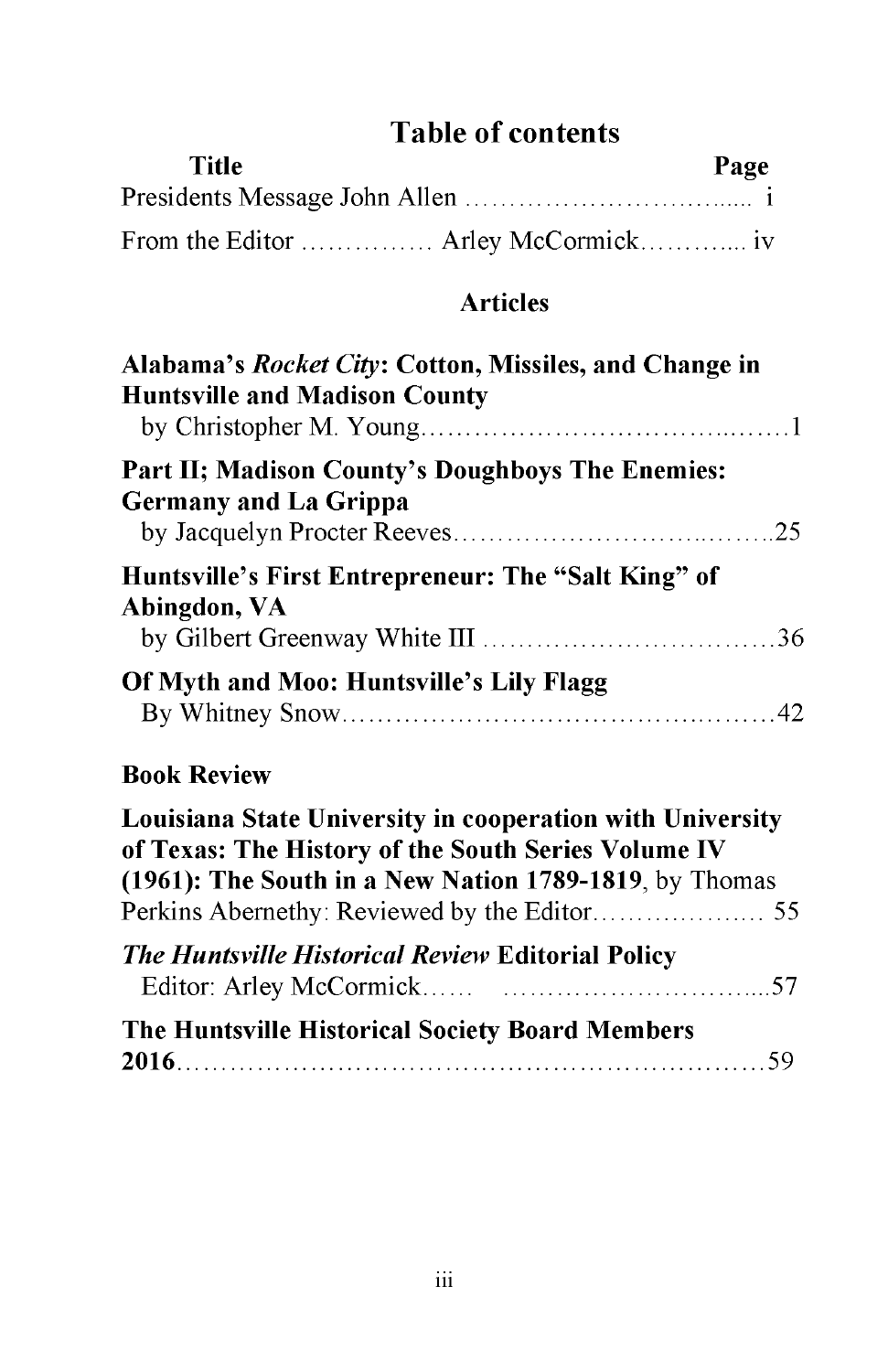#### **From the Editor:**

We are rapidly approaching the bicentennial and celebrate Alabama becoming a Territory. As a prelude, the state of Georgia gave up western claims in 1802, the Federal Road opened the western territory to more migration by 1811, the Choctaw, Chickasaw and Cherokee ceded land by 1806, and the US annexed a large swath of land that would become Alabama from the Spanish in 1810. The Green Academy was established in 1812, and after the 1813-1814 Creek Indian War, the Alabama Republican newspaper began publishing in Huntsville in 1816.

In 1817, on March  $3<sup>rd</sup>$ , the United States Congress passed the enabling act that allowed the division of the Mississippi Territory. Mississippi was quickly accepted into the union as a state and Alabama became a Territory. With the state wide bicentennial celebration I encourage our contributing authors to take advantage of the focus on Alabama history and bring it to life in our Review. The bicentennial offers a great opportunity for our members and readers to illustrate and catch up on the forgotten, notable and not so notable people, places, and events in the community we call home.

# **Key Dates in Alabama's History Preceding Statehood**

**1802** - Georgia formally cedes western claims for its southern boundary at the 31st parallel.

**1803 - 1811** - Federal Road conceived and built connecting Milledgeville, Georgia to Fort Stoddert, American outpost north of Mobile.

**1805 - 1806** - Indian cessions opened up to white settlement large portions of western (Choctaw) and northern (Chickasaw and Cherokee) Alabama.

**1810 -** West Florida, from Pearl River to the Mississippi, annexed by US from Spain.

**1811 - 1812 -** Schools established in Mobile (Washington Academy 1811) and Huntsville (Green Academy 1812).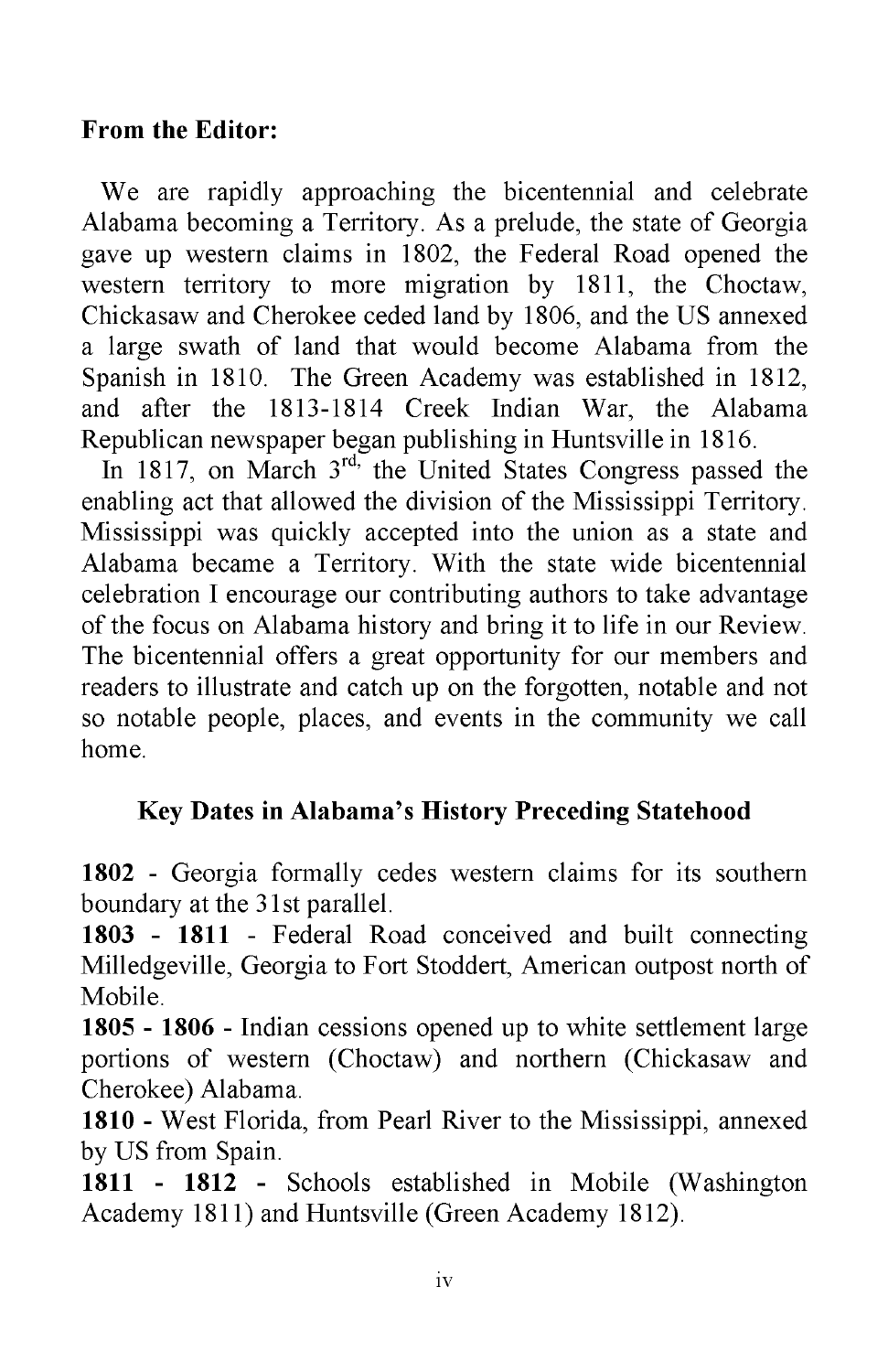**1811 - 1816 -** Newspapers established in Mobile to the south (Sentinel May 11, 1811; Gazette 1812) and Huntsville to the north (Alabama Republican 1816).

**1813 -1814 -** Creek Indian War

- July 27, 1813 Battle of Burnt Corn Creek
- August 30, 1813 Fort Mims Massacre
- December 1813 Battle of Holy Ground
- March 1814 Battle of Horseshoe Bend
- April, 1813 US annexed West Florida, from the Pearl River to the Perdido River, from Spain; Spanish surrender Mobile to American forces.
- August 9, 1814 The Treaty of Fort Jackson was finalized after warring Creeks, under the leadership of William Weatherford, aka Red Eagle, surrender to Gen. Andrew Jackson and ceded their lands to the federal government. This event opened up half of the present state of Alabama to white settlement.
- September, 1814 British attack on Fort Bowyer on Mobile Point fails, prompting them to abandon plans to capture Mobile and turn towards New Orleans.

**1815 -** February- British forces take Fort Bowyer on return from defeat at New Orleans, then abandon upon learning that the war is over.

**1817 -** March 3 - The Alabama Territory is created when Congress passes the enabling act allowing the division of the Mississippi Territory and the admission of Mississippi into the union as a state. Alabama would remain a territory for over two years before becoming the 22nd state in December 1819.

# **1818 -**

• January 19 - The first legislature of the Alabama Territory convenes at the Douglass Hotel in the territorial capital of St. Stephens. Attendance is sparse with twelve members of the House, representing seven counties, and only one member of the Senate conducting the business of the new territory.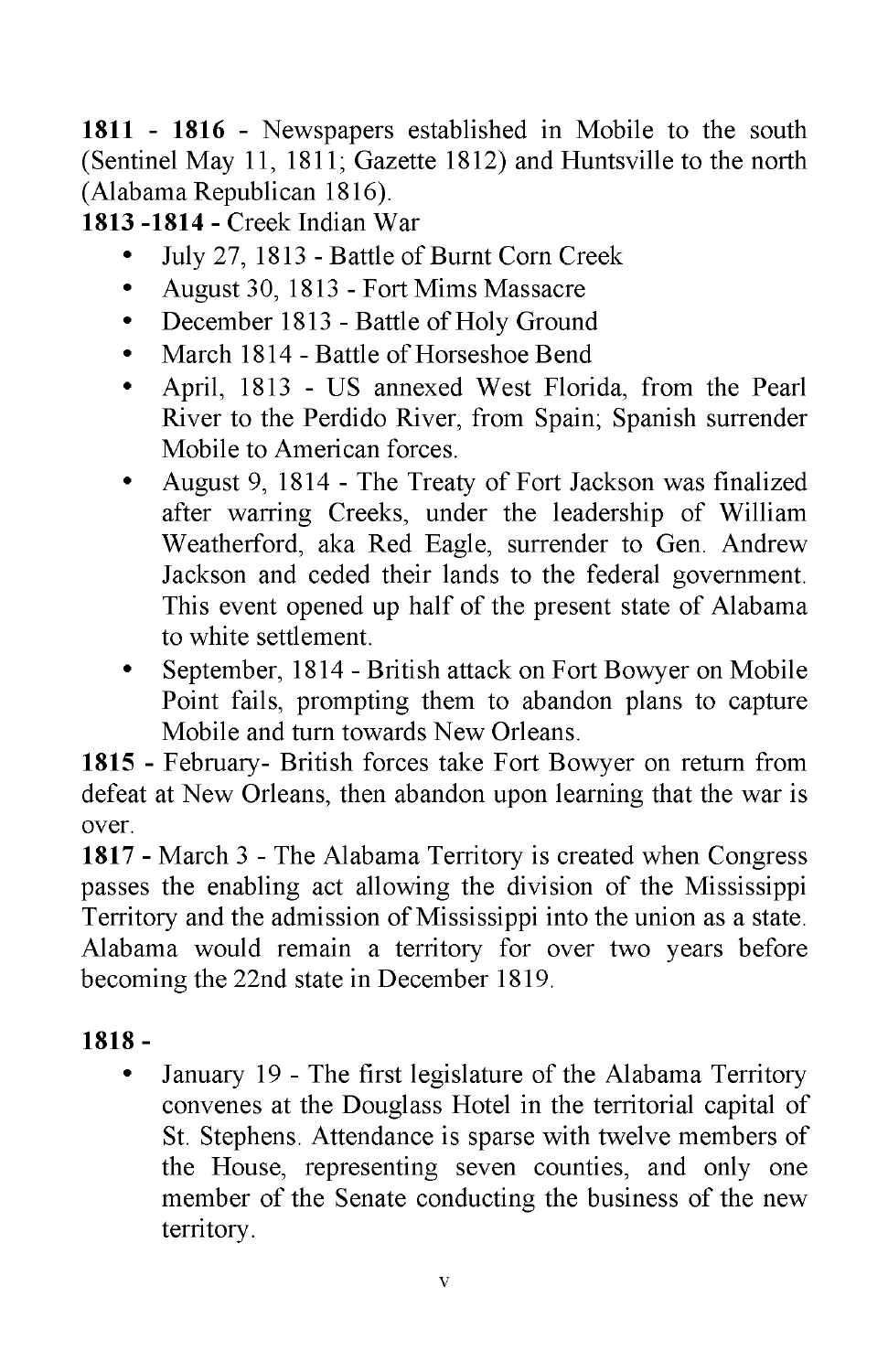*The Alabama,* the area's first steamboat, constructed in St. Stephens.

Cedar Creek Furnace, the state's first blast furnace and commercial pig-iron producer, established in present-day Franklin County.

• November 21 - Cahaba, located at the confluence of the Alabama and Cahaba Rivers, is designated by the territorial legislature as Alabama's state capital. Huntsville would serve for a short time as the temporary capital. The selection of Cahaba was a victory for the Coosa/Alabama River contingent, which won-out over a Tennessee/Tombigbee Rivers alliance group that wanted to place the capital at Tuscaloosa. The power struggle would continue between the two sections of the state; in 1826 the capital was moved to Tuscaloosa, but in 1847 it was moved to the Alabama River at Montgomery.

## **1819 -**

- March 2 President Monroe signs the Alabama enabling act.
- July Constitutional Convention meets in Huntsville. Constitution adopted with Cahaba selected as temporary seat of government for the new State.
- September 20-21 The first general election for governor, members of the US Congress, legislators, court clerks, and sheriffs is held as specified by the Constitution of 1819. Held on the third Monday and following Tuesday of September, the voters elected William Wyatt Bibb as the state's first governor.
- October 25 December 17 General Assembly meets in Huntsville until the Cahaba Capitol is constructed.
- December 14 Alabama enters Union as  $22<sup>nd</sup>$  state.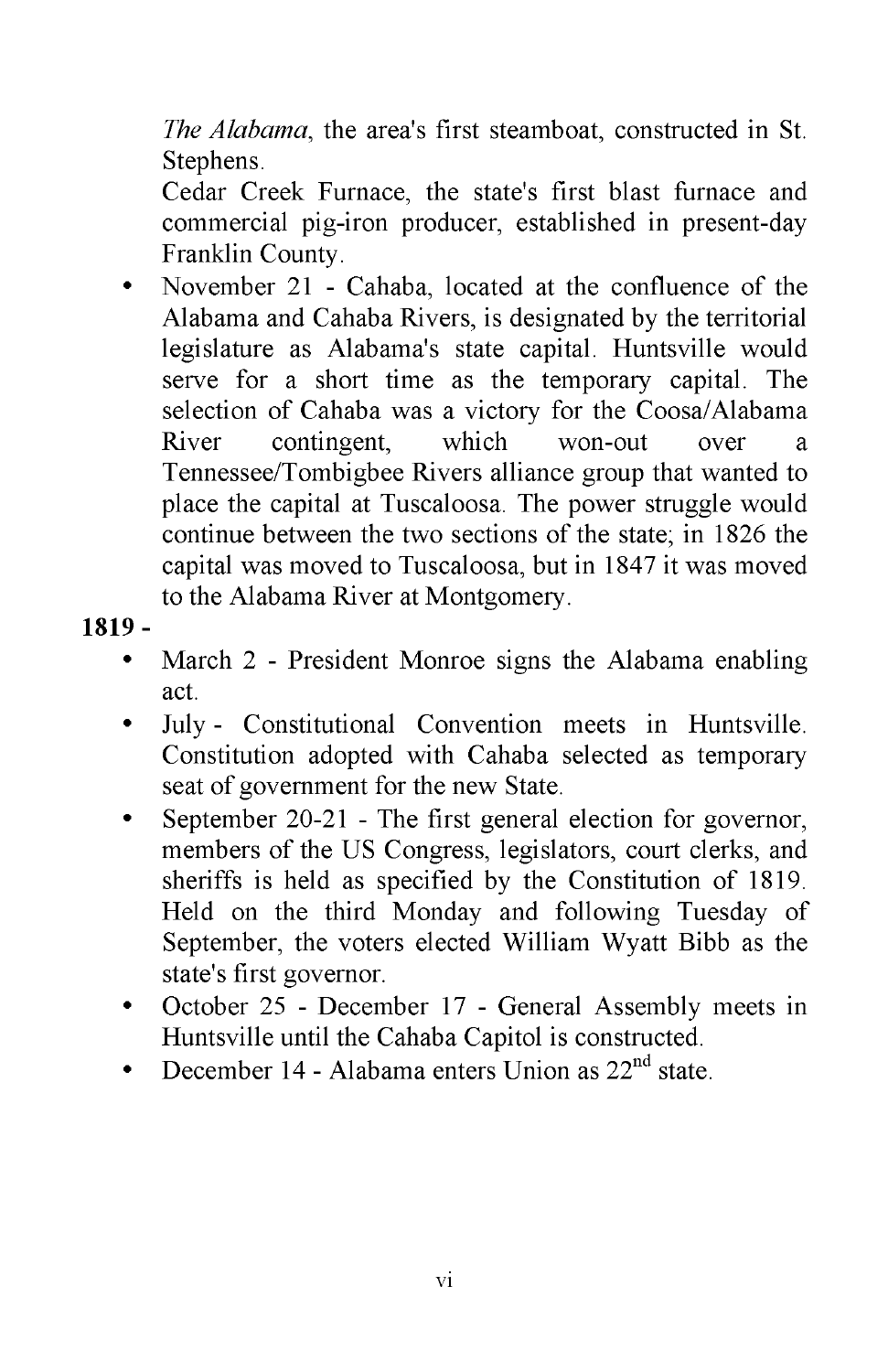# **Alabama's** *Rocket City* **Cotton, Missiles, and Change in Huntsville and Madison County**

#### By

## Christopher M. Young

Milton K. Cummings encapsulates World War II's dramatic economic and social repercussions on North Alabama. A native of small-town Gadsden, Cummings launched his storied career while a high school student in Huntsville—Gadsden's more urban neighbor—with work as a part-time clerk and bookkeeper at his father's local cotton gin. At the time, cotton was the region's dominant industry, and North Alabama's Madison County—with Huntsville as its county seat—was Alabama's leading cotton producer.<sup>1</sup>

Following his graduation from high school at the age of sixteen, Cummings turned down an all-expenses-paid scholarship to Harvard Medical School in Boston and opted instead to join North Alabama's local economic engine; the cotton industry's influential Shelby Fletcher—the same man who had offered the scholarship—brought Cummings under his tutelage. Fletcher was a large-scale merchant operating his own firm, Shelby Fletcher Brokerage, out of the center of the Madison County cotton trade: Huntsville's influential "Cotton Row." 2 The Row served as Cummings's training ground; cotton merchants, lawyers, and bankers—Cummings among them—sat in their offices directly across from the county courthouse, overseeing the comings and

<sup>&</sup>lt;sup>1</sup> Phil Garner, "For Years Cotton Row Symbolized the South," *The Huntsville Times,* 22 May 1966.

<sup>&</sup>lt;sup>2</sup> "Cotton Row" in downtown Huntsville became the financial center of North Alabama's formidable cotton industry. Elfriede Richter-Haaser, "Madison County History,"

<http://madisoncountyal.gov/government/about-your-county/history> (accessed January 3, 2016).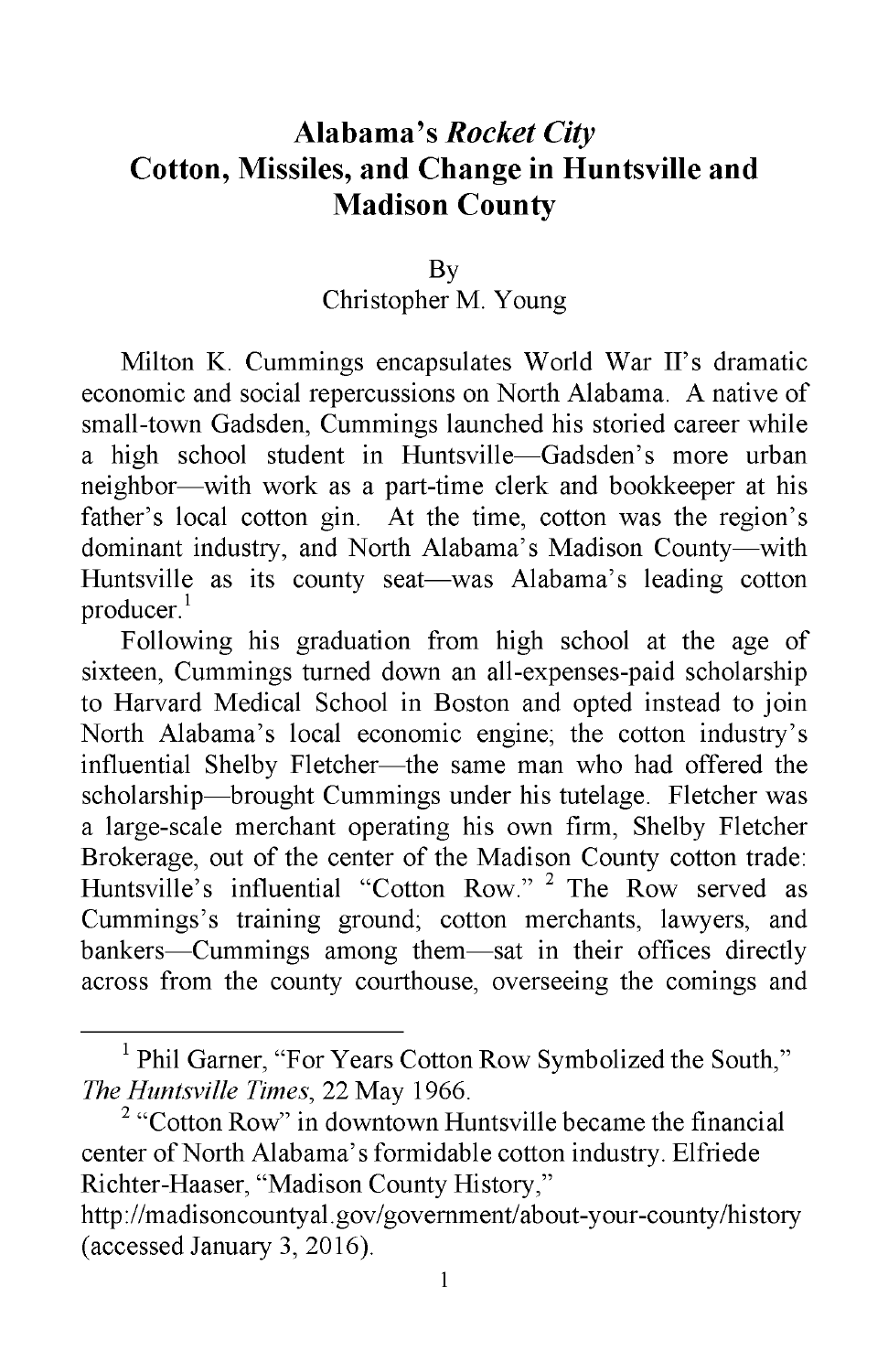goings of the wagons and carts loaded with the crop that reigned supreme.<sup>3</sup> The Row and its power brokers groomed Cummings's business acumen, and taught him to find success even against the backdrop of the severe economic depression, today known as the Great Depression, which was gripping the nation.

In 1937, one year after Fletcher's death, the 25-year-old Cummings opened his own brokerage operation with the aid of Fletcher's  $$5,000$  bequeathal to him.<sup>4</sup> Cummings's role as a cotton merchant made him an intermediary between the farmer selling cotton and the miller purchasing it. As with any merchant, he aimed to buy low and sell high, and proved rather adept at it: he quickly became one of North Alabama's most successful merchants<sup>5</sup>

Then came the advent of World War II. The region's young men left the farms and fields to fight alongside the Allies, creating severe labor shortages for the manpower-heaving cotton industry; six of the area's seven mills closed shop.<sup>6</sup> Even the face of an adverse business landscape, Cummings persevered; he abstained from taking up arms and contributed to the war effort through increased economic output at home. His reward was lofty profits and a substantial fortune.

Yet notwithstanding the wartime prosperity of his cottoncentered empire, the post-war Cummings developed deep-seated doubts about the long-term viability of a strong cotton market given prevailing government policies in the area.<sup>7</sup> Less than a

 $3$  Ibid.

4 "Gadsden Native Builds Space Industry," *The Gadsden Times,* 13 February 1966, 28.

 $<sup>5</sup>$  Ibid.</sup>

6 "Huntsville Economy Rides On Rockets," *Tuscon Daily Citizen,* 30 June 1960, 36.

 $7$  For more information on the impact of federal agriculture policy from the 1950s through the early 1970s, see Robert S. Firch, "Adjustments in a Slowly Declining U. S. Cotton Production Industry," *American Journal of Agricultural Economics* 55:5 (December 1973), 892-902.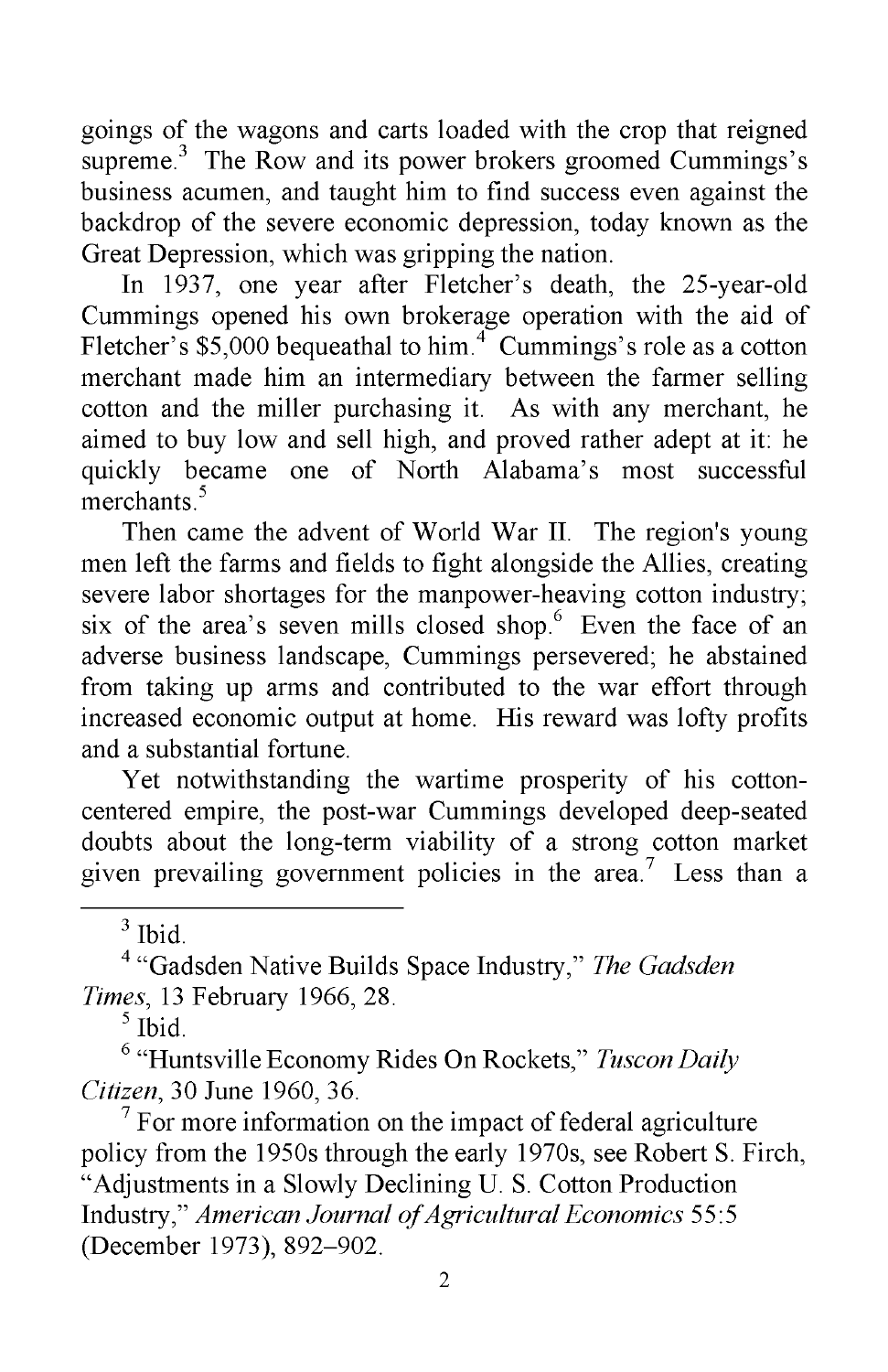decade after the end of the war that made him one of North Alabama's wealthiest men, Cummings left the cotton industry in 1953, choosing instead to invest his money and management skills in stocks. Nevertheless, he maintained his office on Cotton Row until 1958, when he joined the executive ranks at Brown Engineering, an aeronautics venture, in the early days of Huntsville's space boom. Cummings delegated the Row to his past and left old Huntsville behind. "We live in a different age now," reflected Hugh Doak, himself a former cotton merchant and Row occupant. "We've got to go along with progress."8

The "progress" referenced by Doak first arrived in Huntsville on July 3, 1941, in the form of national defense. In a special issue printed that afternoon, *The Huntsville Times* published a breaking headline: "Huntsville Given \$41,293,000 Chemical War Service Plant."9 Although unknown at the time, the Second World War began a process that would permanently disassemble the traditional economic dynamics of North Alabama—it began a significant economic realignment that would wean the region off dependence on agriculture in general, and cotton in particular.

In North America, the defense industry would come to supersede Big Ag, with missiles replacing cotton as its chief unit of economic output. The late 1940s still saw cotton fields come up to within a few blocks of Huntsville's main street; by the late 1950s, "King cotton had retreated before long rows of housing projects and factories."<sup>10</sup> By decade's end, the space industry would also join the Huntsville community with the dedication of NASA's Marshall Space Flight Center in 1960.<sup>11</sup>

<sup>8</sup> Garner, "For Years."

<sup>&</sup>lt;sup>9</sup> "Huntsville Given \$41,293,000 Chemical War Service Plant," *The Huntsville Times,* 3 July 1941, 1.

<sup>10</sup> Drew Pearson, "'Rocket City' Booming," *The Anniston Star,* 13 December 1958, 4.

<sup>11</sup> Wayne Flynt, *Alabama in the Twentieth Century* (Tuscaloosa: University of Alabama Press, 2004), 155.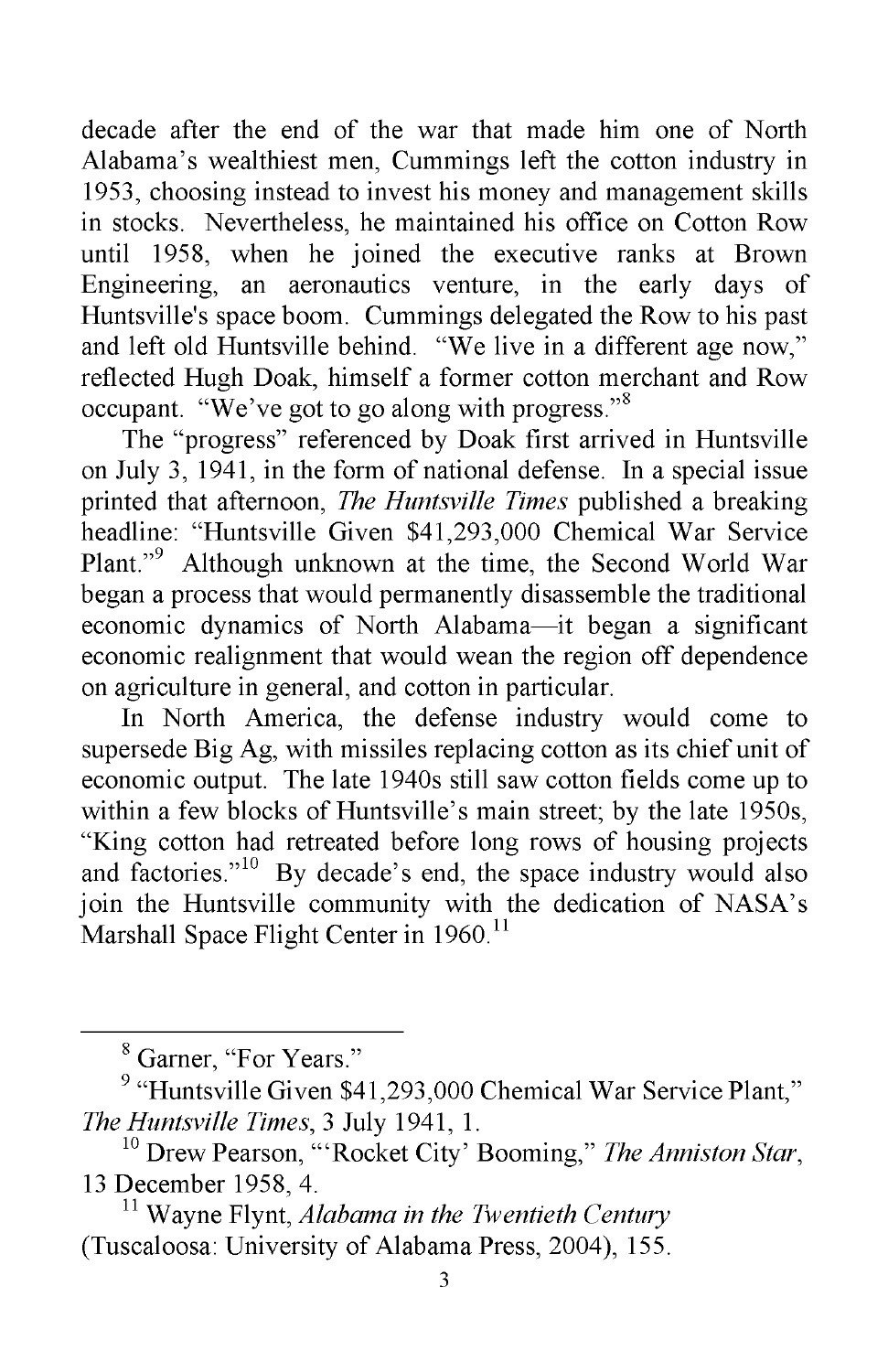Huntsville had become Rocket City, USA.<sup>12</sup> The introduction of the national defense enterprise into Madison Country during the early years of the Second World War permanently shifted the regional economy away from cotton's domination as increasing federal military expenditures in the region heralded the establishment of substantial wartime activities at the newly minted Huntsville and Redstone arsenals. These military installations established to augment the country's national security apparatus amid global conflict—would create a fundamentally different city. Before July 1941, no industry possessed the stamina to compete with King Cotton in North Alabama. However, with the precipitous decline in cotton production in the decades during and after the war, coupled with substantial investments by the federal government and private contractors in defense-related enterprises, Huntsville overcame cotton's formidable monopoly on its economy and began the immense economic diversification that would eventually see it become one of America's most technological cities.

This paradigm shift was not exclusively economic in scope: the two arsenals and their related industries also diversified the psychology of Huntsville's citizenry. World War II saw Huntsville's people begin to associate themselves and their contributions to the nation with defense and aerospace industries, not with their more entrenched agricultural base. These changing associations and identifications carried over and developed into the post-war years, and guided Huntsville's citizens as they developed their city anew.

 $* * *$ 

Huntsville traces its roots to the squatter John Hunt, who arrived in North Alabama in 1805. In 1809, the governor of the Mississippi territory designated the area around John Hunt's home as Madison County, named to honor then-President James Madison. Huntsville became the territory's first incorporated town

<sup>&</sup>lt;sup>12</sup> Pearson, "'Rocket City' Booming," 4.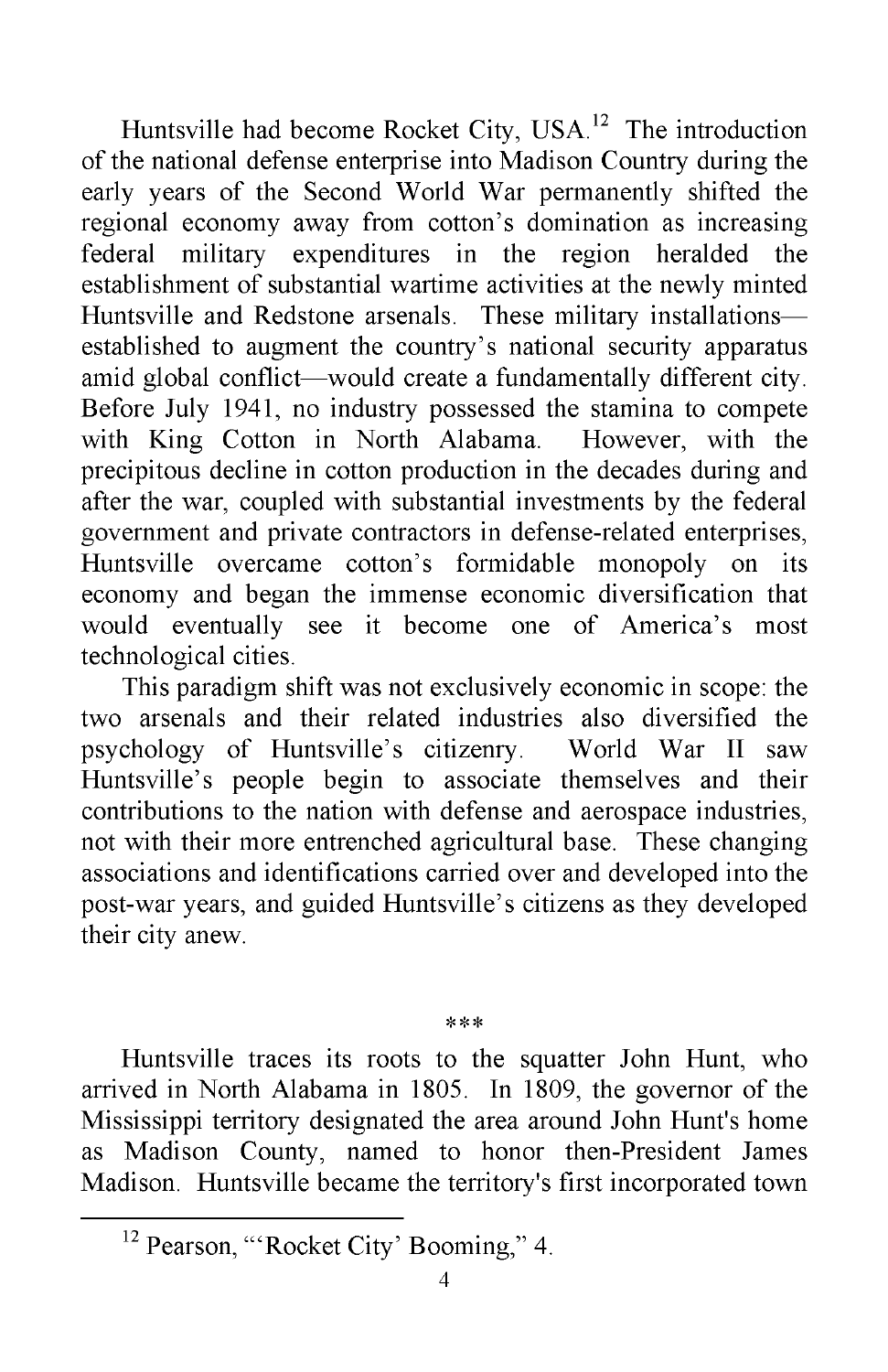in 1811; when the Alabama territory — later created and separated from the Mississippi territory when the latter received its statehood in 1817 — entered the Union as a sovereign state in 1819, Huntsville became its first capital.

Even prior to statehood, Huntsville was a "frontier metropolis"—and cotton was its economic lifeblood. Madison County historian Elfriede Richter-Haaser described early Huntsville as "a flourishing cultural, commercial, and social center of 'King Cotton's' realm."13 In the early 1800s, Madison County farmers were consistently harvesting 1,000 pounds of cotton per acre per annum.<sup>14</sup> Small businesses lined Huntsville's streets, occupied by cotton merchants, bankers, and lawyers. The merchants favored offices on the west side of the city square, adjacent to the courthouse; this would become the Cotton Row of Cummings' time.15 Opened for business in Huntsville in 1809, Huntsville Bell Factory was the state's oldest textile mill. From an early point in its history, cotton was the regional cash crop, and the regional culture and society were intertwined with its production.

Despite the consistent economic strength that cotton provided the region, Huntsville was no exception to the economic hardship experienced throughout the South during the Civil War and later Reconstruction. From after the war until even as late as 1883, no cotton dealers held shop in the North Alabama's principal cotton market, although two cotton manufacturers operated out of Madison County at this time.<sup>16</sup>

The region's financials began to look up near end of the nineteenth century. Emphasis moved toward industry, and the scars of the Civil War began to heal. By 1897, three cotton dealers

<sup>&</sup>lt;sup>13</sup> Richter-Haaser, "Madison County History."

 $14$  Ibid.

 $15$  Ibid.

<sup>&</sup>lt;sup>16</sup> Textile Manufacturers' Directory of the United States (New York: 1883), 250, 450-52.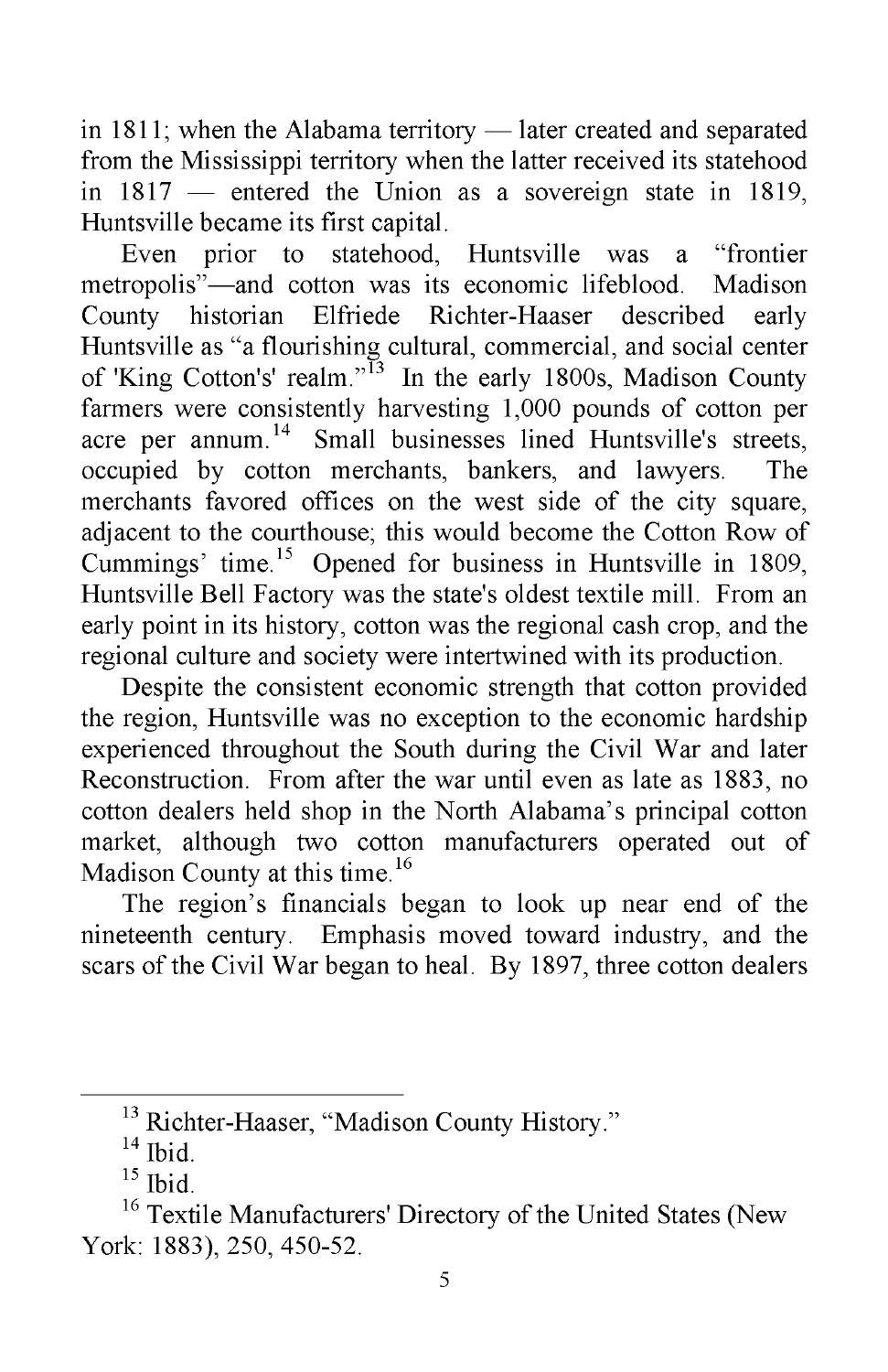inhabited the Huntsville metropolitan area alone, and three cotton manufacturers could be counted in the city-county market.<sup>17</sup>

Cotton industry writer Josephine Perry marked 1894 as "the beginning of the modern age of weaving."<sup>18</sup> Cotton Belt mills began to install the most modern machinery of the day. In the South's cotton commerce, Alabama, Georgia, and North and South Carolina led the pack.<sup>19</sup> As for Huntsville, its cotton market continued to expand, with World War I serving as a significant catalyst. By the 1920s, ten textile mills called Madison County home $^{20}$ 

However, economic growth would hit a wall in 1929; the cotton-facilitated boom collapsed with the onset of the Great Depression. In 1947, the Eighth Cotton Research Congress reflected on the dire health of their industry during the previous decade. In a speech to the Congress delegation, E.D. White—at the time the Assistant to the Secretary of Agriculture—recalled that the American cotton industry had faced "mounting surpluses of raw cotton and cotton textiles both here and abroad; by increasing foreign production cutting in on our markets; by increasing competition from synthetic textiles; by a depressed world economy and ruinous prices in many segments of the cotton industry. $121$  At the following Congress in 1948, Secretary of Agriculture Charles Brannan also chose to recount cotton's shift from vibrancy to depression: "In 1920 American cotton production was about twice as large as total foreign production. In the middle 1930's, foreign production became larger than American production, and the

<sup>18</sup> Josephine Perry, America at Work: The Cotton Industry (New York: Longmans, Green and Co, 1943), 76.

 $19$  Ibid.

<sup>20</sup> "A Brief History of Huntsville,"

<sup>&</sup>lt;sup>17</sup> Textile Manufacturers' Directory of the United States and Canada (New York: 1896-97), 195, 396.

[http://history.msfc.nasa.gov/huntsville/hsv\\_history.html](http://history.msfc.nasa.gov/huntsville/hsv_history.html) (accessed January 11, 2016).

<sup>21</sup> E.D. White, "The Road Ahead for Cotton," *Proceedings of the Eighth Cotton Research Congress* (1947), 10.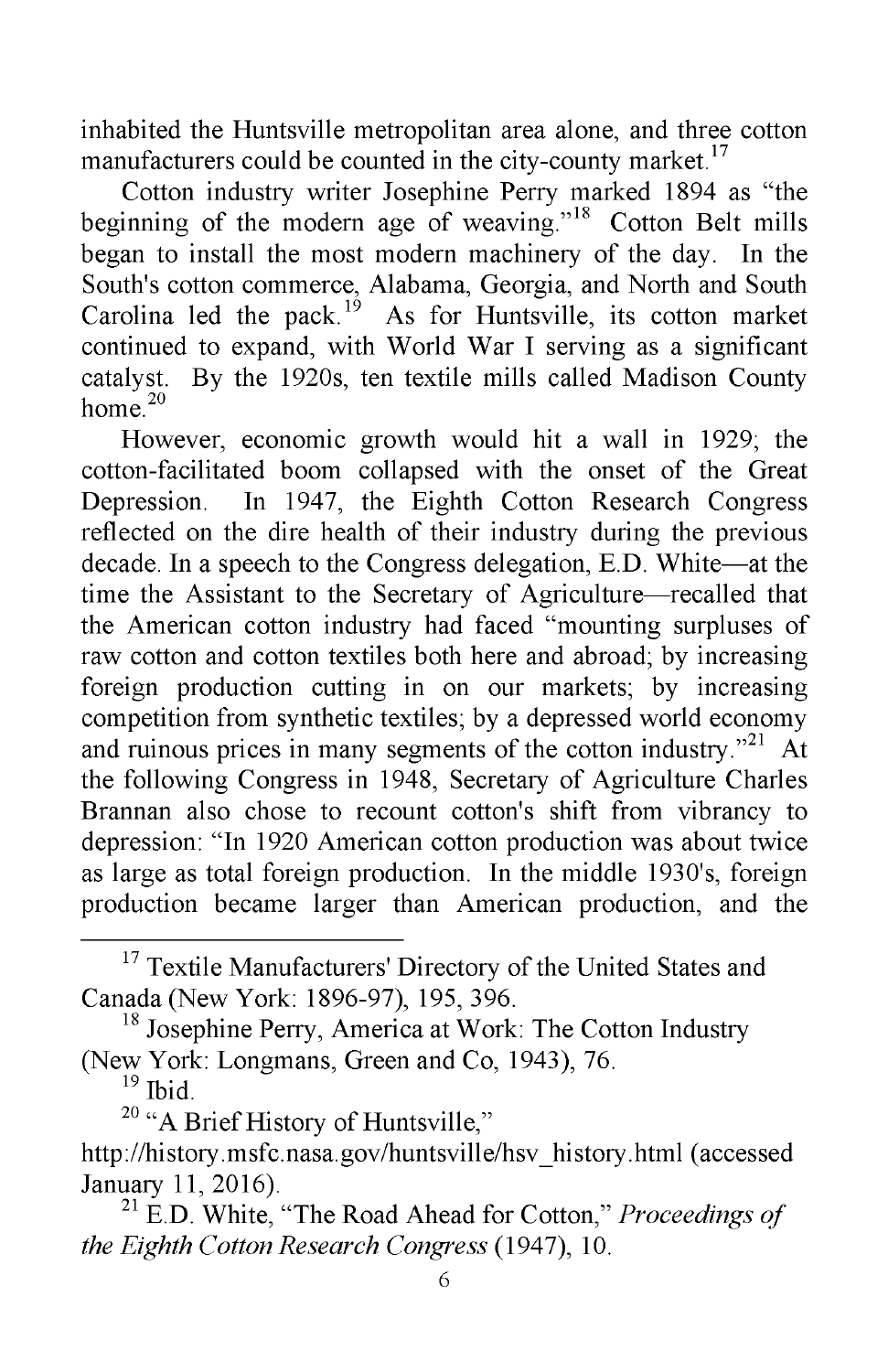volume of cotton we sold abroad fell to about half the 1920 level." $^{22}$ 

In the worldwide financial chaos, U.S. cotton was hit especially hard. The number of Alabama farms harvesting cotton fell from 231,824 in 1929 to 200,649 by 1939. Alabama acreage devoted to cotton plummeted from 3,566,498 to 1,930,560 acres during the same decade, a 45.9% decrease ending with the lowest number of acres allocated to cotton since the mid-1800s; the state's total value of lint cotton and cottonseed plummeted from \$129,186,873 to \$43,933,746. Accounting for 62.2% of the total value of all crops produced in the state in 1929, cotton could claim only 39.6% in 1939. The average price for a bale of cotton—\$84.15 in 1929 was  $$47.31$  by  $1939.<sup>23</sup>$  By the time the curtain closed on the 1930s, cotton was simply no longer of financial value.

Despite these economic tribulations, agriculture—and principally cotton—remained an entrenched economic necessity in the largely rural Madison County. The 1930 U.S. Census listed 53,069 of the county's 64,623 residents as living in rural areas, an  $82\%$  share.<sup>24</sup> Embracing the realities of their region's greatest resource, a majority of the county's population age ten and up worked in agriculture, 51% for white males and 77% for black males. Moreover, over 48% of employed white women worked in cotton mills and related textile industries, with an additional 21% of white men doing the same.<sup>25</sup> The 1940 Census continues to develop this familiar story pattern: of Madison County's 13,735 employed men—both white and black—7,337, or 53%, worked in agriculture. That same year, textile mills became the county's

 $24$  For comparison, the Alabama statewide rural population percentage was 72% in the same census cycle. "Population," *Fifteenth Census of the United States: 1930,* 83, 102.

25 Alabama State Chamber of Commerce, *Huntsville, Madison County and Trade Territory: A General Survey* (1940), 16.

<sup>22</sup> Charles Brannan, "Cotton Makes a Comeback," *Proceedings of the Ninth Cotton Research Congress* (1948), 22-23.

<sup>23 &</sup>quot;Agriculture: Special Cotton Report," *Sixteenth Census of the United States: 1940,* XIV-XV.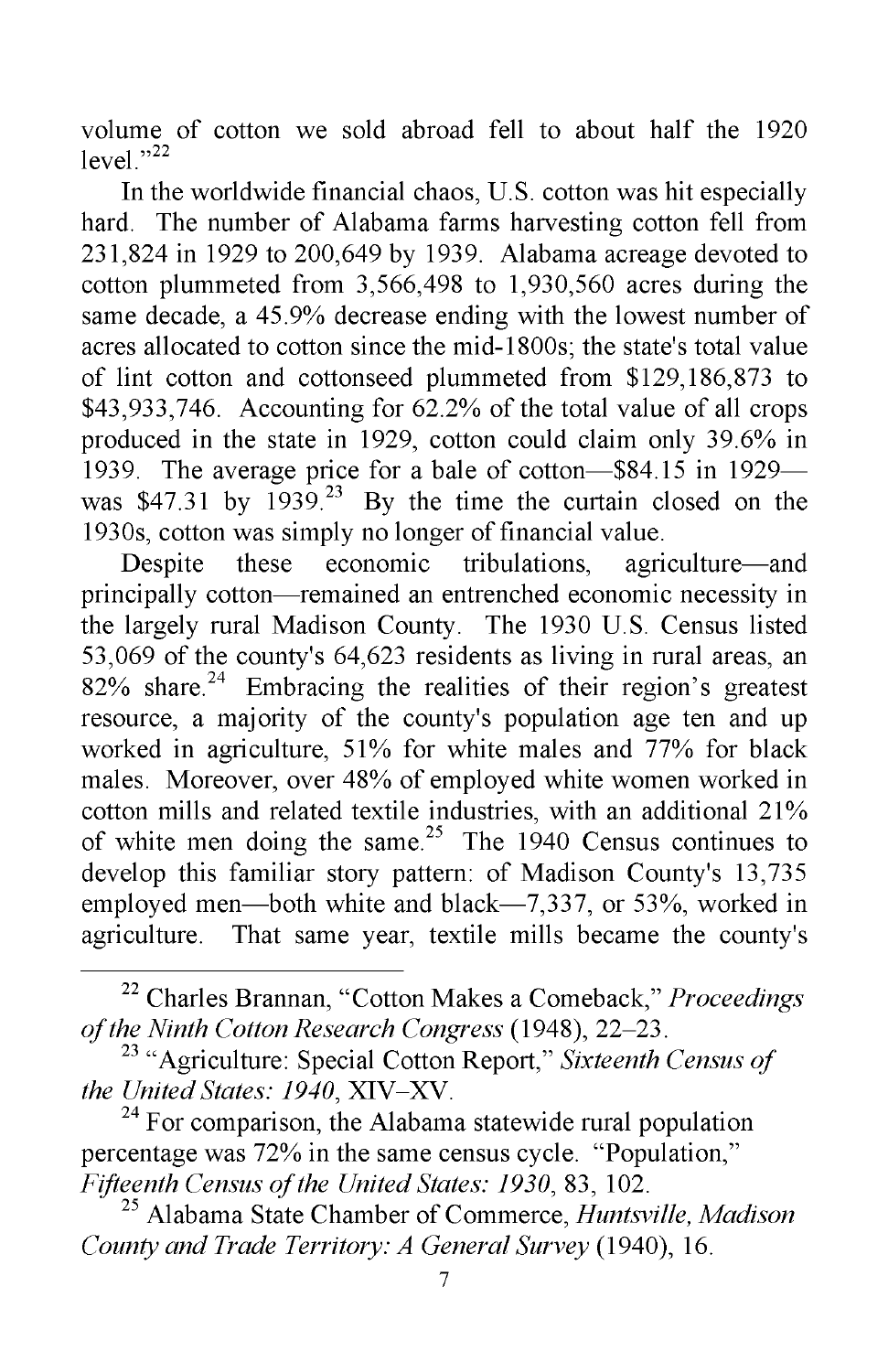second highest employer of men, staffing 1,859 within their ranks $^{26}$ 

The size, scope, and share of the cotton economy reflected these lopsided employment statistics. In a 1935 survey by the Alabama State Chamber of Commerce, 78% of Madison County's income from agricultural production—including land rental and benefit payments, and totaling a staggering \$2,855,672—came from cotton and cottonseed. Crops other than cotton brought in \$324,845 total, or about 9% of the county's income. Madison County was Alabama's highest cotton-producing county in 1935, leading all other counties by more than \$200,000. "The cotton mills are, of course, [Huntsville's] major industries," wrote the Chamber, accepting the dominance of the mills as obvious and matter-of-fact.<sup>27</sup> Of course, this state of affairs was obvious at the time: the cotton mills were prominently situated as the city's dominate industry. No other economic base could compete against it, at least not yet.

\*\*\*

Quite unexpectedly, cotton was soon to be replaced as Huntsville and Madison County's economic lifeline. Alabama historian Allen Cronenberg has insisted that "no town in Alabama<br>experienced more dramatic, permanent change from the experienced more dramatic, permanent change from the construction of military plants than Huntsville."<sup>28</sup> On the advent of World War II, Huntsville was a serene town of 13,000, the seat of rural Madison County and agricultural hub of the Tennessee Valley. In 1939, Huntsville contained 17 manufacturing firms, which total employed 133 workers; yet only 5 years later, in 1944, Huntsville had 17,000 manufacturing jobs, 11,000 of which were

<sup>26 &</sup>quot;Population," *Sixteenth Census of the United States: 1940,* 259.

<sup>27</sup> Chamber of Commerce, *Huntsville, Madison County and Trade Territory,* 37, 59.

<sup>&</sup>lt;sup>28</sup> "Total Expenditure Due to Exceed \$47,000,000 for Vast Establishment," *The Huntsville Times,* 3 July 1941, 1.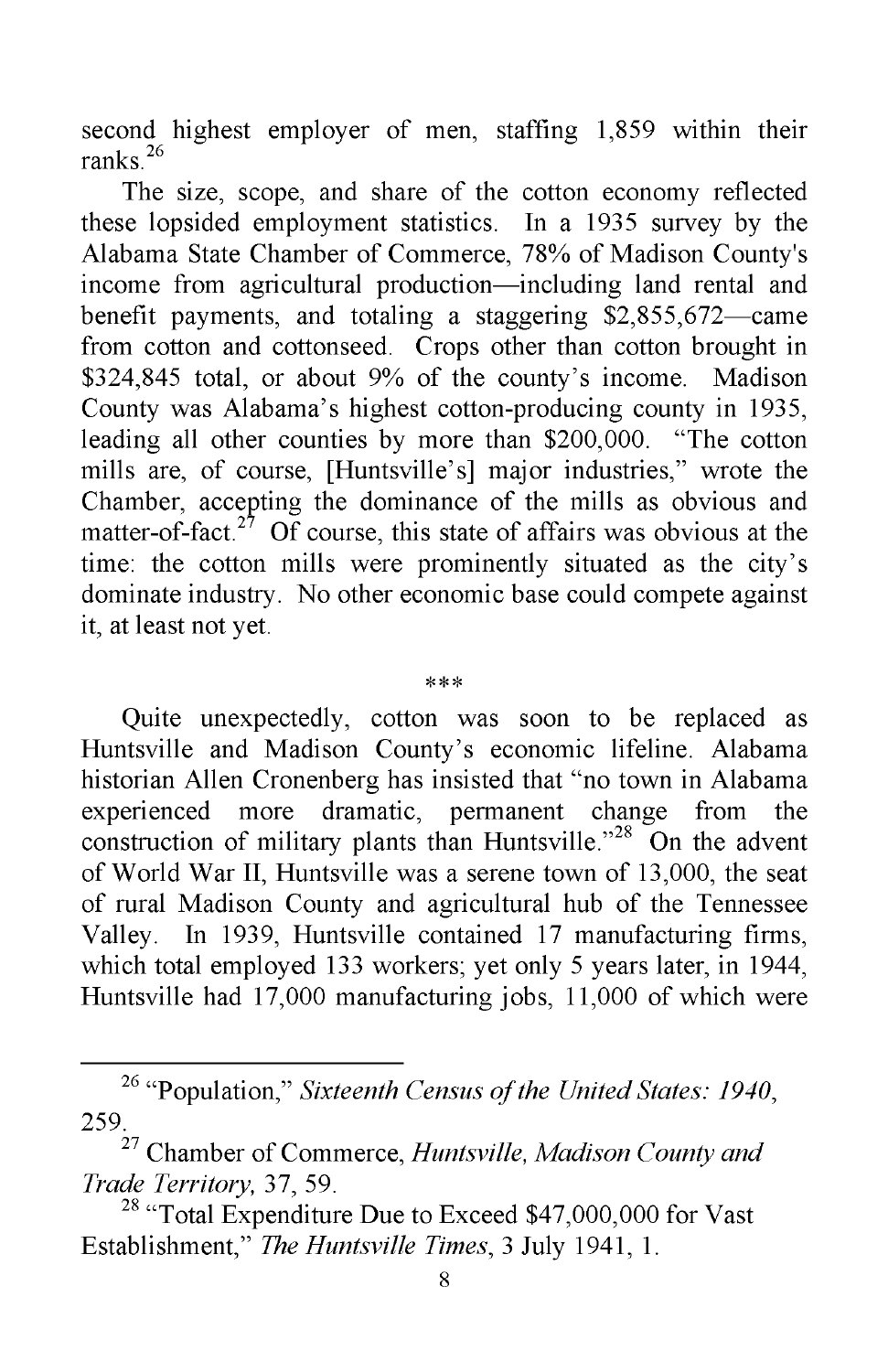civilian positions at one of Huntsville's two arsenals and its ordnance depot.<sup>29</sup>

Seismic shifts in Madison County's economic structure and industrial production capacity were heralded in the July 3, 1941, issue of *The Huntsville Times*: the United States War Department announced that it had chosen Huntsville as the site for a new \$41,293,000 chemical warfare plant. This arsenal would function as its own base and community, and would include chemical manufacturing plants, plants for loading chemical shells, a storage depot, numerous warehouses, and a laboratory, as well as shops, offices, and hospitals. Total operations would require more than 1,000,000 square feet of floor space; more than 30,000 acres would be allocated to host the building sites and a base for railroad yards. The Department estimated that the facilities would employ several thousand people when construction was completed and operations were kicked into full gear. $30$ 

Major General William Porter, chief of the Chemical Warfare Service, was quick to compliment the soon-to-be plant—and the region, by extension—declaring that "these new facilities of the Chemical Warfare Service, to be located at Huntsville, Ala., will greatly strengthen and improve the national defense of the country."<sup>31</sup> His rhetoric was emblematic of the continued praise that would accompany the area's fast-rising national profile and importance to the nation writ large. Huntsville and Madison County would soon be contributing much more substantially to the Allies than its famed cotton.

The initial facility to be constructed—aptly named Huntsville Arsenal—consisted of three plants, two of them identical twins (in the event of a bombing, the Department hoped one would survive the attack). The plants produced numerous toxic agents and gases—including mustard gas and phosgene—and inflammables

<sup>29</sup> Allen Cronenberg, *Forth to the Mighty Conflict: Alabama and World War II* (Tuscaloosa: University of Alabama Press, 1995), 48-49.

 $30$  Ibid.

 $31$  Ibid.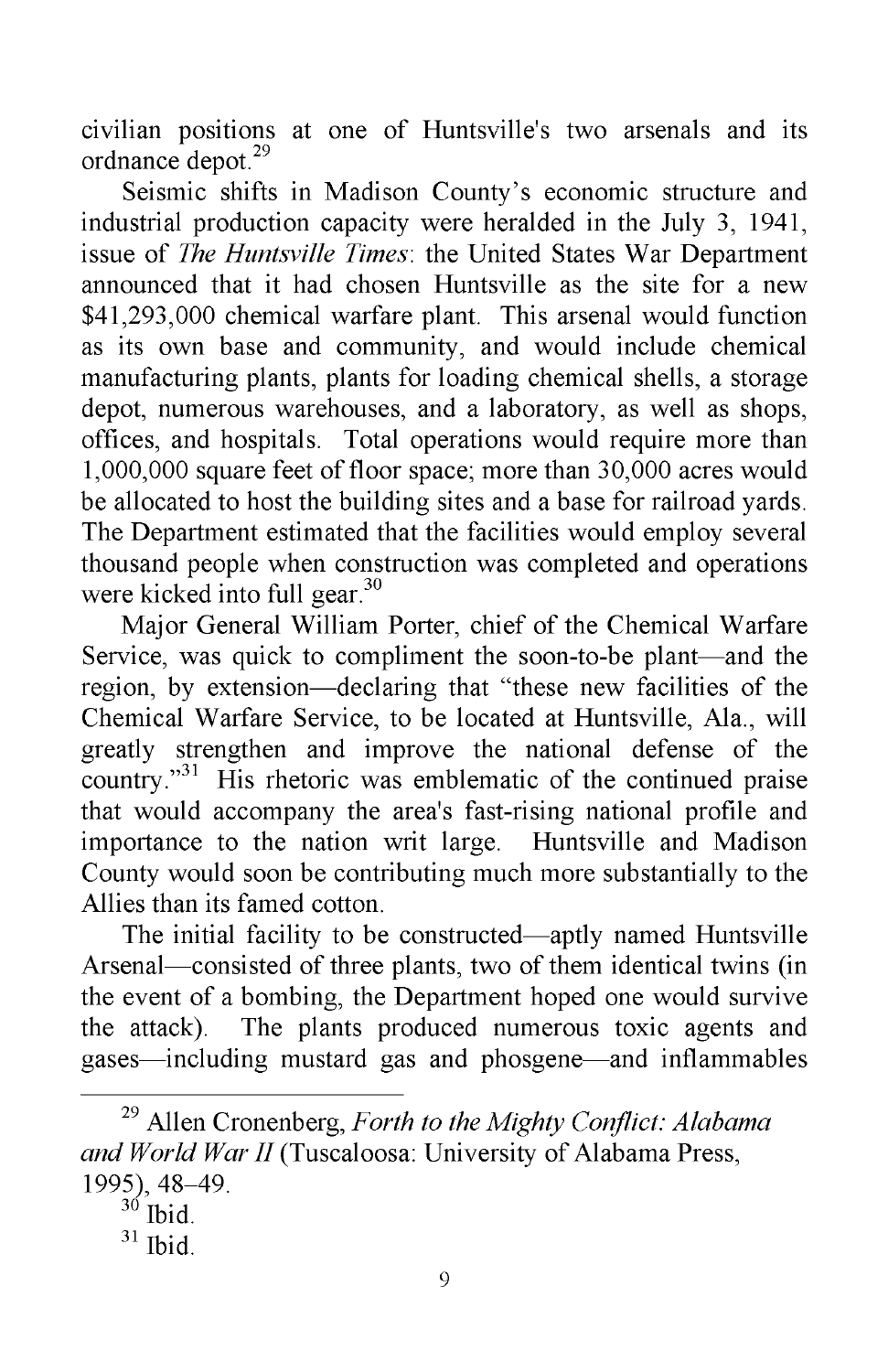such as smoke grenades, bombs, and canisters. Despite the dangers that came with working with the hazardous materials on site, thousands flocked to Huntsville to vie for one of these newlycreated, high-paying defense jobs.<sup>32</sup>

Prior to its decision to build in North Alabama, the U.S. government had investigated a number of sites across several states as possible locations for the new plant. Of the multitude of factors taken into account during the evaluation process, the most significant included transportation; availability of materials for construction and raw materials for operation; accessibility of electric power and fuel; and relative immunity from attack in wartime (this final factor would be key to the site that would house vital missile defense systems).

At the end of the process, Huntsville won the site. In justifying its decision, the War Department cited Huntsville's transit systems—both rails and rivers—as well as power supplies, natural resources, and appropriately good weather all as positive aspects that helped to set the city a cut above the rest. In addition to sitting along key Southern Railway and Nashville, Chattanooga and St. Louis Railway routes, Huntsville also had easy access to the Tennessee River, a central artery through the American South. In terms of power, the combined output of the Tennessee Valley Authority's hydroelectric dams, soft coal from nearby mines, and fuel oil sent up the Tennessee River could easily supply the strenuous power demands of the wartime facility. Moreover, raw materials for construction and manufacturing were readily at hand in the surrounding region. All this, plus Huntsville's yearlong moderate temperatures, made the area an attractive site for government development.33

Five days after announcing construction of Huntsville Arsenal, the War Department awarded Huntsville a second defense project: a \$6,000,000 assembly plant employing about 370 people per

<sup>32</sup> Ibid., 50-51.

<sup>33 &</sup>quot;Total Expenditure," *The Huntsville Times,* 1.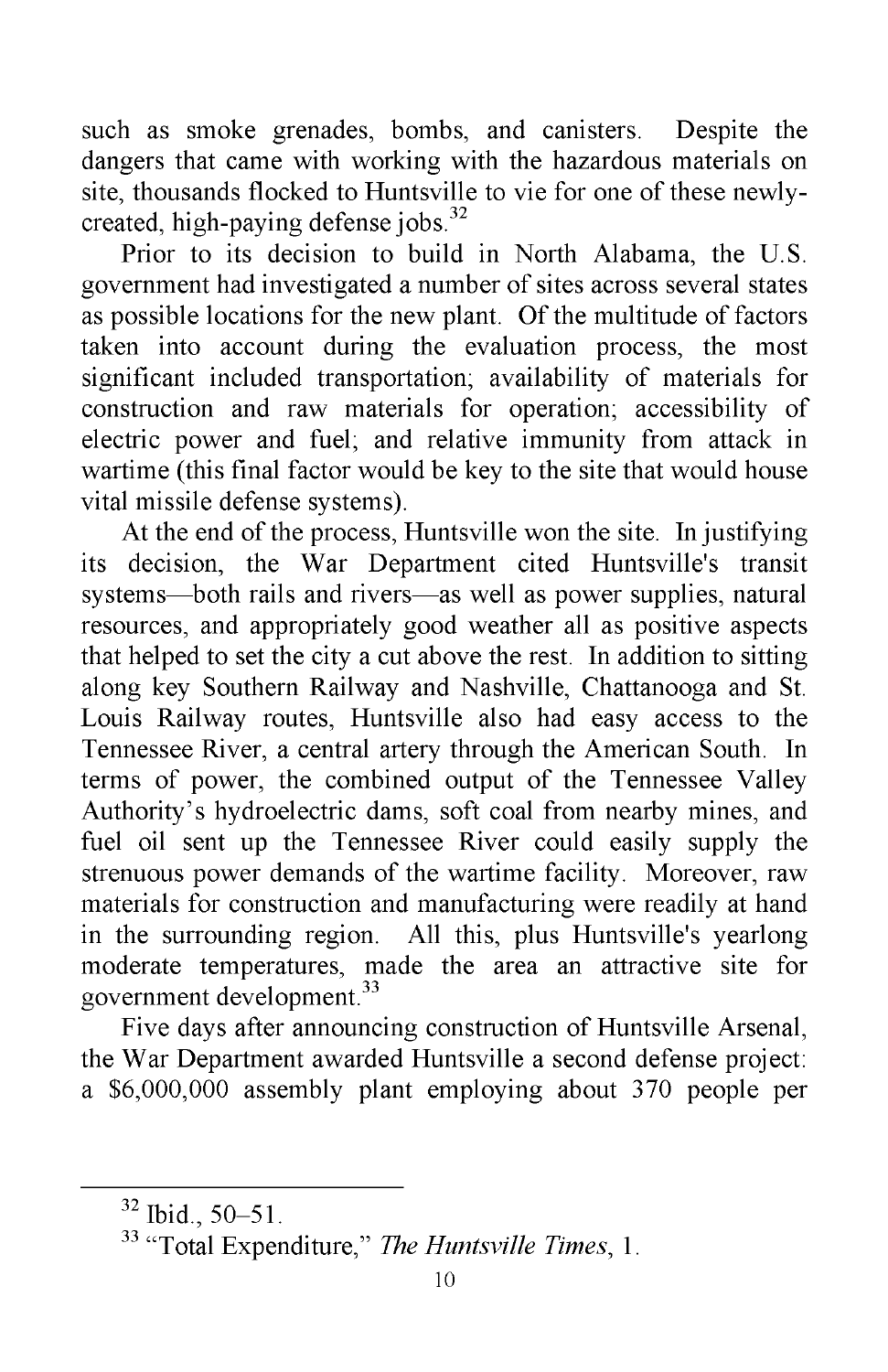shift.<sup>34</sup> In addition to the hundreds of full-time jobs, a great deal of temporary work was also available in the construction of the new facilities. The building of Huntsville Arsenal alone would require the labor of over 12,000 men.<sup>35</sup>

Anticipating a population influx from the War Department projects, Huntsville public officials asked the federal Public Works Administration for a grant totaling \$2,664,500 to expand existing public facilities, including paving the runways at the municipal airport and the access roads catering to the new military operations; expanding the local public school system; and building a modern sewage disposal plant.<sup>36</sup>

Throughout Alabama, military activity was changing businessas-usual. Agriculture was losing its monopoly on the state economy as wartime production pushed industrialization forward. Alabama Governor Chauncey Sparks reflected that "[f]or half a century industry has made itself felt more and more in this once entirely agricultural domain, until now Alabama is the outstanding industrial State of the Southeast. Her industries have entered the conflict with a will which is nothing short of remarkable." $37$ Sparks named Huntsville as the standard bearer of the rapid changes occurring across his state, precipitated by the needs of World War II combat. In the 14 months between July 1, 1940, and August 31, 1941, the War Department spent more than one-and-ahalf billion dollars on defense industries in the South, with more than  $$424,000,000$ —about  $27\%$ —going into Alabama.<sup>38</sup>

34 "\$6,000,000 Ordnance Plant Authorized Here," *The Huntsville Times,* 8 July 1941, 1.

35 "12,000 Will Be Required in Constructing Arsenal," *The Huntsville Times,* 8 July 1941, 1.

 $38$  Ibid., 6.

<sup>36 &</sup>quot;Millions Asked for Expansion in Huntsville," *The Huntsville Times,* 18 July 1941, 1.

<sup>&</sup>lt;sup>37</sup> Chauncey Sparks, "The Impact of the War on Alabama," *War Comes to Alabama* (Tuscaloosa: University of Alabama Press, 1943), 1.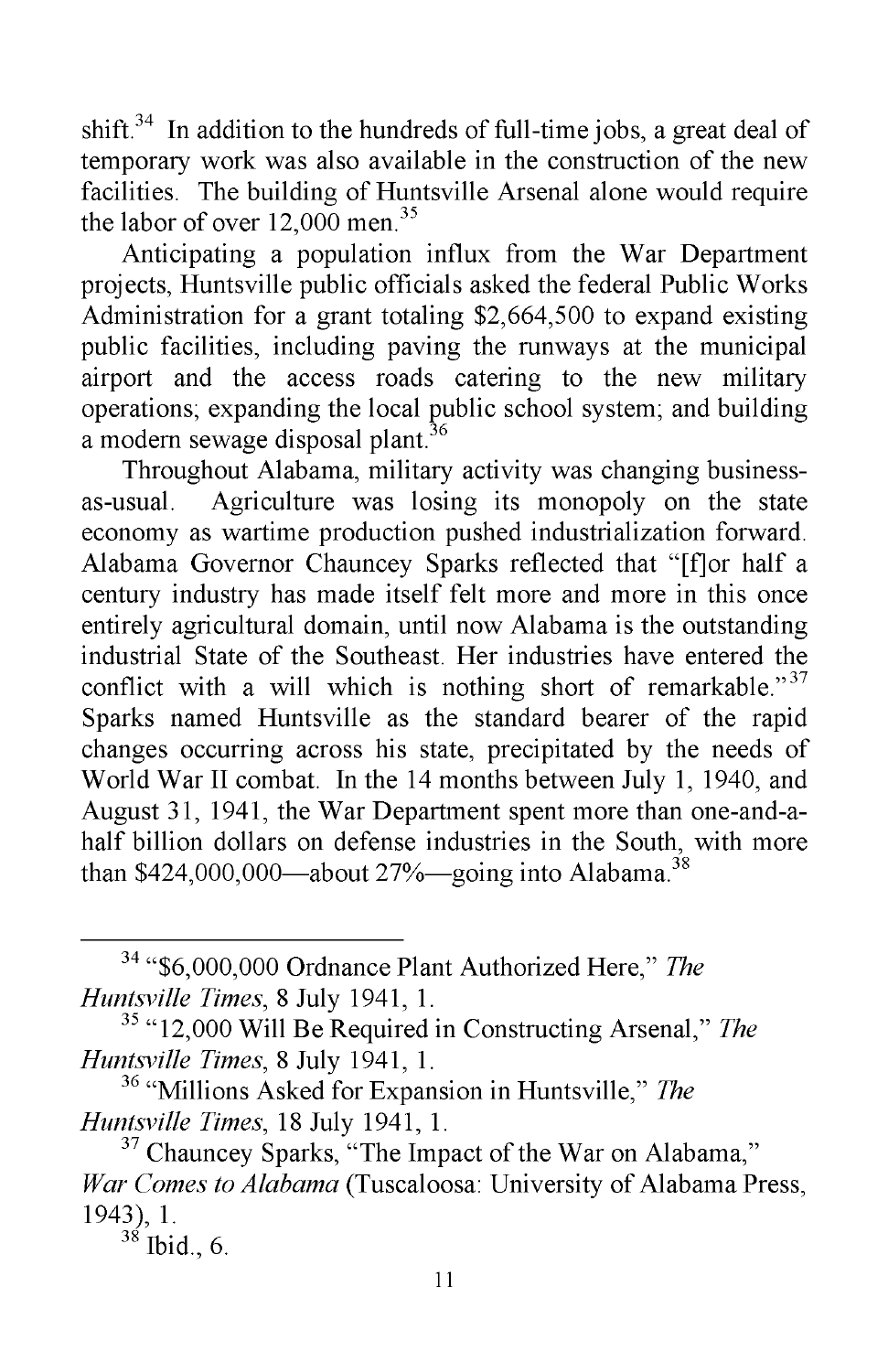However, this enervation had its accompanying problems. This uptick in war activity required a great deal of manpower, more than the available supply. In Governor Sparks' words, the result was a "grave labor shortage," not only in factories, but also on farms.<sup>39</sup> Another problem was skill, or rather lack thereof.<br>Available workers came from predominantly agricultural came from predominantly agricultural backgrounds and did not possess the training necessary for work in intensive manufacturing. In conversation with Governor Sparks, Colonel Carroll Hudson—the Commanding Officer of the U.S. Army Ordnance Department—initially expressed his concerns at the Army difficulties in recruiting and training Alabama workers for the available Madison Country-based defense jobs. However, Hudson later praised Alabama laborers for their eagerness to adjust to manufacturing and their efficiency after the transition period. $40$ 

In sum, Huntsville, Madison County, and the rest of Alabama flourished during the war years of the 1940s. As during World War I, global conflict brought wealth and capital to the state, but this time missiles, rather than cotton, were the local cash crop.

#### \*\*\*

Although Huntsville's newly inaugurated defense industries immediately began to shift the local economy away from agriculture, cotton remained a major player in the regional and state economy throughout the course of World War II. Speaking on behalf of the state agricultural sector's eagerness to devote its efforts full-throttle to the Allies' cause—and speaking for what he viewed as the fundamental importance of agriculture to the war effort—Governor Sparks wrote that:

> Notwithstanding the rapid rise of industry in recent decades, this is still primarily an agricultural State, and agriculture has gone all-out in the war effort . . .

> . [C]otton, for example, is used in such a variety of ways as to make it second only to steel in important as a war material. The farmers of Alabama,

 $39$  Ibid., 5.

<sup>40</sup> *Huntsville Has What It Takes* (Keller-Crescent Co.), 16.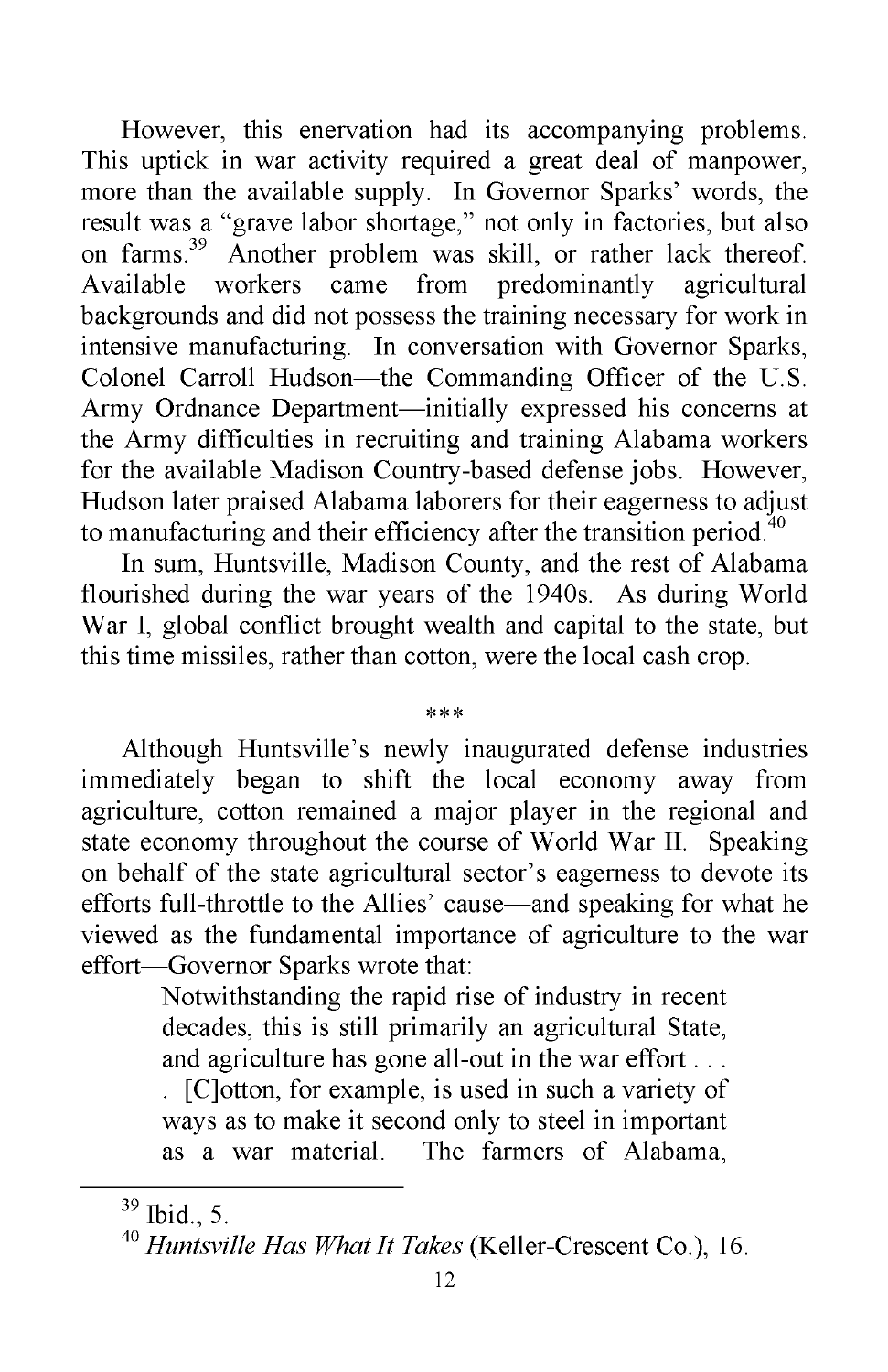therefore, are making a direct contribution to the war effort, both in raising food for the armed forces and for civilian workers and in producing many of the essential raw materials of war.<sup>41</sup>

Likewise, State Commissioner of Agriculture and Industries Joe N. Poole observed that cotton—in addition to being the primary income source for Alabama farmers—was a "war crop," and Alabama's cotton farmers were contributing in huge ways to the strength of the war program. $42$  The Quartermaster Corps of the Army praised cotton as a vital war material second only to steel; more than 11,000 cotton items appeared on the Army's procurement list—clothing, tents, and other pieces of equipment were all produced from cotton fiber. In addition, cotton was vital to the proper functioning of other essential military goods, such as rubber tires and wires in mechanical equipment. It was used in the manufacture of conveyor belts, hoses, abrasives, polishing clothes, and even played a part in the proper construction and function of planes, jeep cars, and rubber boats. According to Poole, "[n]o tank runs, no ship sails, and no plane flies without cotton as a part of its equipment and structure."<sup>43</sup>

The cotton industry adopted similar reasoning to that of Poole in its branding and marketing efforts, and used cotton's role in the war as means to promote itself and its products as quintessentially American, naturally patriotic and benevolent. Published in 1943, Josephine Perry's *America at Work: The Cotton Industry* begins with a nationalistic ode to the sector. She writes that her book is "presented to the boys and girls of America to tell them a brief story of a great industry which has been developed by the ingenuity, resourcefulness, skill and hard work of farmers, craftsmen, business men, engineers, chemists and scientists,

<sup>41</sup> Sparks, "The Impact," *War Comes to Alabama*, 1.

<sup>42</sup> Joe N. Poole, "Agriculture," *War Comes to Alabama* (Tuscaloosa: University of Alabama Press, 1943), 67.

 $43$  Ibid., 67–68.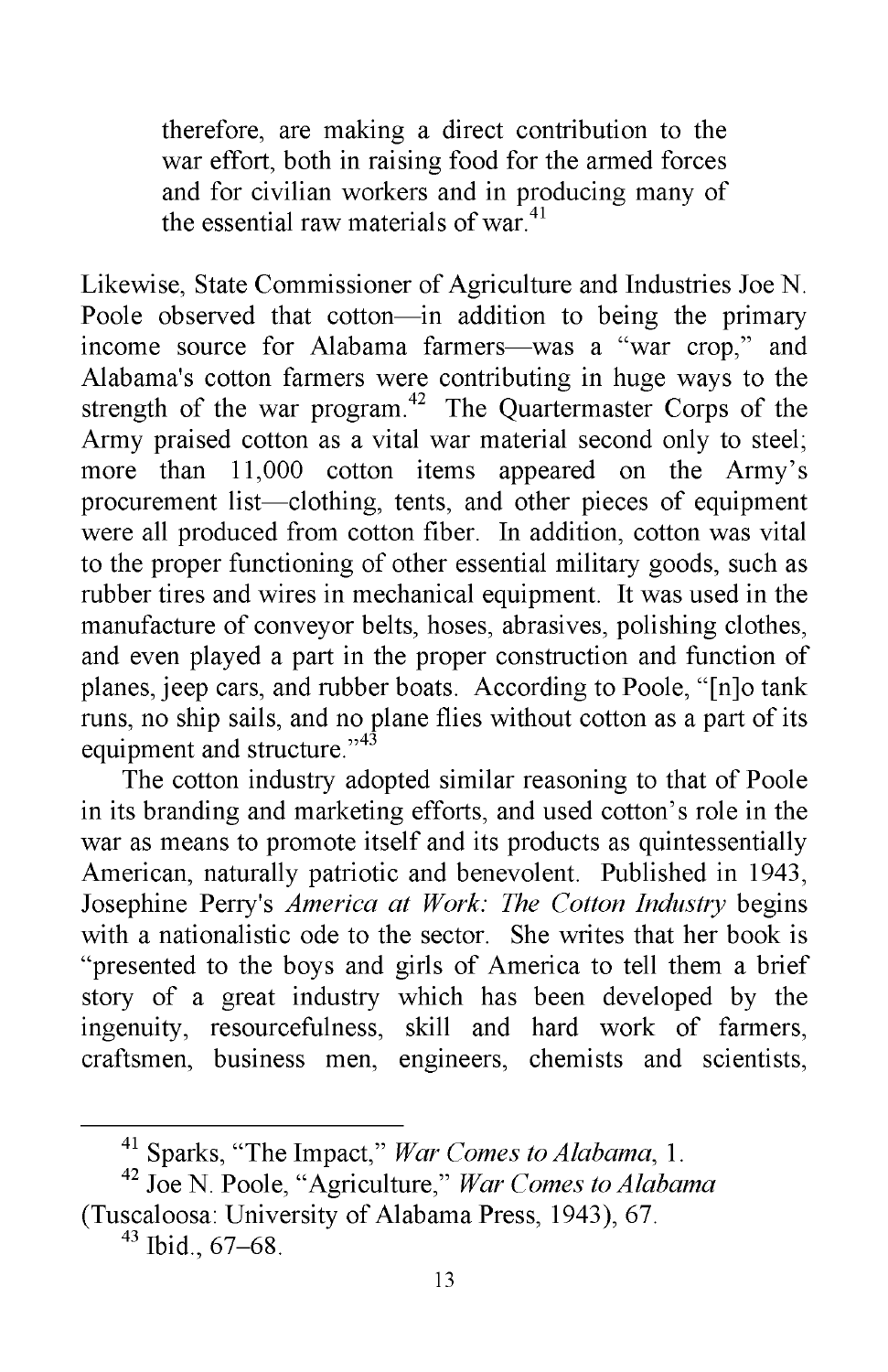working together for the good of the nation."<sup>44</sup> In her opinion, the US cotton textile industry was the world's foremost of its field and "exemplified the greatness of a nation that believes in the value of work $^{1,45}$ 

In this vein, the president of the Cotton-Textile Institute, Dr. Claudius Murchison, unveiled "A Charter for Cotton" at the Third Cotton Research Congress in 1942. Drafted by the Texas State-Wide Cotton Committee, this declaration was a self-described "reflection" on the tenets of the Atlantic Charter and their relation to the nation's cotton business.<sup>46</sup> The Charter asserted that cotton was the world's single most important textile fiber and that the US produced well more than half of the world's best cotton. The Charter claimed itself to be the "expression of men who feel that their unique position in relation to the whole matter of setting up a better-ordered world, as some compensation for the fearful sufferings and sacrifices of mankind in the present war, places upon them a special responsibility."<sup>47</sup> Cotton producers and manufacturers viewed themselves as sitting atop a unique pedestal within the greater world economy, controlling an industry that they viewed as a guiding light to the world's salvation.

This campaign to promote cotton during the early years of the war would serve Huntsville well. As one may recall, by the late 1930s Madison County had established itself as the seat of Alabama's cotton production. In 1940, Madison County ginned 40,122 of Alabama's 710,175 running bales of cotton. Secondplace Marshall County, bordering Madison on the southeast, ginned 27,061, about 32% less than Madison. $48$  Alabama's cotton

44 Josephine Perry, *America at Work: The Cotton Industry* (New York: Longmans, Green and Co., 1943), 5.

 $45$  Ibid., 6.

46 Claudius Murchison, "Position of Cotton Textiles in the War," *Proceedings of the Third Cotton Research Congress* (1942), 55.

47 Ibid., 56.

<sup>48 &</sup>quot;Agriculture: Statistics For Counties," *Sixteenth Census of the United States: 1940,* 528.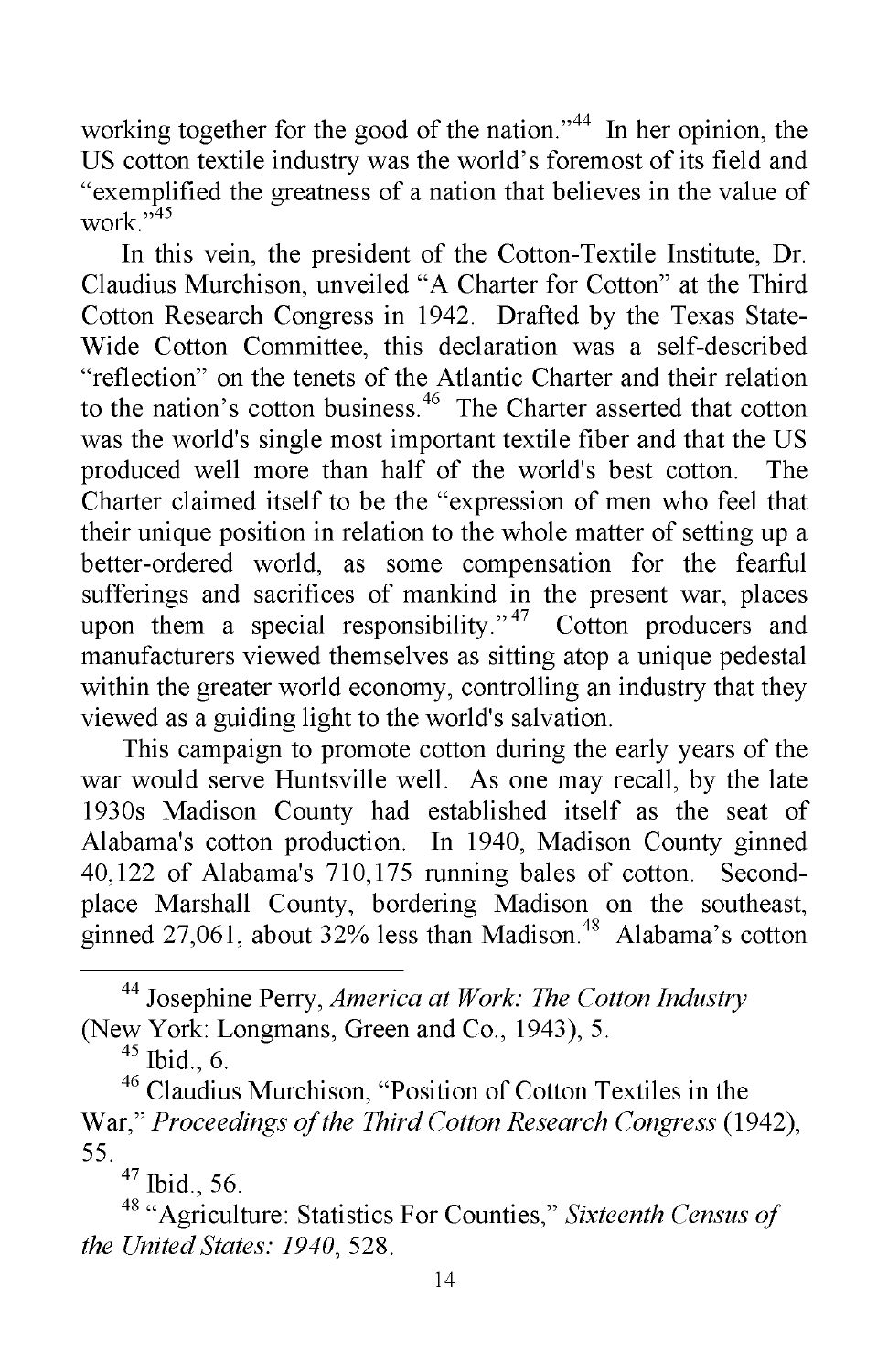output continued to increase, hitting a statewide net-total of 796,405 bales in 1941. Again, Madison County held its lead with 49,569 of the total, and again Marshall County followed; at 38,533 bales, it fell short of Madison by over 10,000.<sup>49</sup> The region's lead continued throughout the war, with Poole observing in 1943 that the Sand Mountain and Tennessee Valley regions in North Alabama were the largest producers of cotton. $50$ 

Wartime advertisements in the region's newspapers also point to the area's reliance on cotton and the crop's significance to its ordered society, as well as the patriotism underlying cotton production. A 1941 *Huntsville Times* ad encouraged its readers to "Buy Cotton! For America! For the South! For Defense!"<sup>51</sup> A cotton purchase was simultaneously an investment in the nation and the region, and in safety as well as economic well being. "Cotton's the Fabric of America," declared the ad, which went on to advance a view of cotton's significance in American life: "Cotton is an American product, raised in America, processed in America, and finished in America. It is the duty of every American to use more cotton in preference to imported materials."<sup>52</sup> The word 'America' is repeated several times, each time emphasizing further creating an image of cotton as a quintessentially American crop. Cotton—and the South by association—was equated with the America. The crop was promoted as a means by which Huntsville residents could significantly contribute to America's war effort, as well as touted as a necessity that only the American South could provide to a world starving for it.

Another 1941 *Huntsville Times* ad continued this trend of marketing cotton as a global economic necessity that America was uniquely situated to supply. The ad featured a "Cotton Quiz: Who

<sup>49 &</sup>quot;Madison Ginnings Top State By Far," *The Huntsville Times,* 11 December 1941.

<sup>50</sup> Poole, "Agriculture," *War Comes to Alabama,* 69.

<sup>51</sup> Advertisement, "Buy Cotton!" *The Huntsville Times,* 2 November 1941.

 $52$  Ibid.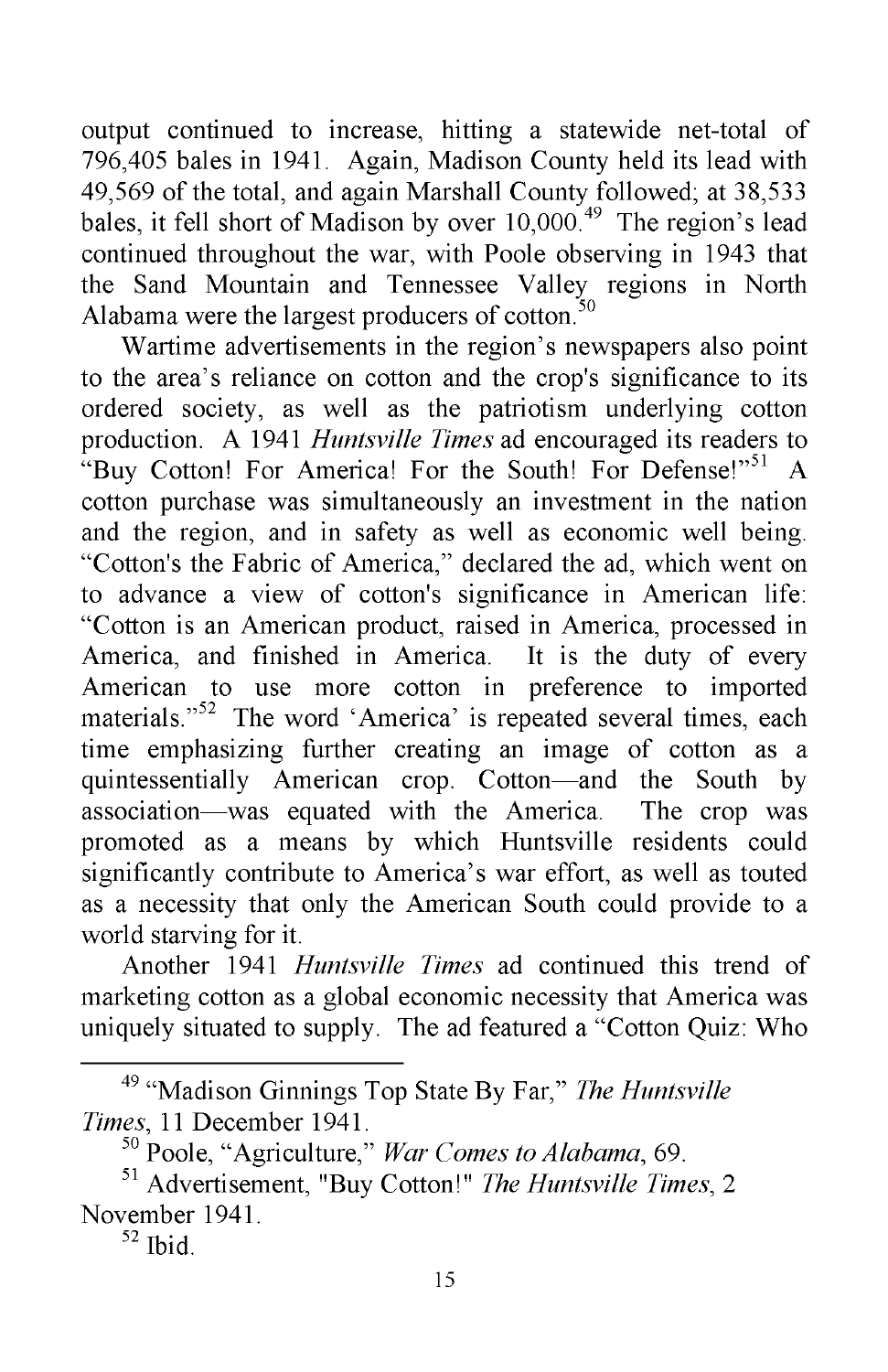is the biggest bedding maker in the world?" $53$  Answer: the U.S. government, which the ad identified as having used American cotton to produce 3,990,000 mattresses for needy American families.<sup>54</sup> Cotton was seen as helping America in fights both overseas and at home, both political and economic.

\*\*\*

Despite the cotton industry's efforts to protect its regional interests via associations with patriotism, World War II quickly changed industry and society in Huntsville and Madison County. These changes to the region's economic base would be profound and permanent. In 1943, Acting Director James B. McMillan of Bureau of Business Research at University of Alabama predicted that the war would inject balance into the state's economy, with industrial development killing off agriculture's gripping monopoly. "World War II should leave the State [of Alabama] with a better balance between agriculture and industry," McMillan predicted, "no small part of which will result from the shift of surplus manpower from sub-marginal agriculture to augmented industrial capacity."55 Alabama's economy was in transition, and Huntsville was leading the trend. Major General Porter insisted that "Huntsville's arsenal will be no fly-by-night war defense industry. It will be a permanent industry, and adequate provision has been made for the erection of a sufficient number of new residences to house the expanded population."<sup>56</sup>

In 1943, Professor Hallie Farmer of the Alabama State College for Women outlined what he considered Alabama's most likely postwar prospects. Farmer understood that the Alabama that would emerge from the war would be a fundamentally different

53 Advertisement, "Cotton Quiz," *The Huntsville Times,* 3 November 1941.

 $54$  Ibid.

55 James B. McMillan, "Business and Industry," *War Comes to Alabama* (Tuscaloosa: University of Alabama Press, 1943), 81.

56 "12,000 Will Be Required In Constructing Arsenal," *The Huntsville Times,* 8 July 1941, 1.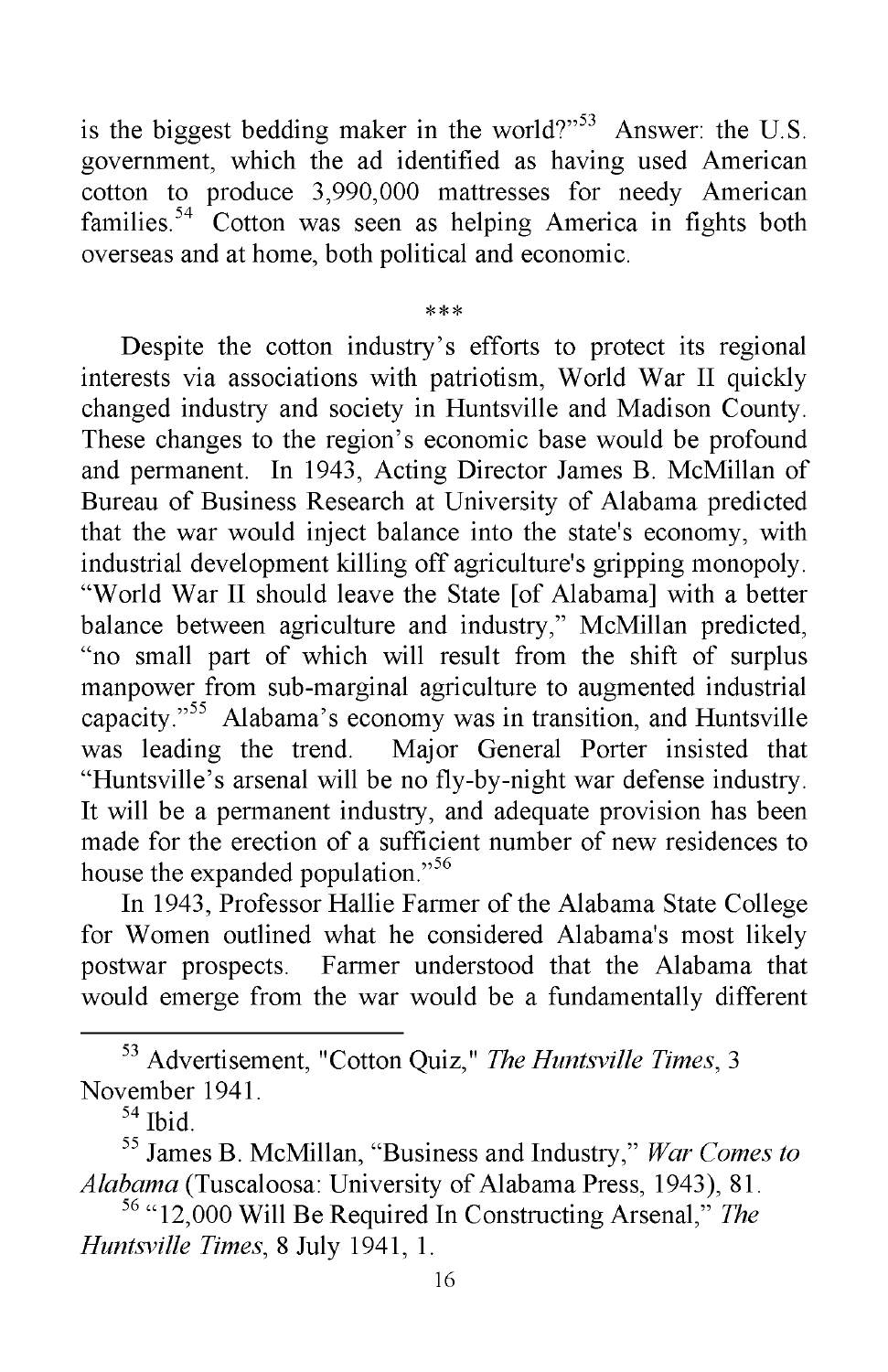state than the one that entered it; the significant defense investments in the northern part of the state would leave a deep impression, he reasoned. The state's supply of skilled and semiskilled labor would become larger than at any other point in its history. Wartime production would convert to its peacetime equivalent. Echoing the cotton industry's earlier rhetoric, Farmer noted that "Alabama has a responsibility in the postwar world, as well as in a world at war, which she dare not evade."<sup>57</sup> However, unlike earlier rhetoric, Huntsville's residents began to connect this newer sense of responsibility not with cotton or agriculture more generally, but instead with a new financial matron: defense.

Over the course of the war, ads promoting cotton gradually disappeared from *The Huntsville Times* and other regional publications. Even before the ceasing of hostilities, cotton's stronghold on Huntsville and Madison County began to waver. A consequence of the two arsenals now operating within its boundaries, the focus of Madison County's contributions toward the national war effort had shifted from indirect to a direct connection to defense, from cotton to chemical warfare and missile defense. While cotton remained a necessary wartime good, its contributions were implicit and behind the scenes. Missiles were very much the opposite; they were on the front lines, topping headlines on international news wires. In comparison, cotton brought up the rear.

Post-war, Huntsville's shift toward adopting defense as core to its identity continued unabated, its wartime contributions touted in the October 1946 issue of *The Merchant Journal* as being threefold: "men, munitions and money."<sup>58</sup> The media's focus on the two arsenals, Huntsville and Redstone, further propagated the notion that "[t]hese Arsenals contributed abundantly to the drive for Victory," the message being that U.S. military success would

<sup>57</sup> Hallie Farmer, "Postwar Prospects," *War Comes to Alabama,* (Tuscaloosa: University of Alabama Press, 1943), 134, 139.

<sup>58</sup> *The Merchants' Journal* (October 1946), 7.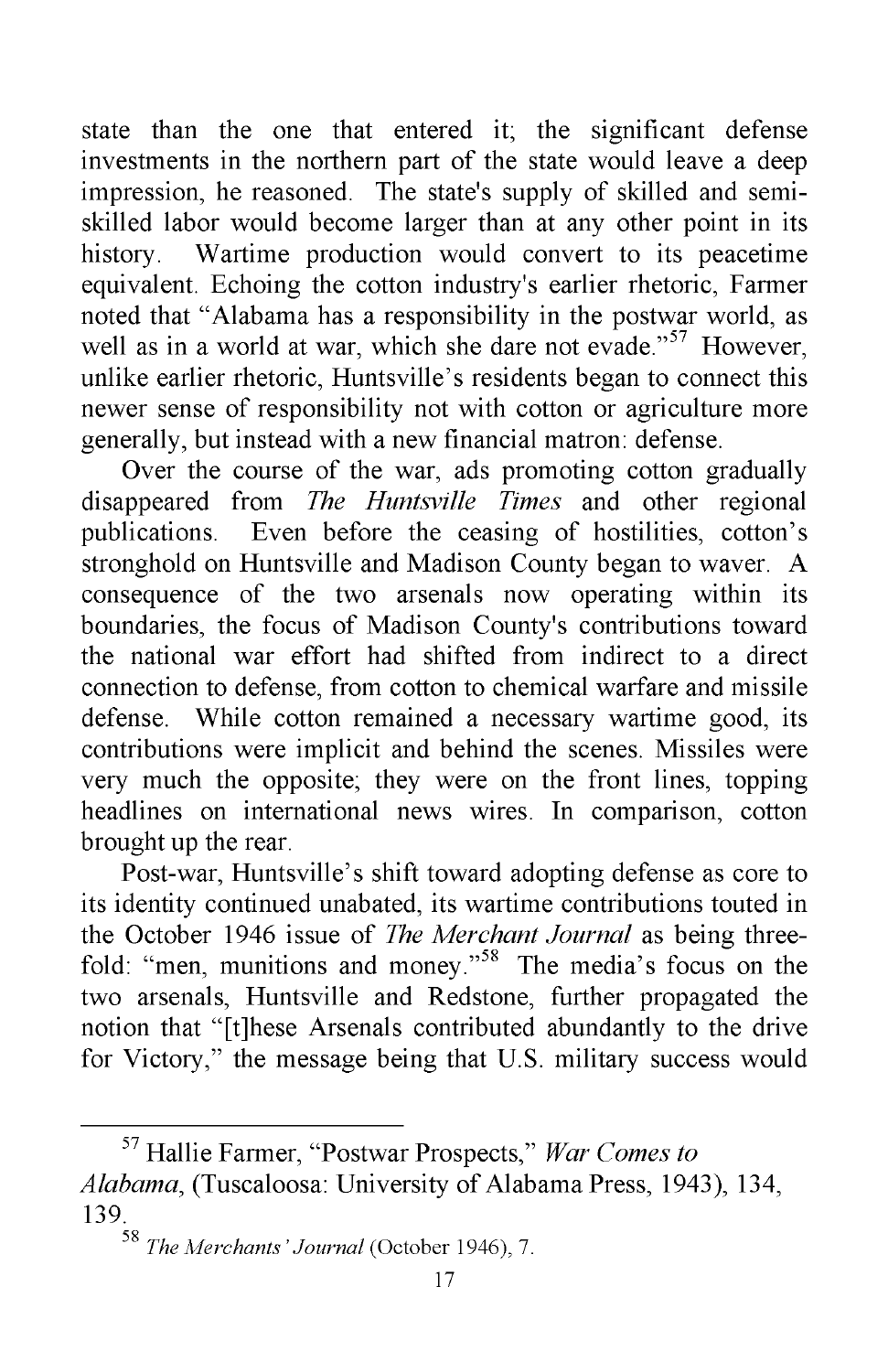not have been feasible without Huntsville and its missile production capacity.59

These arsenals were not only viewed as integral to the war effort, but also to Huntsville's greater industrial development. In 1945 alone, "16 new industries came into the picture helping absorb the unemployment caused by the reduced activities of the two Government Arsenals,"60 and capitalizing on the skilled labor first trained in the arsenals and now emerging from their downsized activity. The late 1940s saw much praise for the region's defense industry, but little for cotton; *The Merchant Journal* mentioned the industry in a single line near the end of the article: "The largest cotton warehouse facilities in Alabama are located in Huntsville."<sup>61</sup> Five years earlier, cotton had been praised and revered with little competition. Now, it was becoming merely acknowledged.

\*\*\*

Huntsville and Redstone Arsenals brought a new vitality to Madison County, and Huntsville's business leaders sought to ward off any economic slump from hitting their community postwartime. "Huntsville has not been content to put all its eggs in the arsenal basket," *Alabama* Magazine duly noted in December  $1947<sup>62</sup>$  City leaders were proactive in diversifying the local economy and not depending too heavily on any one industry.

Entrusted with the task of attracting business to the city, the Huntsville Industrial Expansion Committee was formed in 1945, and promptly initiated a vigorous campaign to market the city and region—with its post-war economy no longer dominated by cotton and brimming with a newly skilled labor force—to the national business community. "Huntsville today is where the gears of commerce and industry mesh to form a smoothly functioning

<sup>59</sup> Ibid.

 $60$  Ibid.

 $61$  Ibid.

<sup>&</sup>lt;sup>62</sup> "Huntsville Takes Steps To Make Her 'Boom' Permanent," *Alabama* 12, No. 52 (26 December 1947): 12.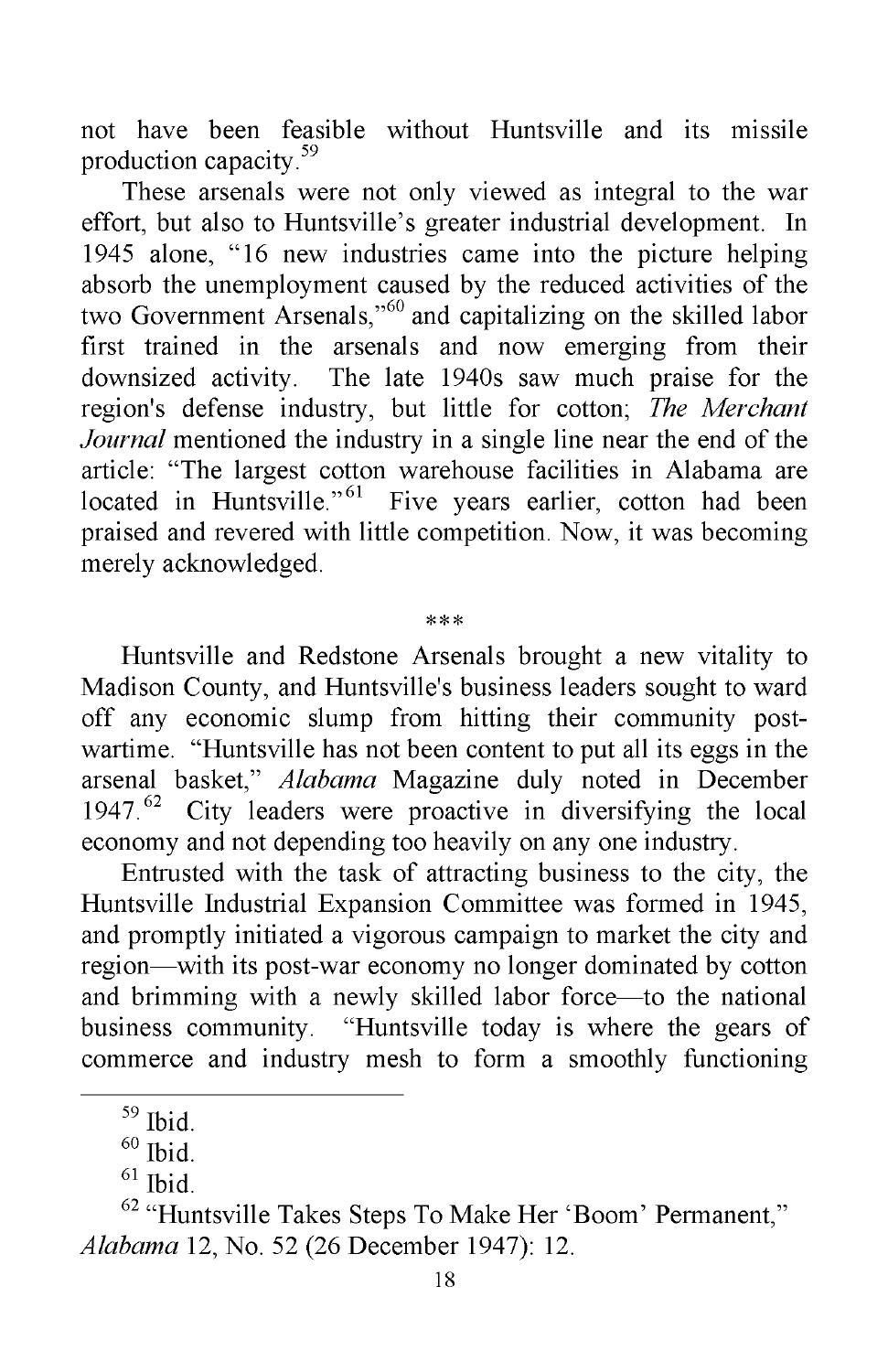industrial machine," wrote the Committee in their advertisements and promotional materials. $63$  They sought to shape Huntsville's image as a fundamentally altered city than what it had been pre-World War II, when agriculture, and especially cotton, dominated the local economy.

In a letter to the president of the Committee, the Commanding Officer of the U.S. Army Chemical Warfare Service, Colonel E. C. Wallington, complimented Huntsville and Madison County's flexible and fast-learning labor supply, and applauds the rapid conversion of the area's labor from its peacetime agricultural industries to wartime production of military supplies. He wrote that "I am glad to say, because of the ease with which workers responded to training and on-the-line instruction; we were able to go into production months ahead of schedule . . . . It is my opinion based on performance that this section has much to offer in the way of adaptable labor."<sup>64</sup> Colonel Hudson also praised the area's labor and its ability to adapt to new industry. Writing to Governor Sparks, Hudson bolstered that:

> it is my opinion that Alabama labor readily adapts itself to the manufacturing industry...A large percentage of the Explosive Operators, our production people, were farmers or housewives before coming to work at Redstone. . . . Alabama labor is outstandingly responsive to leadership, very cooperative, and if given good training, will make productive and efficient industrial workers.<sup>65</sup>

Significant alterations in the labor supply were a significant difference between pre- and post-war Huntsville: "The saga of one of Huntsville's contributions to the war effort [namely the development of the arsenals] illustrates the high quality of manpower available."<sup>66</sup> The city's labor supply suddenly shifted

<sup>63</sup> *Huntsville Has What It Takes* (Keller-Crescent Co.), 5.

<sup>64</sup> Ibid., 16.

 $65$  Ibid.

 $66$  Ibid., 17.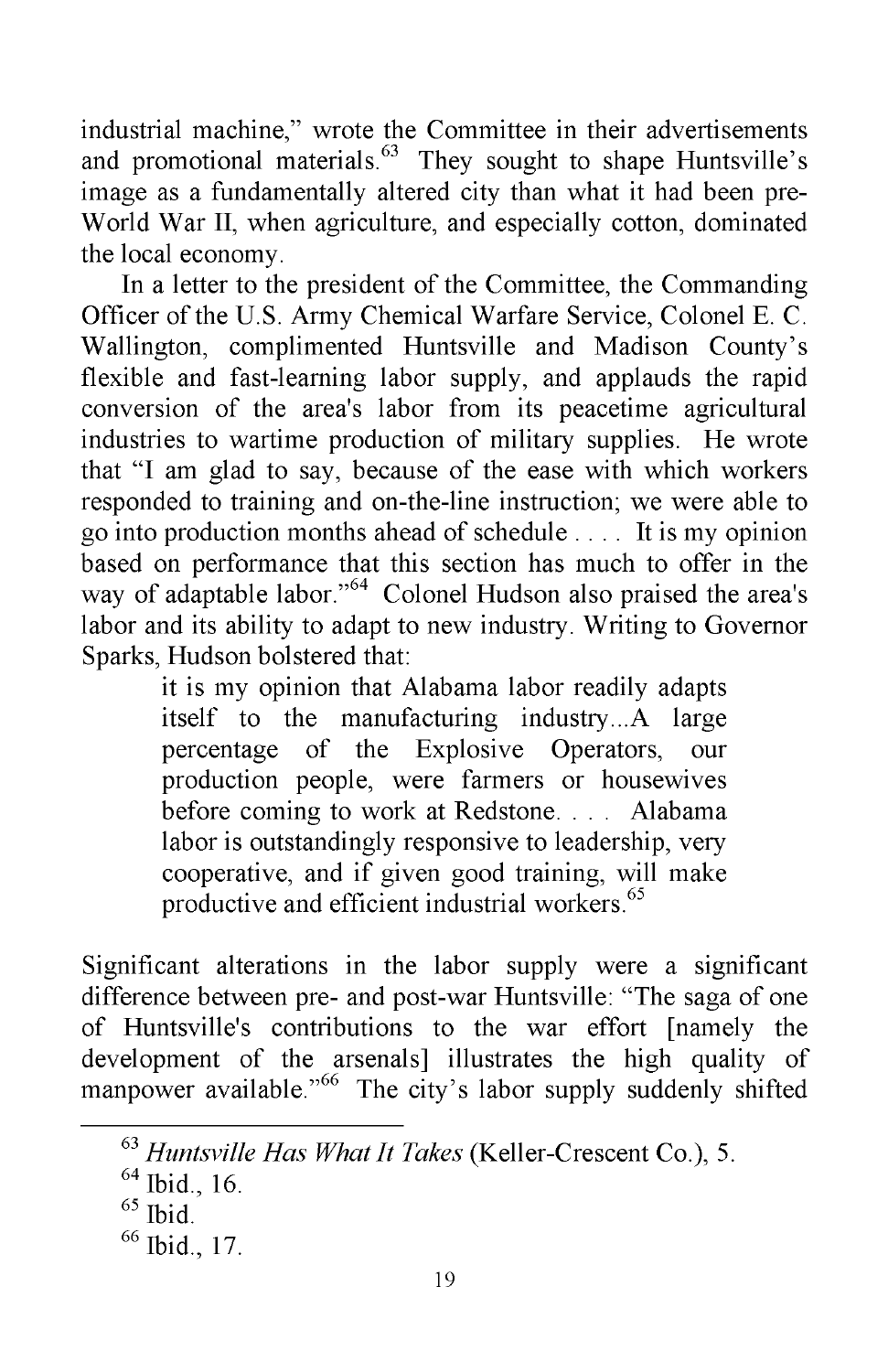away from unskilled agricultural labor and toward skilled manufactures. Out of a total 3,968 man employed in Huntsville in 1950, 2.8% worked in agriculture. $67$  Total men jumped to 17,603 by 1960, with the agriculture sector declining to only 1.7% of the whole.<sup>68</sup> While the raw number of men employed in agriculture did increase from 112 to 302 men, agriculture's growth was simply not keeping pace with growth in other economic sectors.

\*\*\*

# Huntsville's cotton industry was well established and certainly did not disappear overnight. In 1946, the city still retained Alabama's largest cotton warehousing facilities.<sup>69</sup> However, economic change was swift and seismic. Out of the 13,735 males employed in Madison County in 1940, 7,337 (53%) worked in agriculture.<sup>70</sup> By 1950, the number had risen to 16,959 while the number working in agriculture had shrunk to  $6,510$  (38%).<sup>71</sup> Agriculture—or more specifically, cotton-was dying out as the area's financial matron.

Shortly after the war, Alabamians recognized cotton's perilous situation. In August 1945, the *Alabama Courier* described the imminent demise of cotton production coming to most Alabama counties: "Mule-power cotton is becoming a thing of the past. . . . The mechanical age for cotton production is just around the corner in America."<sup>72</sup> Mechanical cotton pickers were gaining ground, especially in light of the renewed foreign competition in the wake of the war. However, Alabama geography was simply not suited

<sup>67 &</sup>quot;Characteristics of the Population: Alabama," *Census of Population: 1950,* 57.

<sup>68</sup> Ibid., 163.

<sup>69</sup> *The Merchants' Journal,* (October 1946), 7.

<sup>70 &</sup>quot;Population," *Sixteenth Census of the United States: 1940,* 259.

<sup>71 &</sup>quot;Characteristics of the Population: Alabama," *Census of Population: 1950,* 94.

<sup>72 &</sup>quot;Exit Cotton," *The Alabama Courier,* 30 August 1945.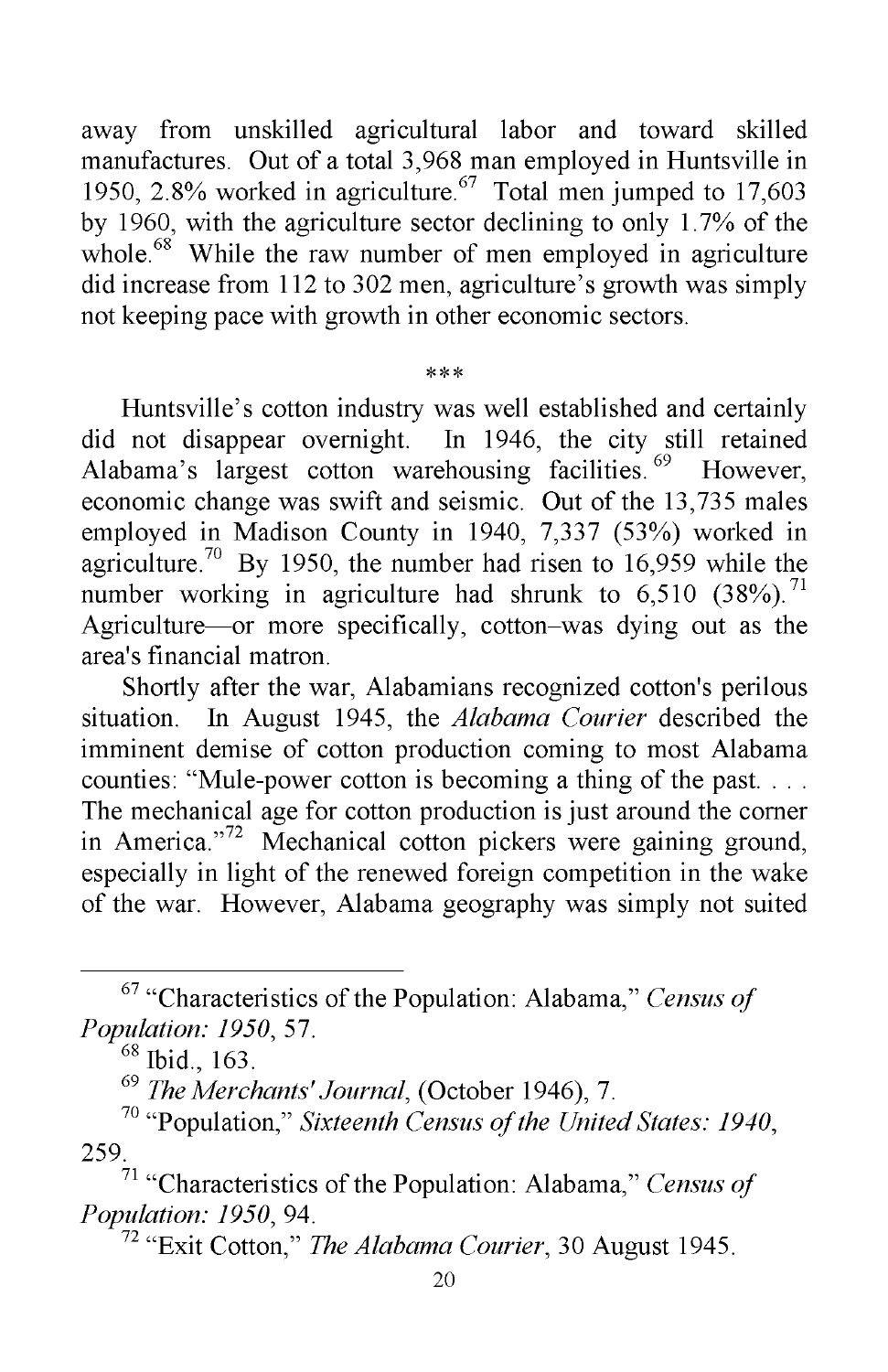to the machines, which required large acreages of level land.<sup>73</sup> Cotton production was moving west, and Alabama would find itself left behind to mend the wounds of its departure.

This transition did not come out of the blue. The dean of the School of Agriculture at Mississippi State College, Dr. Frank Welch, commented in 1947 that the diversification of the Southern economy was breaking the region's economic dependence on cotton—simply put, new industries were moving in and pushing cotton offstage. Decrying the South's transition away from agriculture with the rapid rate of industrial development, Welch staunchly criticized the region's inability to keep pace with the technological advancements made in agriculture elsewhere, further risking what remained of the South's cotton industry: "Per capita production on southern farms is low, physical resources are uneconomically and often unwisely used, and capital equipment is deficient."74 Southern residents no longer had a compelling desire to keep pace with their cotton competitors. New public and private operations had revitalized the South during the war, and those industries had superseded now-expendable cotton.

For the South's economy, cotton had lost its weight. At the International Cotton Conference in Italy in 1957, the situation of the U.S. cotton and textile industries in the world market was direly reported to conference attendees by W. J. Erwin, Chairman of the Foreign Trade Committee of the American Cotton Manufacturers' Institute. Erwin declared that although total U.S. cotton consumption increased in the years from 1939 through 1948, the situation has changed since then. For example, between 1948 and 1956, U.S. consumer spending increased by about 32%, but textile mill consumption increased only 2%, and cotton consumption decreased. Textile mill profits began to decline in

<sup>73</sup> Ibid.

<sup>&</sup>lt;sup>74</sup> Frank Welch, "Cotton in the Agricultural Economy of the South," *Proceedings of the Eighth Cotton Research Congress* (1947), 110, 112.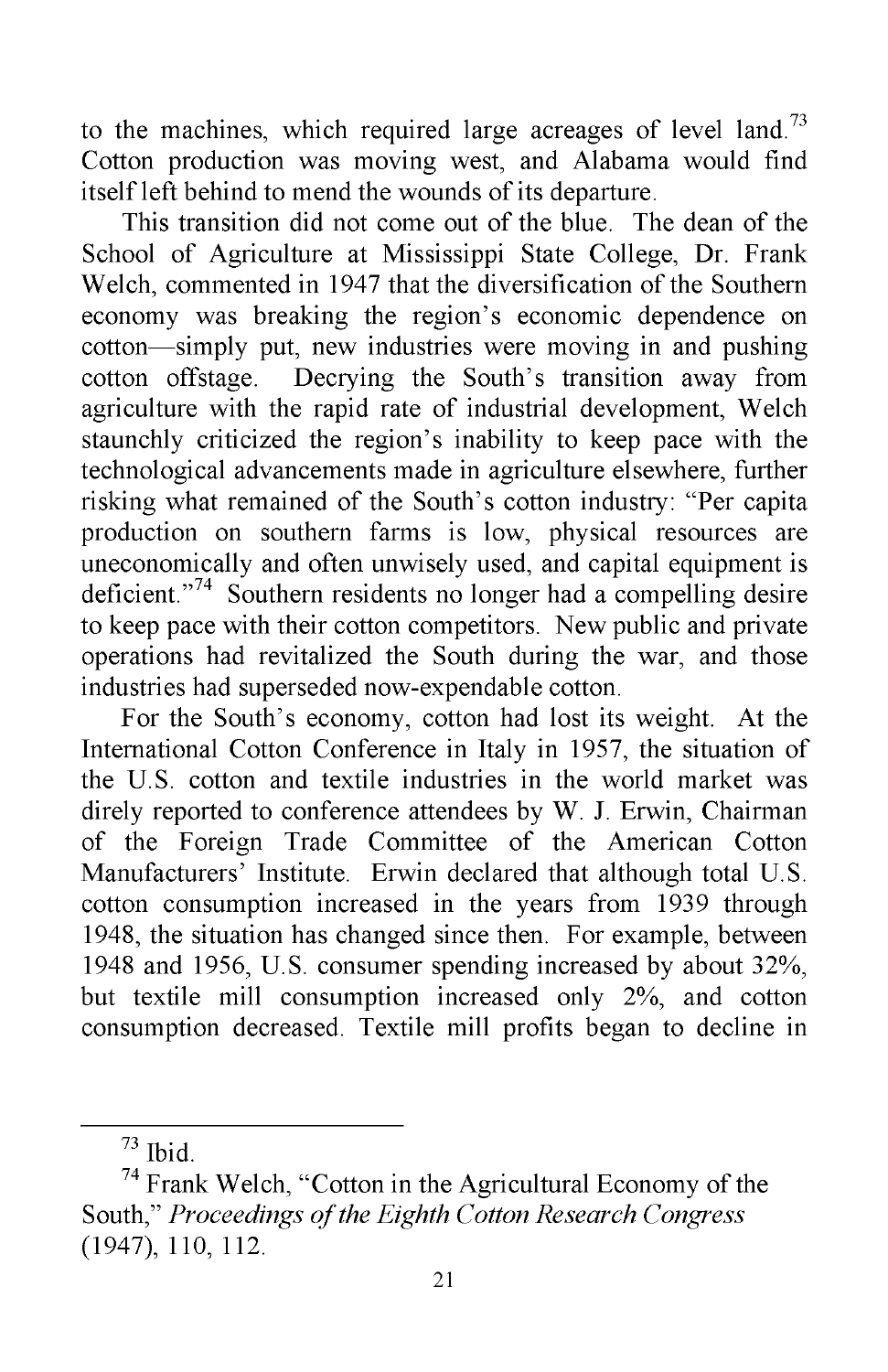1948, hitting a new industry low of an average 1% after-tax profit by  $1954^{75}$ 

The 1940 U.S. Census listed "textile-mill products (manufacturing)" as an Industry Group.<sup>76</sup> The reason was simple: at the time, textile mills comprised Madison County's sole manufacturing. However, come 1950, "Manufacturing" and "Textile mill products" are listed separately. Moreover, "Manufacturing" was beating out "Textile mill products" in terms of Huntsville's labor, 3,094 men employed in the former compared to 1,519 in the latter.<sup>77</sup> By 1960, textile mills were no longer distinguished from the manufacturing sector at large.<sup>78</sup> Cotton was no longer a clearly dominant and discernible industry for the region.

While Huntsville's cotton industry crumbled, its growing defense sector sparked tremendous population growth. Between 1950 and 1960, Huntsville's population skyrocketed from 16,437 to 72,365, a 340% increase. By the late 1960s, the population topped 160,000.<sup>79</sup> No other municipality in Alabama came close to Huntsville's explosive growth; going one step farther, R. B. Searcy—Huntsville's mayor from 1952 until 1964—nicknamed Huntsville the "'growingest' city in the world."<sup>80</sup>

Also of considerable note, by 1960, 1.5% of Huntsville's citizens were foreign-born, the largest percentage of any other metropolitan area in the state. (Mobile and Montgomery tied for

 $75$  W. J. Erwin, "The Position of the Cotton and Allied Textile Industries of the United States in World Trade," *The Cotton Industry in a World Economy* (Manchester: International Federation of Cotton and Allied Textile Industries, 1958), 53, 55.

76 "Population," *Sixteenth Census of the United States: 1940,* 259.

78 Ibid., 163.

<sup>77 &</sup>quot;Characteristics of the Population: Alabama," *Census of Population: 1950,* 57.

 $79$  Bruce Biossat, "Space Paces Huntsville's Economy," *Anderson Daily Bulletin,* 7 July 1969, 14.

<sup>80</sup> Pearson, "'Rocket City' Booming," 4.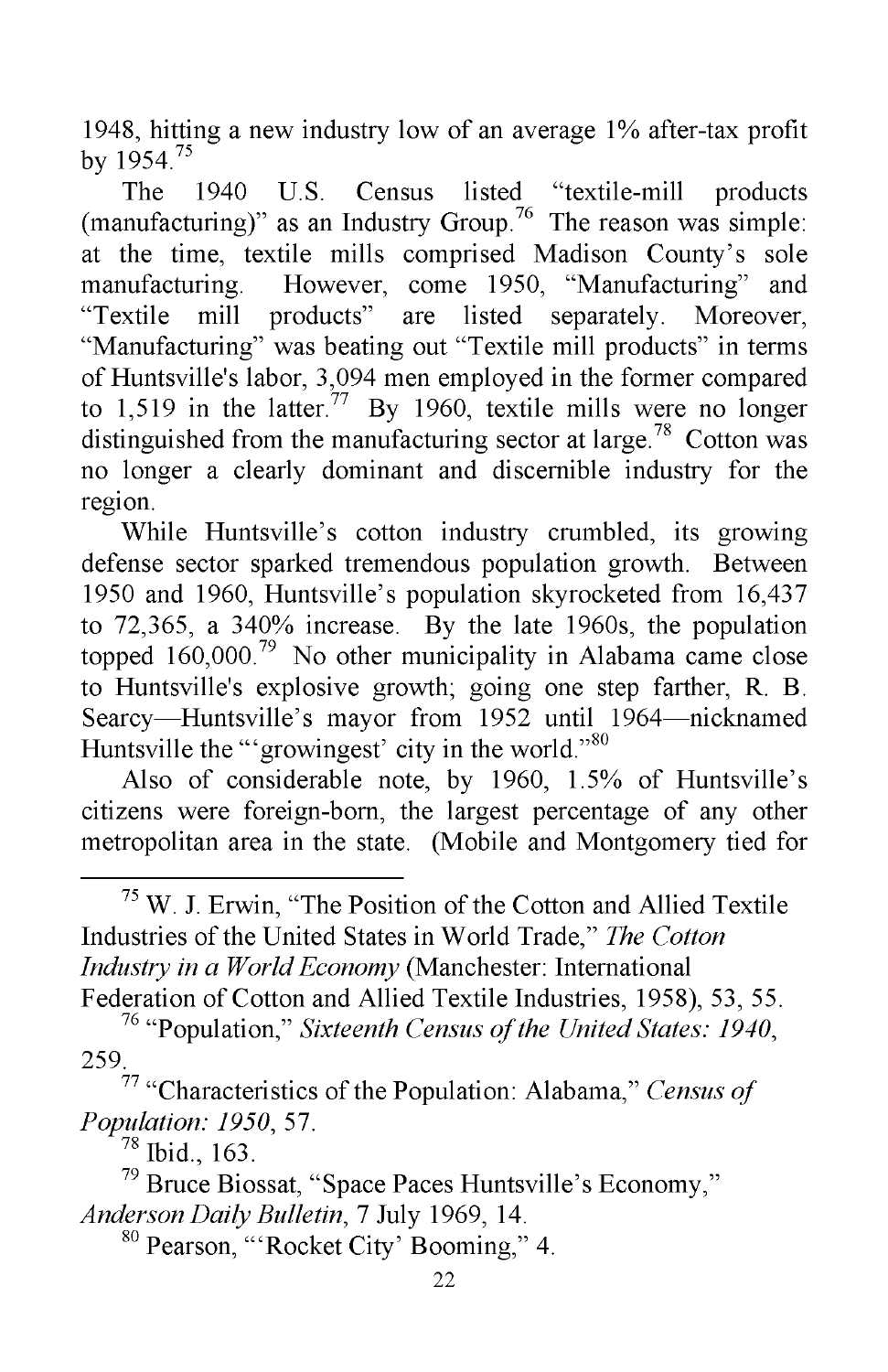second at  $0.8\%$ ).<sup>81</sup> The war had transformed Huntsville into a flourishing metropolis and center of urban development. flourishing metropolis and center of urban Attractive to individuals as well as business, Huntsville's population boomed in the face of massive emigration on the heels of its industrial expansion. Moreover, these new residents were unlikely to have any connection to the pre-war cotton tradition; cotton had no special significance for them. With their influx, Huntsville's population increasingly lost its ties to historic Huntsville and its tradition, and they did not fight to maintain it.

#### \*\*\*

World War II had a profound impact on Huntsville and Madison County. With the establishment of the region's defense sector in July 1941, this cotton-dominated economy began a colossal realignment toward manufacturing and technological industry. Huntsville and Redstone Arsenals modernized the area's labor supply, training farmers and merchants for work in the area's new military-industrial complex. New industries—including Chrysler, Thickol, Warrior Tool and Engineering, Brown Engineering, Redstone Machine and Tool, Diversey Consultants, General Electric, Rohm and Ilaas Chemical, Rocketdyne Division of North American Aviation—also commenced operations in the region, drawn by this new supply of skilled labor.<sup>82</sup> As more businesses set up and the economy diversified, cotton as the economic staple became no longer necessary. In fact, cotton and textile mill production in the South entered into a deep slump after World War II. Unable to compete with the rising global market, the once-dominant cotton market in Madison County began to wane.

Concurrently, the local citizenry began to psychologically devalue cotton and—following the lead of men like Milton Cummings—move on. Even during the course of the war, county residents began to disassociate their regional identities from cotton

<sup>81 &</sup>quot;Characteristics of the Population: Alabama," *Census of Population: 1950,* 9, 115.

<sup>&</sup>lt;sup>82</sup> Pearson, "'Rocket City' Booming," 4.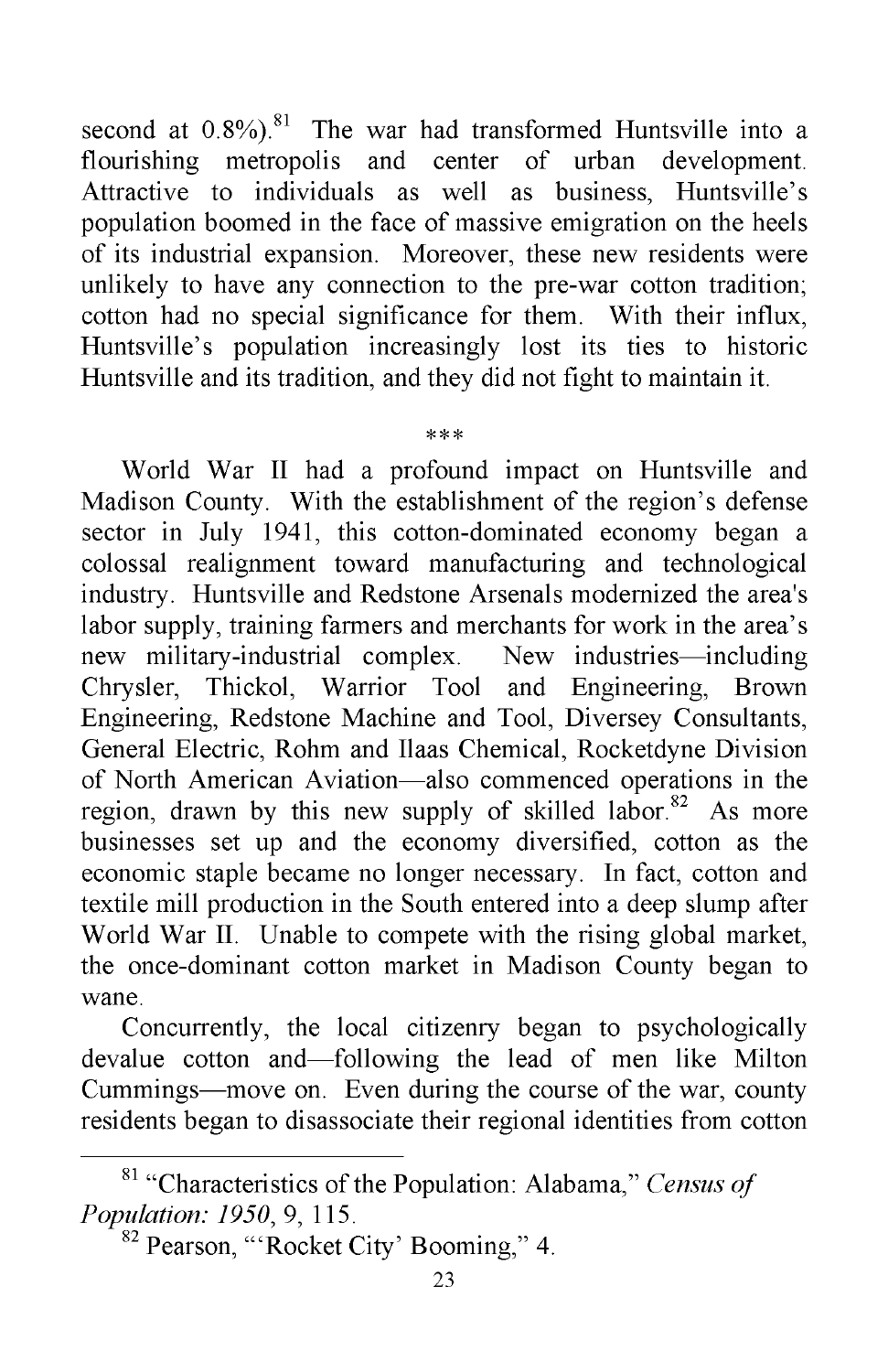as defense industries began to dominate the scene. They could now point to a tangible contribution to the war effort, that of missiles and chemical defense. They had found a new significance to their role in the nation. Cotton simply could not provide them with an equivalent sense of patriotic pride.

Contributing to this profound regional shift was nothing short of a population boom. Emigrants with no prior connection to the area's cotton-centered culture quickly came to exert their influence on the rapidly shifting local society. A new folk, people who had a national sense of themselves rather than one dependent on the region, came to dominate Huntsville and overcome its cotton roots.

In 1949, the newly organized Department of Defense centralized U.S. military rocket research in Huntsville. This decision concluded with the foundation of the Ordnance Rocket Center at Redstone Arsenal and launched Huntsville into an exhilarating future. $83$  This future would be divorced from the past; cotton's strength would be gone, and the region would integrate into a larger national network, rather than exist as a place apart from it.

*About the Author: Christopher Young is currently a second-year student at Harvard Law School, where he also serves as an editor on the Harvard Law Review. A native of Huntsville, Alabama, Christopher is a 2005 graduate of Grissom High School, after which he completed his undergraduate education at Yale University. Prior to commencing his legal studies, Christopher spent five years working in secondary and higher education, both in the United States and China.*

<sup>83</sup> Cronenberg, *Forth to the Mighty Conflict,* 51.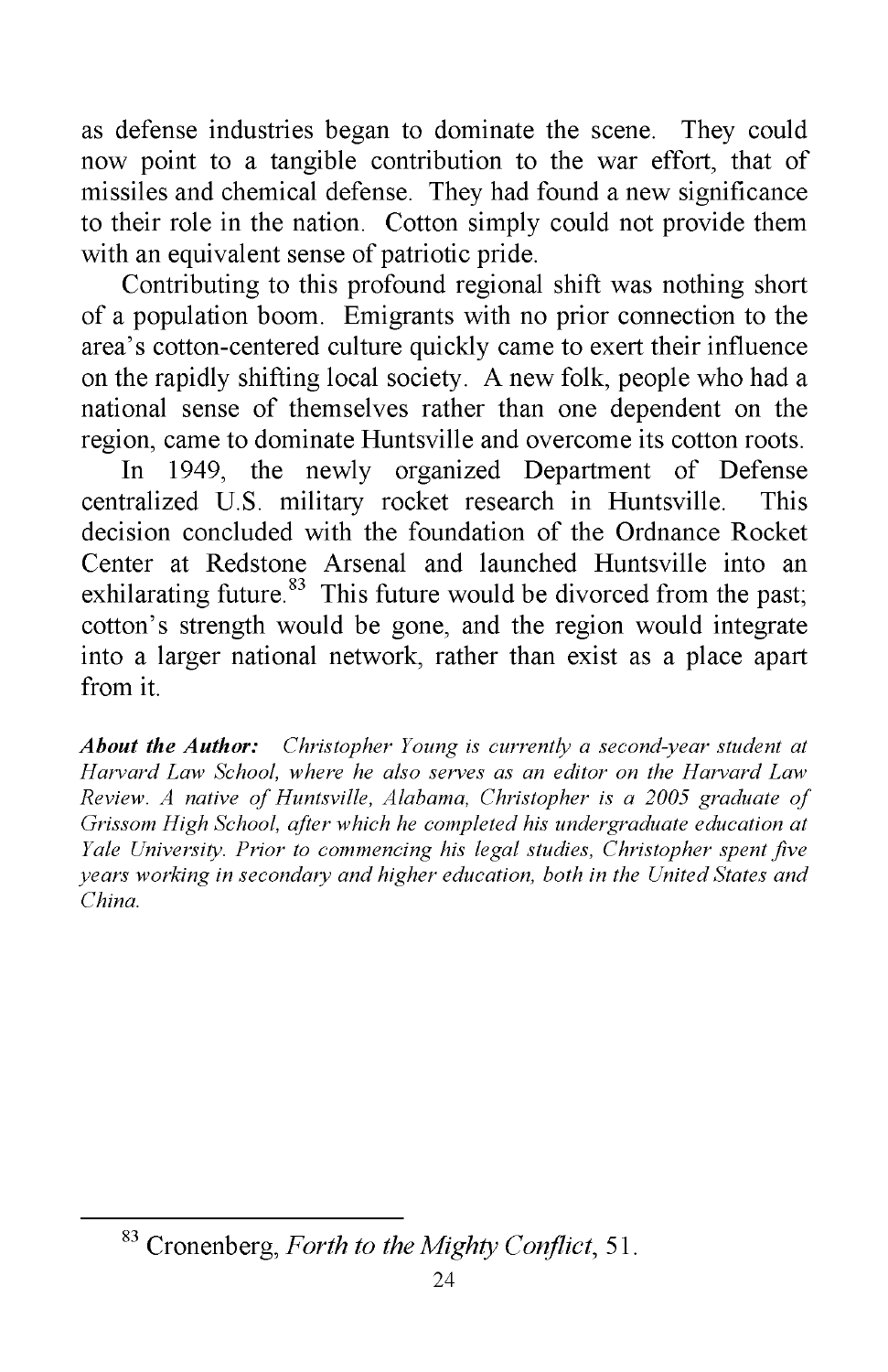# **Madison County's Doughboys The Enemies: Germany and La Grippa**

By

Jacquelyn Procter Reeves

*In the previous issue of the Review Ms. Reeves oriented readers on the beginning of the Great War in 1914 and followed Madison County conscripts to their training base at Camp Mills, New Jersey where the 4th Alabama Infantry Regiment was reflagged as the 167th Alabama Infantry Regiment and joined the formation of the Rainbow Division. The Editor*

#### **Part II**

On May 7, 1915, the luxury ocean liner, *Lusitania,* was fired upon by a German submarine while sailing near the coast of Ireland. Eighteen minutes after a torpedo ripped through the side, the *Lusitania* sank. Of the 1,119 people who died from the total 1,924 passengers, 128 were Americans. Among those who died were Alfred Vanderbilt and playwright Carol Frohman. While America had no intention of getting involved in a European war, Americans were outraged. In April, 1917, the United States finally issued a declaration of war against Germany. Few were surprised.

On Tuesday, August 7, 1917, recruits began to file in to the auditorium of the Madison County Courthouse, the grand jury room, and the circuit clerk's office. Dr. T. E. Dryer, along with six other local doctors, were tasked with examining 820 local men to determine their eligibility to serve in the U.S. Army.<sup>84</sup> The average exam, even though it was described as "rigid," took only four minutes, perhaps due to the large number of recruits. On Tuesday,

\*\*\*

<sup>84</sup> Huntsville Mercury, Tuesday, August 7, 1917, "Examination for new Army Brings About 30% Rejection on Physical Defects," p. 1.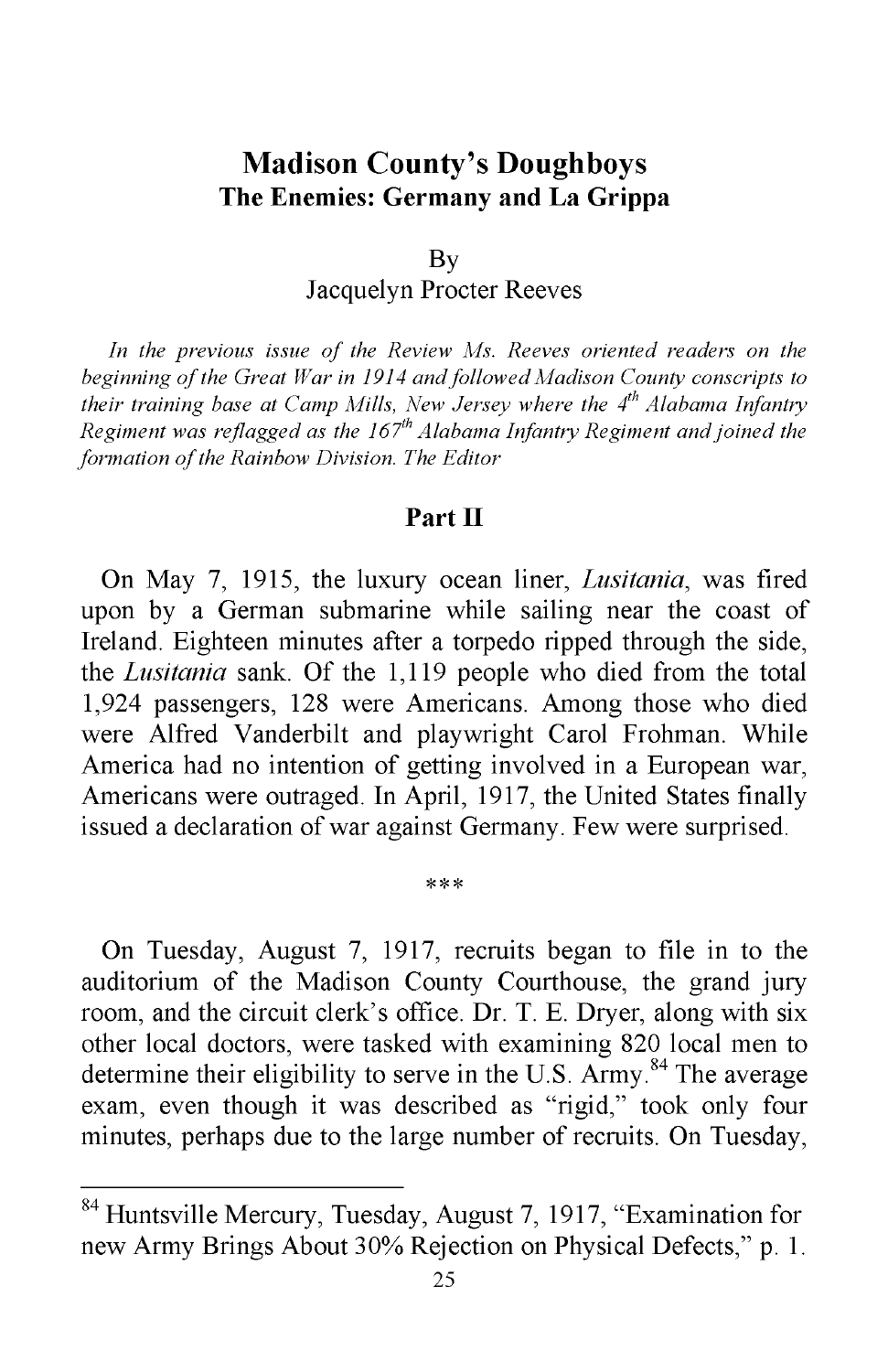273 men were summoned, an additional 273 were summoned for Wednesday, and the final 274 were expected on Thursday. Because it was expected that about 30% of the recruits would be rejected for physical reasons, and more would be excused for exemptions, there was a possibility that more men would be called in for service to meet the local quota.

With great pride, the newspaper article stated, "to the credit of Madison County boys, every man answered as his name was called<sup>"85</sup>

A few days later, the newspaper reported that a total of 297 men failed the initial exam due to physical disabilities. Of the 523 that passed, it was expected that as many as three-fourths would claim exemption based on dependents.<sup>86</sup> Still, of that number that was rejected, as many as 90% of them could be called to fight in spite of their disabilities. Perhaps it wasn't all bad news. The headline that day screamed "U.S. Army's Full 300,000 Strength Secured."

The pride of Madison County, Edward Chambers Betts, was sworn in as a captain at Ft. Oglethorpe, Georgia, where he was in training. He was described as the "handsome young son of Judge and Mrs. Tancred C. Betts."87

While U. S. soldiers were gearing up to fight in Europe, the death toll in Europe continued to rise. Casualties were reported among students at German universities: of the 643 students from Heidelberg University, 250 had been killed. Of the 5,255 students called from Munich University, 10% were casualties, and of the 3,700 called from Leipzig University, 664 had been killed. It was estimated that of the 42,000 students from German universities, 6,000 had already been killed, and yet the end of the war was nowhere in sight. $88$ 

<sup>85</sup> Ibid.

<sup>86</sup> Huntsville Mercury, Friday, August 10, 1917, "Madison County Exemption Board Begins Monday Passing on Affidavits," p. 1.

<sup>87</sup> Ibid, "Hon. Ed C. Betts Sworn in as Captain in New National Army."

<sup>&</sup>lt;sup>88</sup> Huntsville Mercury, Sunday, August 12, 1917, "6,000 University Students Killed During the War," p. 11.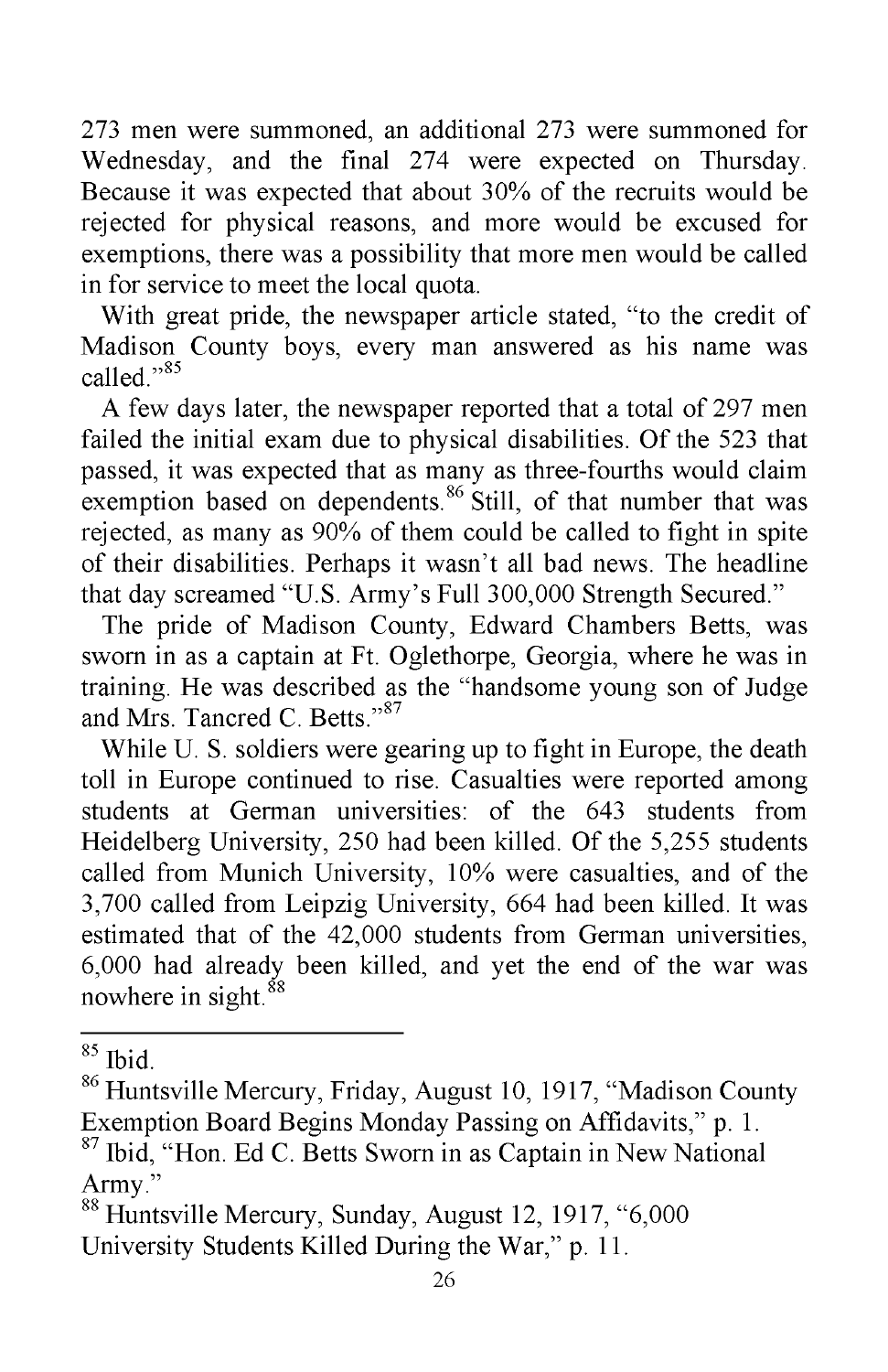As American men were called up for training, it was important for all Americans to make sure there were no distractions or unnecessary temptations. President Wilson ordered that no alcohol could be sold within a half mile of military camps.<sup>89</sup>

For the civilians of occupied France, the war continued to be especially brutal. They learned to adapt either by working with the German soldiers or quietly and carefully working against them. Private Ralph M. Brown, whose diary was recently discovered in an antique shop in Oklahoma by retired Brigadier General Edward Wheeler, wrote on April 9, 1918 that about two dozen German Stormtroopers had been captured and surrounded by French soldiers. The French wanted to kill them on the spot, but were stopped by an officer. "The French can hardly be blamed," Brown wrote. "The Boche have ravaged France, destroyed its economy, looted every building and wine cellar and violated its women. A hundred years from now the French will still hate the Germans for what they have done to this country."<sup>90</sup>

Captured French soldiers were forced to undergo special "training" designed to teach them the proper Prussian way to greet superior officers in the German Army.<sup>91</sup> Considered to be disrespectful, the French were to spend two hours at a stretch passing a stuffed German officer's uniform, salute properly, and greet it with "Bon jour monsieur l'officer." Their attitude was reinforced with the help of a sentinel who stood by with a fixed bayonet.

90 Wheeler, BG Edward, USA (RET), "A Doughboy's Diary," Officer Review, The Military Order of the World Wars,"

December 2015, Volume 55, Number 5, p. 4. U.S. Army Private Ralph M. Brown was from Washington, D.C, and he was assigned to the 4<sup>th</sup> French Army to drive an ambulance. His diary covered February 9 through November 11, 1918.

<sup>89</sup> Huntsville Mercury, Monday, August 13, 1917, "Saloons Ordered to Stop Selling Liquor," p. 1.

<sup>&</sup>lt;sup>91</sup> Huntsville Mercury, Monday, August 13, 1917, "Frenchmen" Taught How to Greet Superior Officers" by Associated Press, p. 6.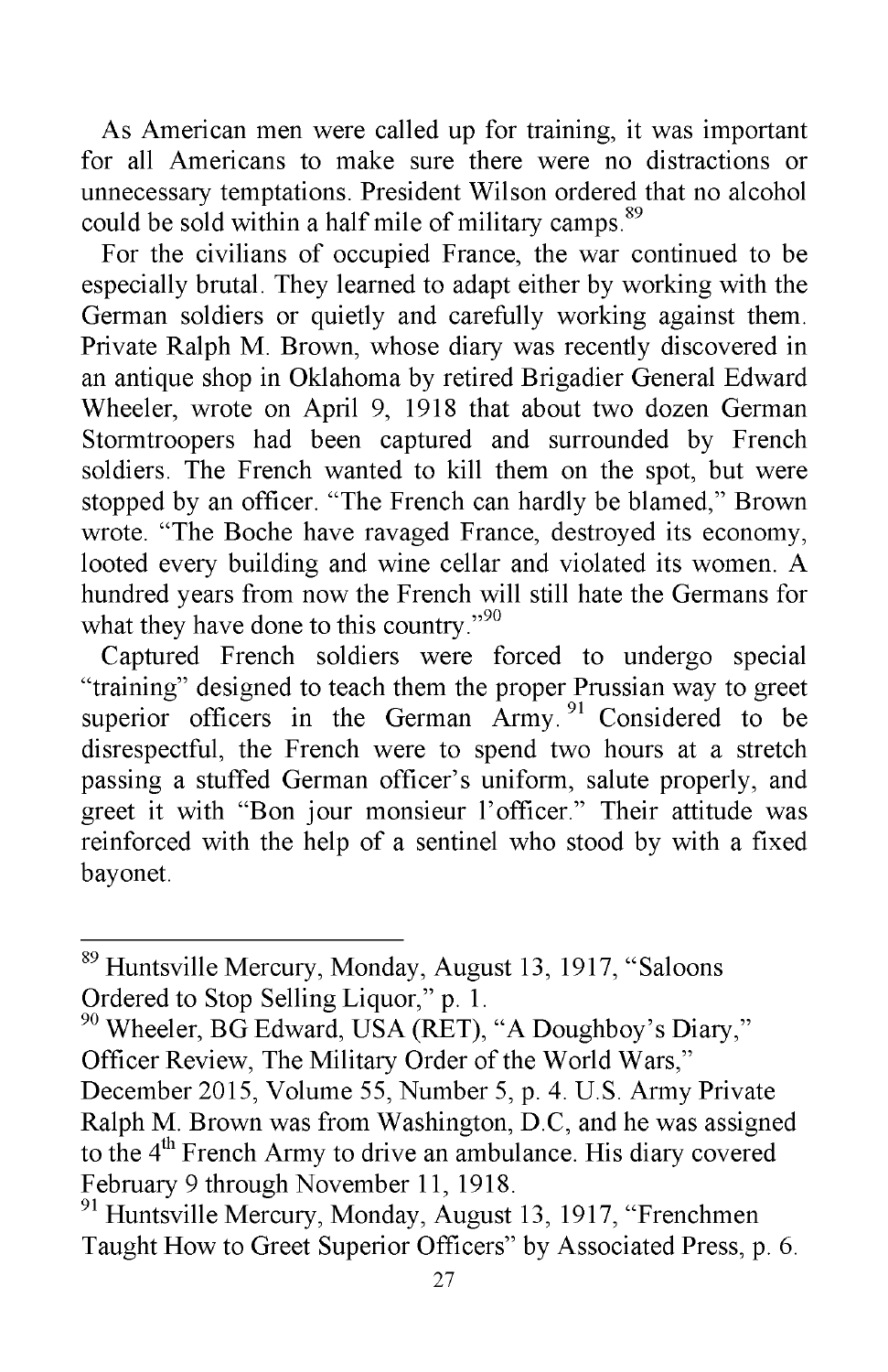By mid-August, 1917, American troops were beginning to arrive in Europe. King George, Premier Lloyd George, and other high officials from France and Belgium observed as American troops paraded through London for an official review.<sup>92</sup>

The Entente Alliance hoped that the arrival of Americans would hasten the end of war. But one of the most dreaded consequences of this war was neither bullet nor bayonet. It was poisonous gas. The long-term effects were still unknown, but what was known was pure hell for the victims.

The first use of gas in warfare (in this case, tear gas) can be traced back to the French in August, 1914.<sup>93</sup> Germans began to use gas on a large scale, first a chemical that caused violent sneezing, then tear gas delivered in howitzer shells. Shells were first fired against the Russians on the Eastern Front, but because of the extreme cold air, the liquid gas did not vaporize, rendering it useless.

They were not deterred.

In April, 1915, poisonous chlorine gas was released along the Ypres Salient.<sup>94</sup> Within seconds of inhaling it, the victim's respiratory organs were instantly burned and the men began to cough and choke. Few recovered, and of those who died, they were assured long and painful suffering.

The British planned retaliation and in September, 1915, along the British front line near Loos, chlorine gas from 400 emplacements was released. Unfortunately, the wind was not cooperative, and a shift brought all of that back into the trenches of the British. Back to the drawing board.

Soon, a more deadly gas was developed and the delivery was even more sophisticated. The effects of the new phosgene gas didn't manifest until as much as 48 hours after it was inhaled, causing the soldiers to inhale more of it, and the consequences were more ghastly. The gas was loaded into artillery shells, which

 $92$  Huntsville Mercury, Tuesday, August 14, 1917, p. 1.

<sup>&</sup>lt;sup>93</sup> Firstworldwar.com a multimedia history of world war one, firstworldwar.com/weaponry/gas.htm <sup>94</sup> Ibid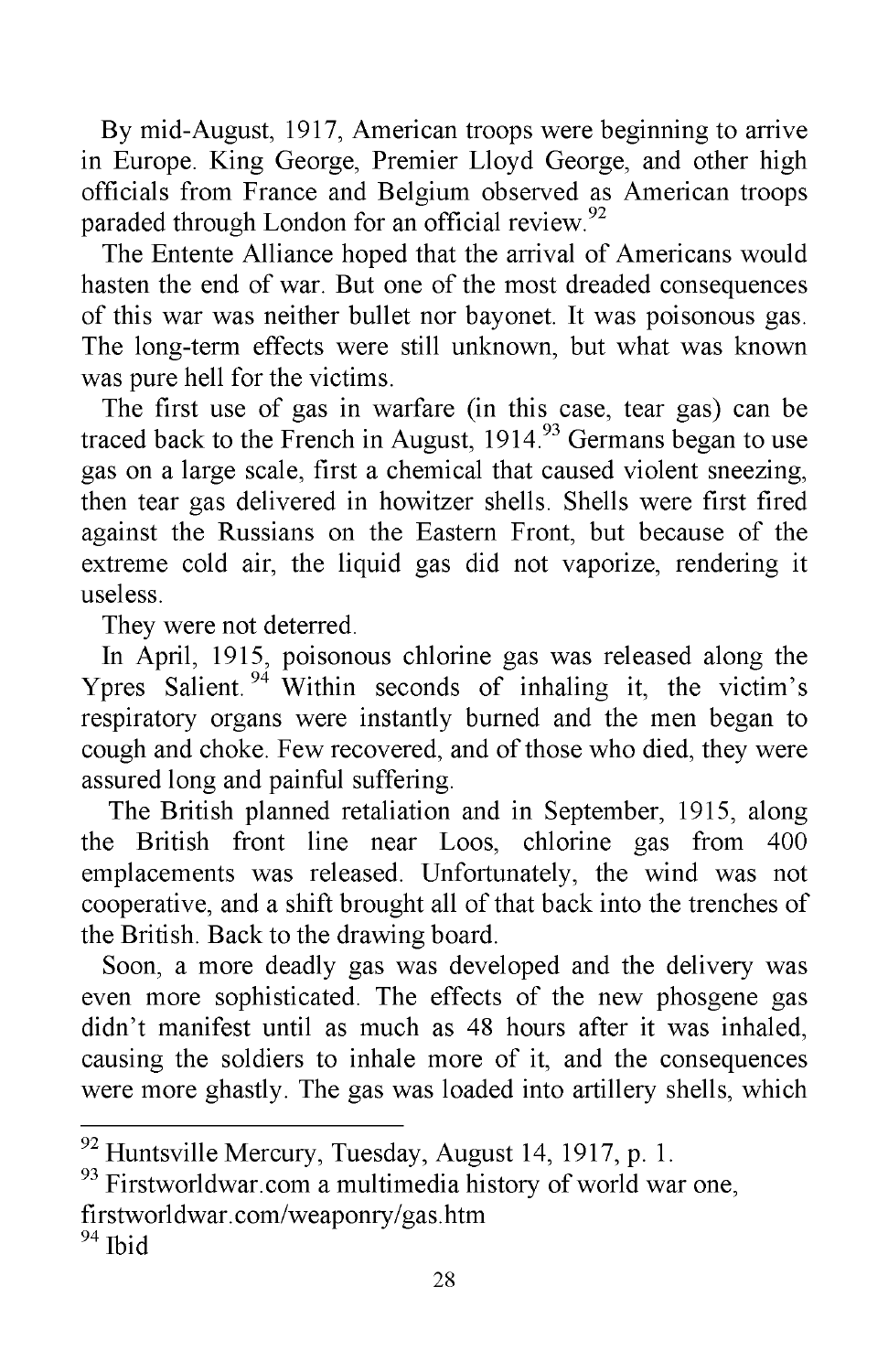meant they could be sent farther into enemy lines and the destination was more precisely controlled.<sup>95</sup>

Mustard gas was introduced by the Germans and the effects were horrendous. Large blisters formed internally and externally within hours. Even though gas masks were distributed and continually evolved to improve their efficiency, the poison remained treacherous within the soil for weeks after it was released.<sup>96</sup>

Locally, the newspaper printed mostly positive reports of the war. They ranged from short snippets regarding the defeat of German troops and the strength of the French and American troops.

Men from the First Alabama Infantry, the Second Alabama Infantry, officers of the old Fourth Alabama Infantry and First Alabama Cavalry and  $167<sup>th</sup>$  Infantry were gathering items in preparation to become the newest members of the "Rainbow Division." Those men left behind, who had not yet received their orders to leave, sent them off with cheers and good wishes. After a stop in Mineola, Long Island, they would begin their voyage to France<sup>97</sup>

as "Tommies" and American soldiers were sometimes referred to as "Sammies," short for "Uncle Sam's boys." Today, we are more familiar with the term "Doughboys." While several explanations for this term have been offered, no one really seems to know where and why the name originated.

<sup>95</sup> Ibid

<sup>96</sup> Ibid

 $97$  Huntsville Daily Times, Sunday, August 20, 1917, "Mighty Cheers Greets Soldiers," p. 1.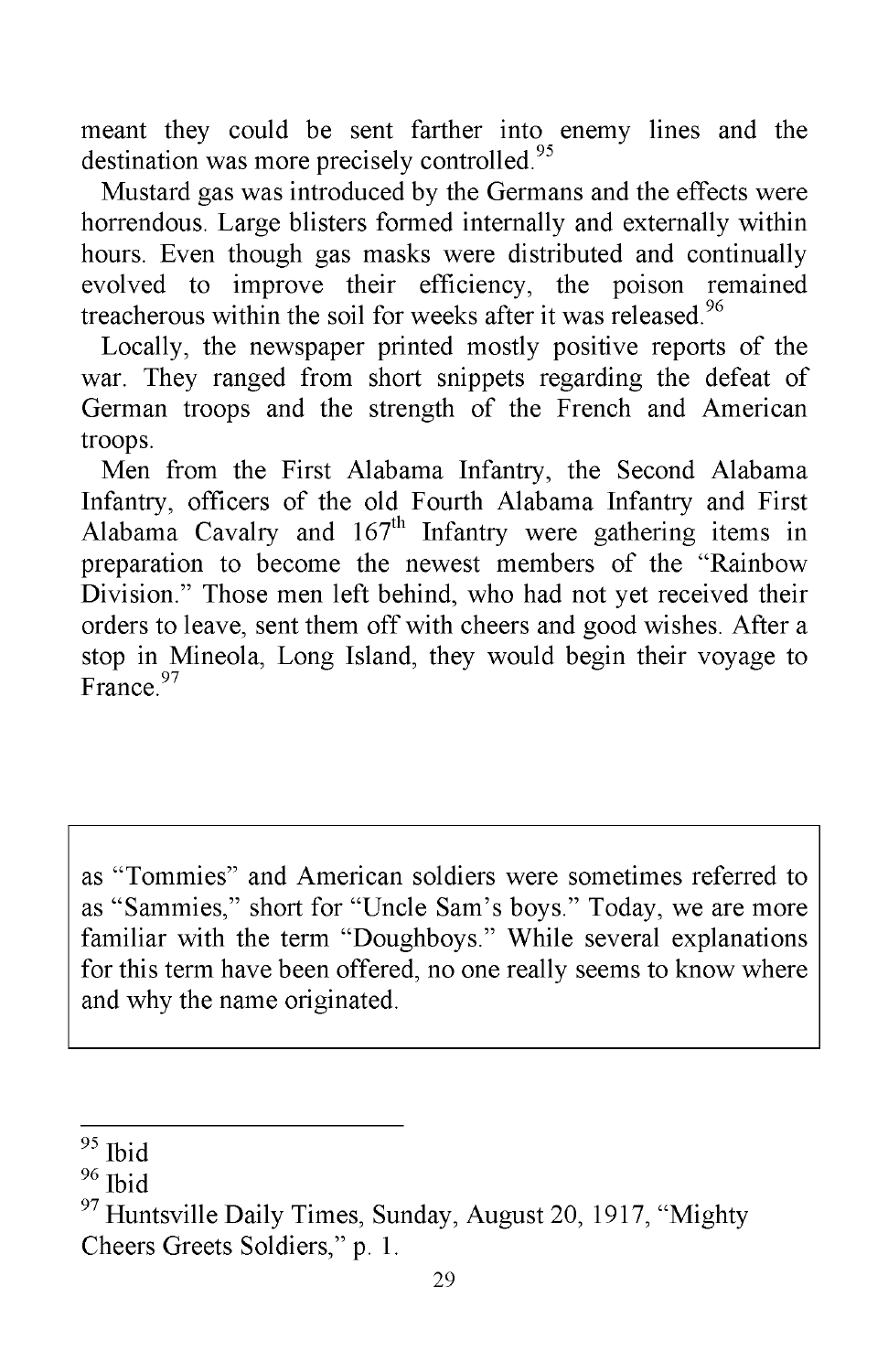The official, and formal, send-off was scheduled in Huntsville for Saturday, September 1, 1917, complete with a speech from the governor. "There will be music and marching, speeches and specialities," the newspaper reported.<sup>98</sup>

It was important, for the morale of America's fighting men, that as many as possible plan to attend the festivities and watch the parade. All who owned cars were encouraged to assemble at 9:30 a.m. on Meridianville Pike, north of Walker Street and drive in the parade.<sup>99</sup>

On the national front, President Woodrow Wilson addressed the "New Army" with a powerful message. He prayed for God to keep and guide the soldiers. He reminded the soldiers that their every action would be watched with "deep solicitude by the whole country" as well as the entire world because they represented hope and a chance for freedom from tyranny. President Wilson asked them to conduct themselves with "a standard so high that living up to it will add a new laurel to the crown of America. $100$ 

While hot air balloons were used with somewhat moderate success in the Civil War, airships began to appear in the sky. The German company that made most of them was Zeppelin, and even though other companies soon began to construct airships, they were all known as Zeppelins. They were used to drop bombs, and to a lesser extent, they were useful for surveillance.

In early October, 1917, a German Zeppelin was shot down by the French, and crash landed near an American camp. After an air raid over England, the Zeppelin's pilot had lost his way. The darkened skies were overcast and those on board assumed they were flying over Holland. The Germans were quickly arrested and taken as prisoners.101

<sup>&</sup>lt;sup>98</sup> Weekly Democrat, Wednesday, August 29, 1917, "Great Send Off Will be Given Our Army Boys," p. 1.  $99$  Ibid.

<sup>100</sup> Huntsville Weekly Democrat, Wednesday, September 5, 1917 "Eyes of World on New Army Says President," p. 1.

 $101$  Huntsville Weekly Democrat, Wednesday, October 24, 1917, "Great Zeppelin Fell Near Camp of the Sammies," p. 1.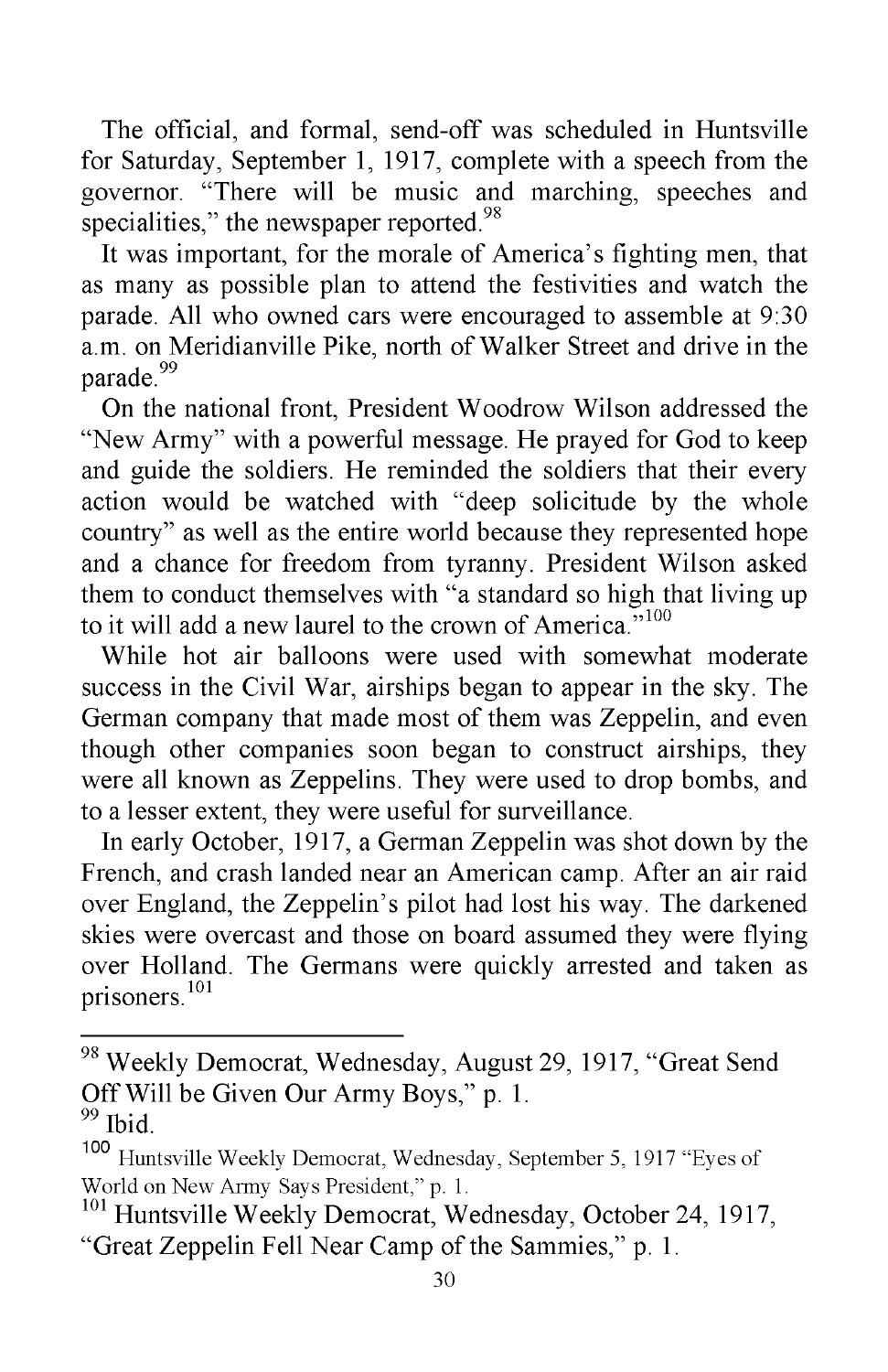Newspapers reported increasing numbers of "aeroplane" raids, especially by Germany. On October 1, a raid over London was made by more than 20 airplanes "of the Gotha type."<sup>102</sup> Not only were bombs dropped, shrapnel from high angle guns rained upon the city and caused considerable damage. A week later, German planes made another air raid over London. In the meantime, 300 more recruits were called in to report for physicals in Madison.

Secretary of War Newton Baker stated that he wanted enough men ready to fight to make a substantial showing against the enemy. By October, his goal had been met. By November 5, the Red Cross was already tending to wounded American soldiers in France.<sup>103</sup>

Sadly, as expected, the first casualties were announced as well. One man from Alabama was wounded and another Alabamian was captured. The newspaper did not reveal where this battle took place, only that they were cut off from reinforcements and could not retreat to safety. $104$ 

In the meantime, another article described an unusual event that took place in Huntsville on Sunday, November 3, 1917. Sixteen Buicks, eighty Oaklands, and twenty-one Dodge automobiles were driven though Huntsville. They were driven from factories in Michigan en route to dealers in Atlanta and South Georgia. "The head mechanic in charge stated that very little machine or tire trouble had been encountered, the extent of the trouble so far having been a few punctures." In addition, more than fifty carloads of tourists were headed south and got caught up in the same caravan. The newspaper reported traffic congestion at the Tennessee River ferry, which was overcome with the back-up of vehicles that needed to cross. Some cars returned to Huntsville and

<sup>&</sup>lt;sup>102</sup> Huntsville Weekly Democrat, Wednesday, October 3, 1917, "Germanys Air Frightfulness at Flood Tide," p. 4.

<sup>&</sup>lt;sup>103</sup> Huntsville Weekly Democrat, Wednesday, November 7, 1917, "First Mention of Wounded Soldiers in France," p. 1.<br><sup>104</sup>Huntsville Weekly Democrat, Wednesday, November 7, 1917, "Germany's

First Victims Among Americans in Front Trenches" p. 1.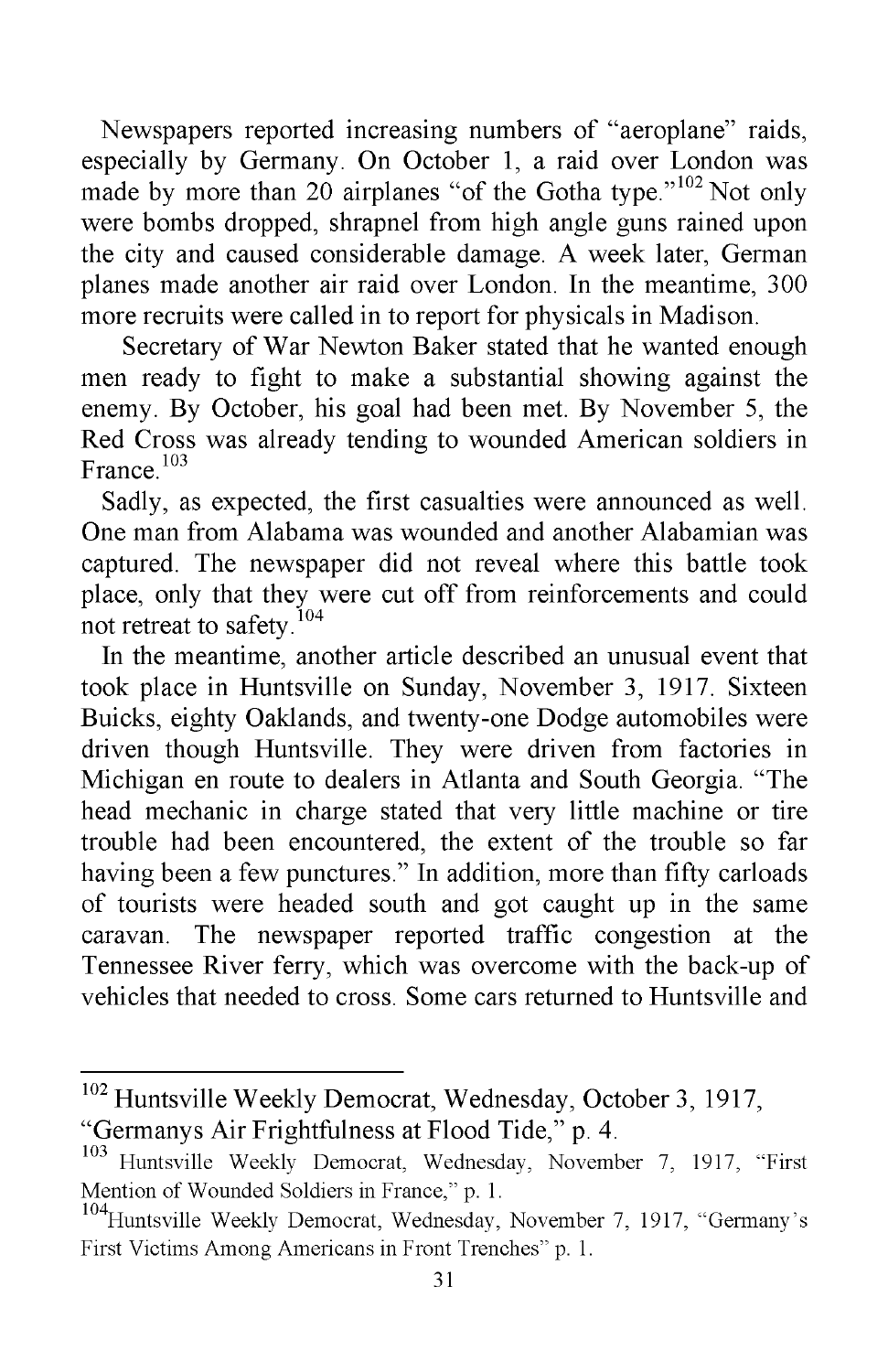some remained in New Hope "and were entertained by the people of that thriving town."105

Even though we were far from the battlefields of Europe, there was constant worry of attacks by dissidents. In Bridgeport, a man was picked up for being a slacker. After some questioning, Joe Parks, who said he was a Russian Jew, was suspected by being a German spy. In his pockets were a number of railroad switch keys. At the time this was reported, authorities were waiting for someone who could be brought in to communicate with  $him.106$ 

By January, 1918, the people of Europe had suffered through three and a half years of war. While peace talks were going on, no one could find a middle ground on which to come to an agreement. Russia announced that 3,000,000 more men would be sent to fight.<sup>107</sup> In the meantime, world-wide shortages of goods affected everyone.

A letter sent to the W.L. Halsey Grocery Company in Huntsville, signed by the Food Administrator for Alabama, ordered that sugar would be sold only in two or five pound bags and no one could buy more than one sack of flour at a time. Mr. R. M. Hobble stated that flour would be sold in 24 pound bags or 48 pound bags only.<sup>108</sup>

In mid-January, a critical shortage of coal was exacerbated by a historic snow storm. Due to the "fuel famine," a five-day shutdown of all manufacturing companies in states east of the Mississippi River was to begin Friday, January 18, 1918. The shutdown included munitions factories.<sup>109</sup>

An interesting story reported that emergency food rations were given to each soldier to sustain them for several days, in the event

<sup>&</sup>lt;sup>105</sup> Huntsville Weekly Democrat, Wednesday, November 21,

<sup>&</sup>quot;Sunday Proved to be Tourist Day in City," p. 1.

<sup>&</sup>lt;sup>106</sup>Huntsville Weekly Democrat, Wednesday, January 2, 1918, "Alleged Slacker May be a Spy," p. 1.

<sup>&</sup>lt;sup>107</sup>Huntsville Daily Times, Thursday, January 3, 1918, p. 1.

<sup>108</sup>Huntsville Daily Times, Friday, January 4, 1918, "Food Administration Limits Purchase Sugar and Flour on Huntsville Market," p. 1.

<sup>&</sup>lt;sup>109</sup>Huntsville Daily Times, Thursday, January 17, 1918, "Complete Shutdown for Five Days Beginning Friday," p. 1.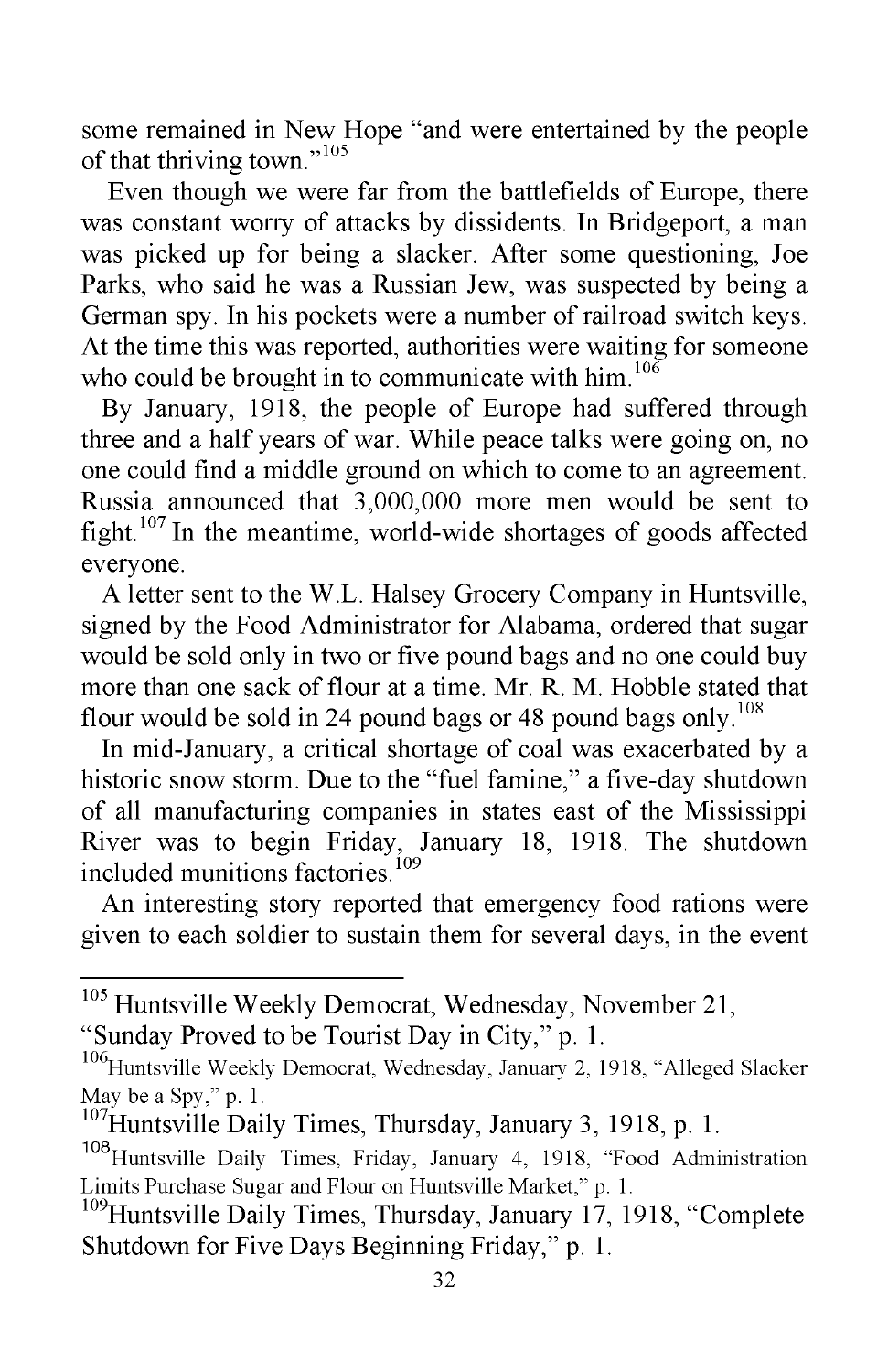they could not get to regular food while in the midst of battle. Americans were given three different kinds of parched maize plus three pieces of chocolate. The story said that American Indians could live for days on this diet while "hunting on the war path." French, Belgian, and Teutonic soldiers carried compressed meat; Russians carried compressed teas, and "Oriental forces" carried corn pressed rice and macaroni. North British soldiers carried oat bread and Swiss soldiers carried white chocolate. Still others ate smoked dried pears and drank coffee made from compressed  $figs.<sup>110</sup>$ 

The newspaper reported the good with the bad. Millionaire John D. Rockefeller donated \$500,000 to America's war effort.<sup>111</sup> In the meantime, the number of Army deserters was beginning to multiply. Charles B. Brown, an Army deserter, was captured in Huntsville by Patrolman Hardin.<sup>112</sup> The January 16 issue of the *Huntsville Daily Times* published the names of 26 Madison County deserters. Subsequent issues of the paper listed others so that the police and the public would be aware.<sup>113</sup>

It was at about this time that newspaper articles began to report widespread illnesses in various camps.<sup>114</sup> The number of deaths reported to be caused by pneumonia increased weekly. Officials were sent to various camps to investigate conditions where the death rate was higher than average. While the reports did not indicate any reason for alarm, we now know that information about the seriousness of these illnesses was censored to keep up morale of soldiers and civilians alike. It is believed that the Spanish flu pandemic, which killed three to five percent of the world's population, began in January, 1918. This was especially critical at

<sup>113</sup> Huntsville Daily Times, Wednesday, January 16, 1918, "26 Alleged Deserters from Madison County," p. 1.

<sup>&</sup>lt;sup>110</sup> Huntsville Daily Times, Friday, January 11, 1918, "Many

Articles Used in Emergency Rations for Fighting Men," p. 1.

<sup>&</sup>lt;sup>111</sup> Huntsville Daily Times, Monday, January 7, 1918, p. 1.

<sup>&</sup>lt;sup>112</sup> Huntsville Daily Times, Tuesday, January 8, 1918, p. 1.

<sup>&</sup>lt;sup>114</sup> Huntsville Daily Times, Wednesday, January 30, 1918, "More Sick at Army Camps," p. 1.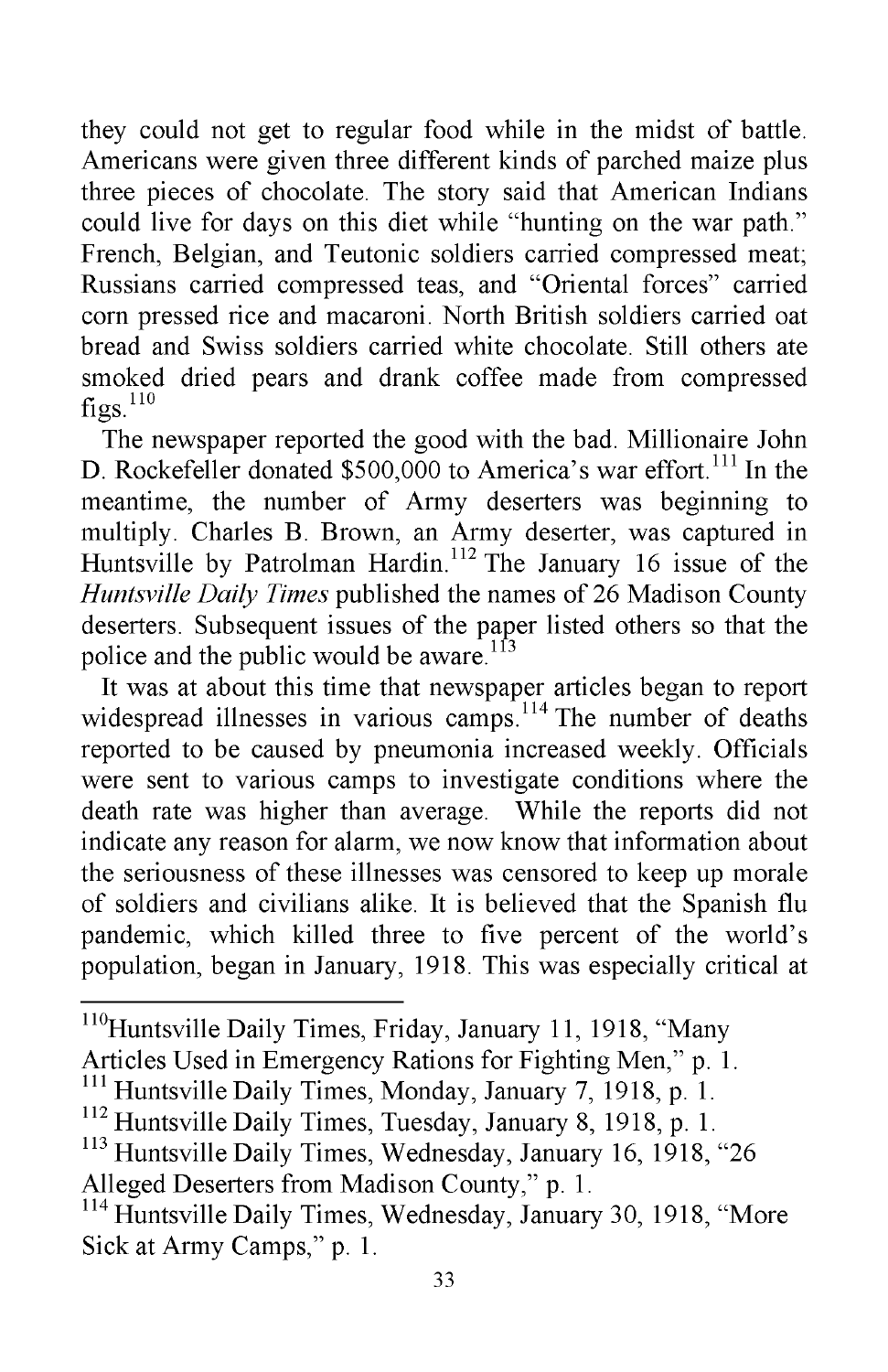this time because while flu outbreaks traditionally kill the most vulnerable (very young, old and weak), this virus produced a strong overreaction of the victim's immune system, or an autoimmune situation that was most apparent in those who were young and healthy to begin with. In extreme cases, one could have a cough and be dead four hours later.

On March 6, 1918, an article appeared in the paper announcing that W. L. Dodd, a bacteriologist, on the staff of *The Delineator,* a women's monthly magazine, was going to make "an exhaustive analysis of the local milk and water supplies in connection with the health inventory now being put on with the assistance of Health Officer Dr. Carl A. Grote." <sup>115</sup> Dodd was one of many representatives traveling throughout the country to conduct studies based on hygiene and preventative medicine. There was no mention that it could be connected to the large number of deaths due to sickness worldwide. On the same page, the death of Mrs. O. Patton was announced. The prominent Huntsville woman died from pneumonia.

Conservation was encouraged on every front. Americans were encouraged to use less gasoline; women and girls were asked to wear fewer white kid gloves and dye last year's straw hat to make it look new.116 Pittsburgh, Pennsylvania residents were angry that the usual five-inch hot cakes had been reduced to two and a half inches to conserve wheat, but the price had not been lowered accordingly.<sup>117</sup> Paper hangers, in the meantime, were asked to refrain from using wheat flour paste to hang wall paper.<sup>118</sup> Bread was of utmost importance to the soldiers overseas and Americans were strongly encouraged to show their patriotism by lowering their consumption of wheat as much as possible.

<sup>115</sup> Huntsville Weekly Democrat, Wednesday, March 6, 1918, "Bacteriologist for Delineator," p. 1.

 $116$  Ibid, "Dress Conservation Tough on the Girls," p. 4.

<sup>&</sup>lt;sup>117</sup> Huntsville Weekly Democrat, Wednesday, March 27, 1918, "Cake Eaters are Very Indignant," p. 4.

 $118$  Ibid, "No More Flour-Paste," p. 4.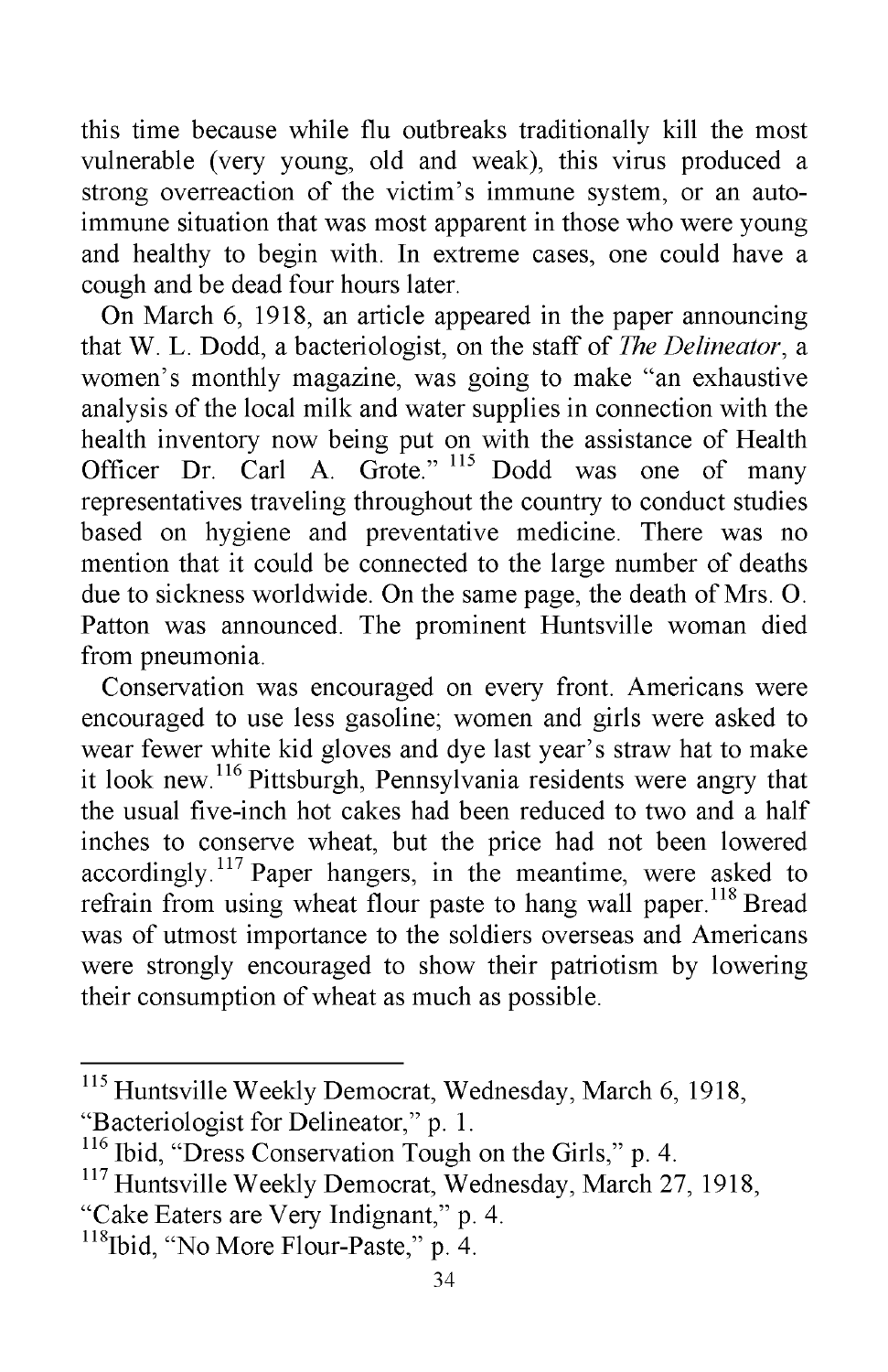On May 8, 1918, news of the death of James B. Manning, a 19 year-old Huntsville Marine was reported. He had been in France only six months with the  $6<sup>th</sup>$  Regiment before his death on April 27. His father, William B. Manning, said that he had another son fighting in the war as well. In an interview, Mr. Manning said that his son James was well known among his friends in the Green Grove neighborhood.<sup>119</sup>

The reality of war had come to Madison County.

#### **Next Issue Part III**

*About the Author; Jacquelyn Procter Reeves has written 12 books on* local history and true crime. She has been editor of the Huntsville-*Madison County Review, Valley Leaves, and associate editor of Old Tennessee Valley Magazine. Jacque is past-president of the Huntsville Madison County Historical Society, Maple Hill Cemetery Stroll, and has been a contributing writer to many other publications. Jacque is founder* of Avalon Tours and co-founder of Huntsville Ghost Walk and Mischief *and Mayhem Tours. She served as curator o f the historic Donnell House in Athens for 11 years.*

<sup>&</sup>lt;sup>119</sup> Huntsville Weekly Democrat, Wednesday, May 8, 1918, "Jas. B. Manning Dies in France," p. 1.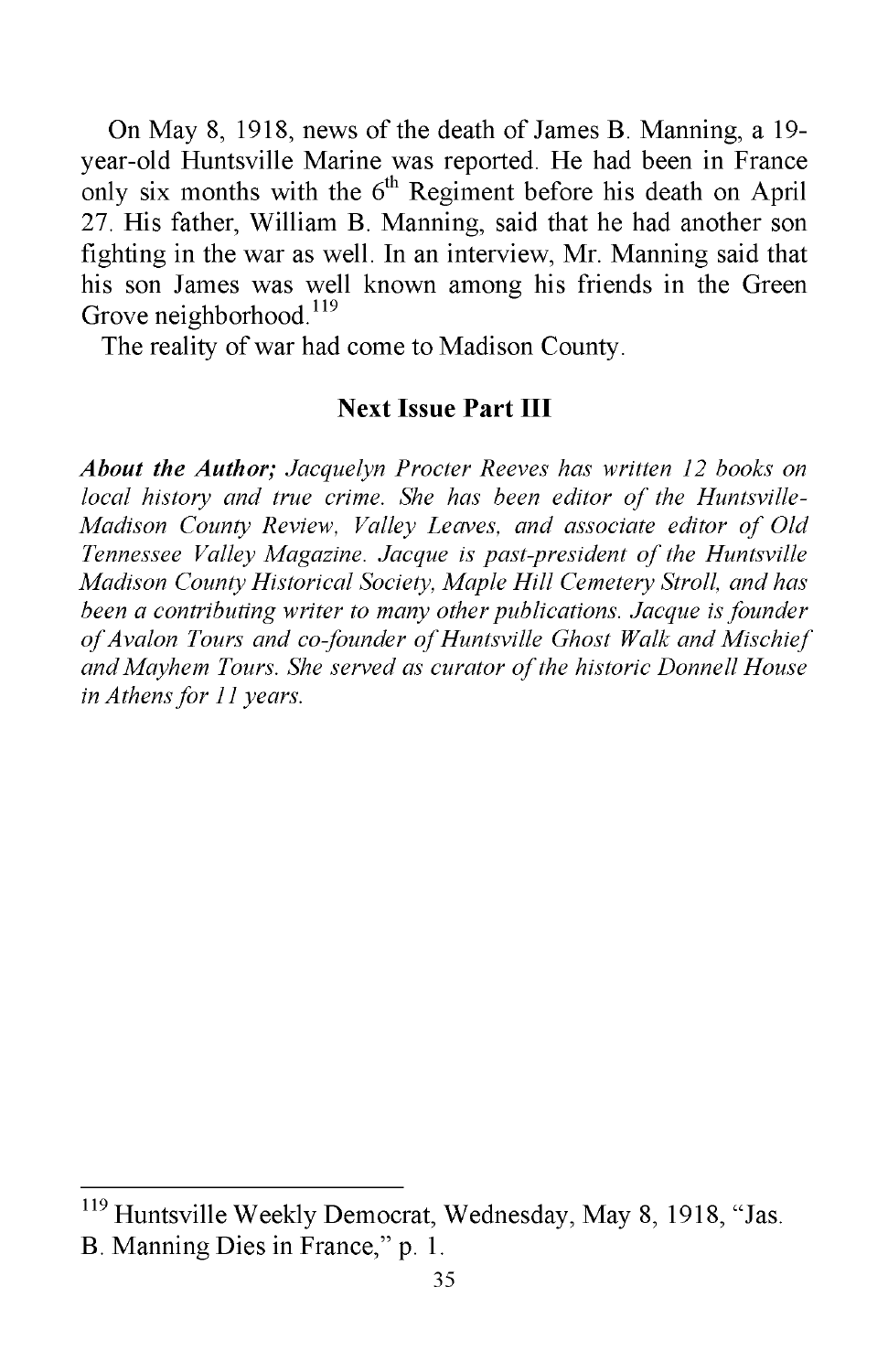# **Huntsville's First Entrepreneur The "Salt King" of Abingdon, VA**

By

Gilbert Greenway White III

Huntsville is known today as the technology capital of Alabama, the Rocket City, and one of the premier innovation cities of America. Countless successful companies make their homes in Huntsville. Many remarkable products that changed the world were born in Huntsville. Industry giants like Olin King and James Medlock founded great companies in Huntsville. Many successful entrepreneurs have made their fortunes in Huntsville and thousands of jobs have been created. But, there is one Huntsville entrepreneur that preceded all the others.

Long before Huntsville was known as the Rocket City, a young enterprising entrepreneur ventured far from his Virginia home, and



**James White** 

walked the dusty streets of this small remote Alabama frontier town. Before Alabama was a state, when the Tennessee River ran wild and free, frontier industrialist James White pushed into the Tennessee Valley and established a successful chain of mercantile stores in river towns that may have been the first large retail store chain in America.

As a young 17 year old James White left his home in Carlisle, Pennsylvania and worked in Baltimore, America's leading seaport. There he learned the

business of mercantile, shipping, commerce and trade. America was moving west and White relocated to Abington, VA, the most western town in Virginia on the edge of the frontier, located on the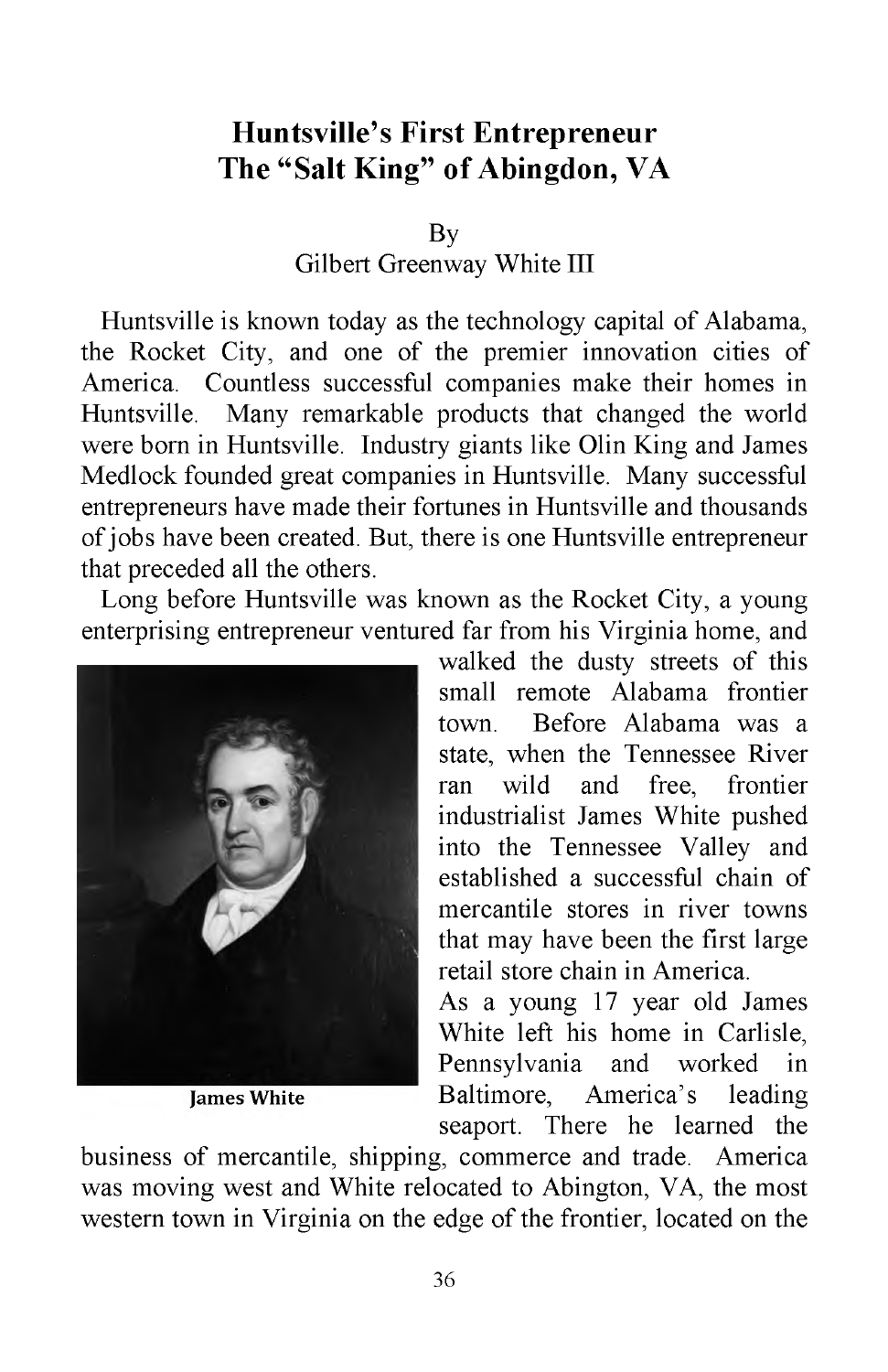"Great Road". He married and started his family and business in Abington where his home stands today next to the Washington County Courthouse. He built and operated a gristmill and sold necessities to pioneer families traveling west. White looked to the Tennessee Valley and saw tremendous business potential.

Salt was a commodity in great demand in the American frontier. Salt was required for the preservation of meat and leather tanning and therefore was a vital and indispensable to all frontier families. Circa 1802 James White began producing salt near the present town of Saltville, VA. White's salt production operations were in proximity to the Holston River in Virginia. At that time America's rivers were the main route for commerce. The Holston River provided White a gateway to the Tennessee River which was the natural highway for commerce into the Tennessee Valley. Not only did White master the transportation, distribution and retail sale of salt, he also controlled salt production, thereby giving him a total monopoly on salt across a large geographic area. In 1812 White opened one of his first of many mercantile retail stores in Huntsville adjacent to today's Madison County Courthouse.

Huntsville became White's second home. His business success in Huntsville and the Tennessee Valley made him one of the wealthiest men in America. At that time, circa 1810, Alabama frontier towns were located almost exclusively along the rivers and included the Alabama towns of Bellefonte, Gunter's Landing (now Guntersville), Whitesburg at present day Dittos landing, Triana, Decatur, Florence and many others, along the 652 miles of the Tennessee River. James White personally owned and operated 55 mercantile retail stores mostly along the Tennessee River in these and other river towns. His business enterprise was the "Walmart" of the early 1800s.

White's domination of the salt market lead to him being called the "Salt King of Abingdon, VA". To survive in frontier Alabama families had to buy large quantities of salt each year. If you bought salt in North Alabama in the early 1800s you bought it from James White. He accumulated great wealth and acquired vast land holdings along the Tennessee River in both Tennessee and North Alabama that later became profitable family plantations in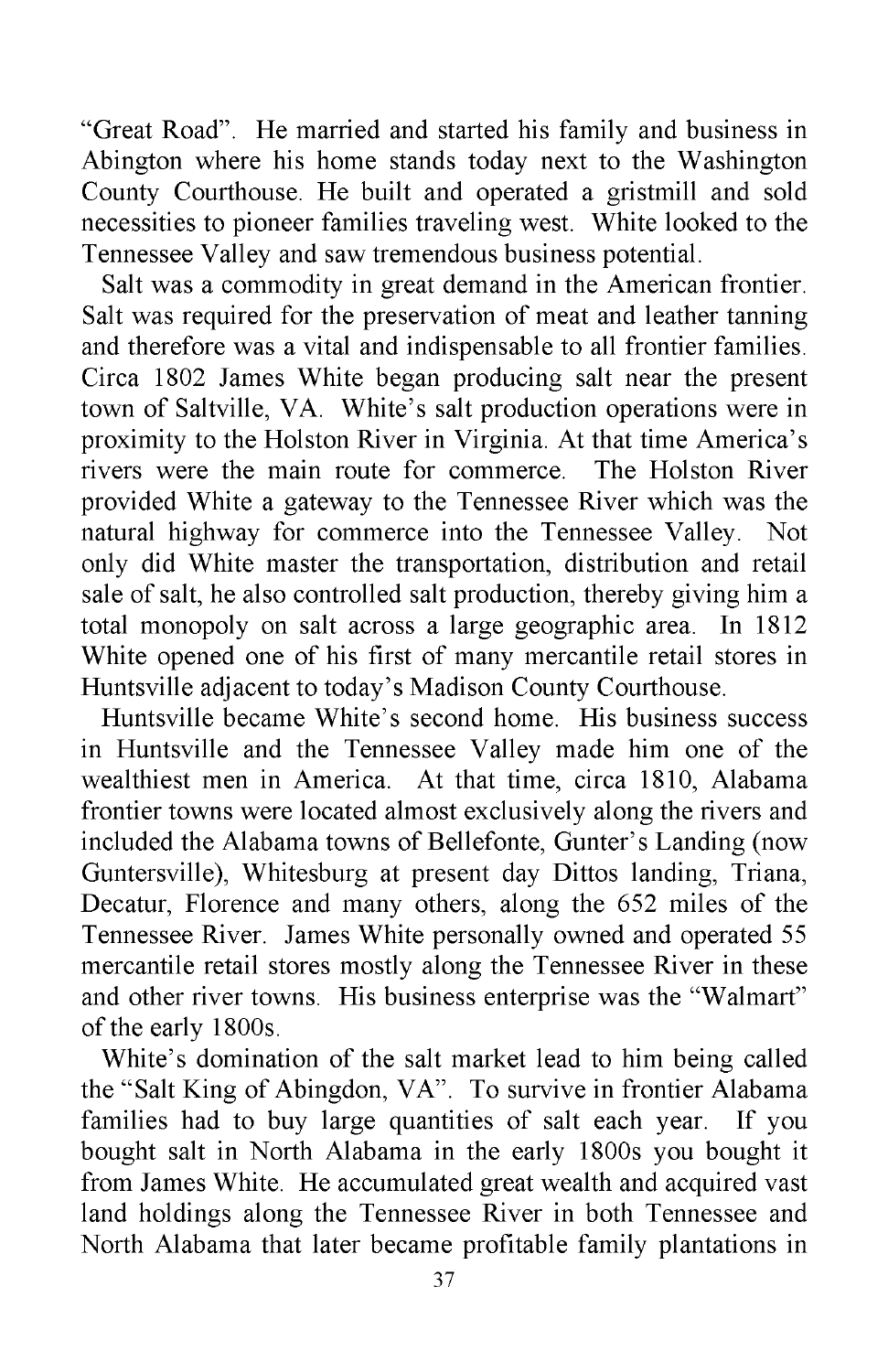Jackson, Madison and Limestone counties. White founded the town of Whitesburg in 1824, just south of Huntsville. Whitesburg was on burned July 28, 1862 by Union forces leaving many families homeless.

Over his life James White made many extended visits to Huntsville from his home in Abington, VA. With his employees and sons he traveled into the Tennessee Valley by flat barge river boat transporting salt and other goods to his chain of retail stores. His return trips back to Abington were on horseback. His land holding were so extensive that during the 337 mile trip from Huntsville to Abington he could always overnight on property he owned. It was said he lived in the saddle and was a driven enterprising entrepreneur with boundless energy. He spent much time in Huntsville away from his Abingdon home. James White and his wife Eliza had 7 sons and 3 daughters. Three of his sons, Addison, Thomas and Francis graduated with law degrees from Princeton University and other Ivy League colleges. They later managed his retail businesses and plantations in the Tennessee Valley and beyond as far as Marvell Arkansas.

In October 1813 General Andrew Jackson traveled to Huntsville on his way to the battle of Horseshoe Bend. Jackson's army camped near downtown Huntsville only short distance from James White's business. James White was in Huntsville then and was in Huntsville during the summer of 1819 when the Alabama State Constitution was adopted and signed. The 44 delegates from 22 Alabama counties ratified Alabama's first state constitution only a short distance from James White's Huntsville business.

James White was a Colonel in the War of 1812. His ancestors and decedents fought in all major American wars and they were officers in the Continental Army - brave men and women who shaped our nation and state. James White's descendants include many notable people who are accomplished in their own right.

- Nephew Hugh Lawson White who succeeded Andrew Jackson in the U.S. Senate
- Nephew John White, Kentucky, Speaker of the U.S. House of Representatives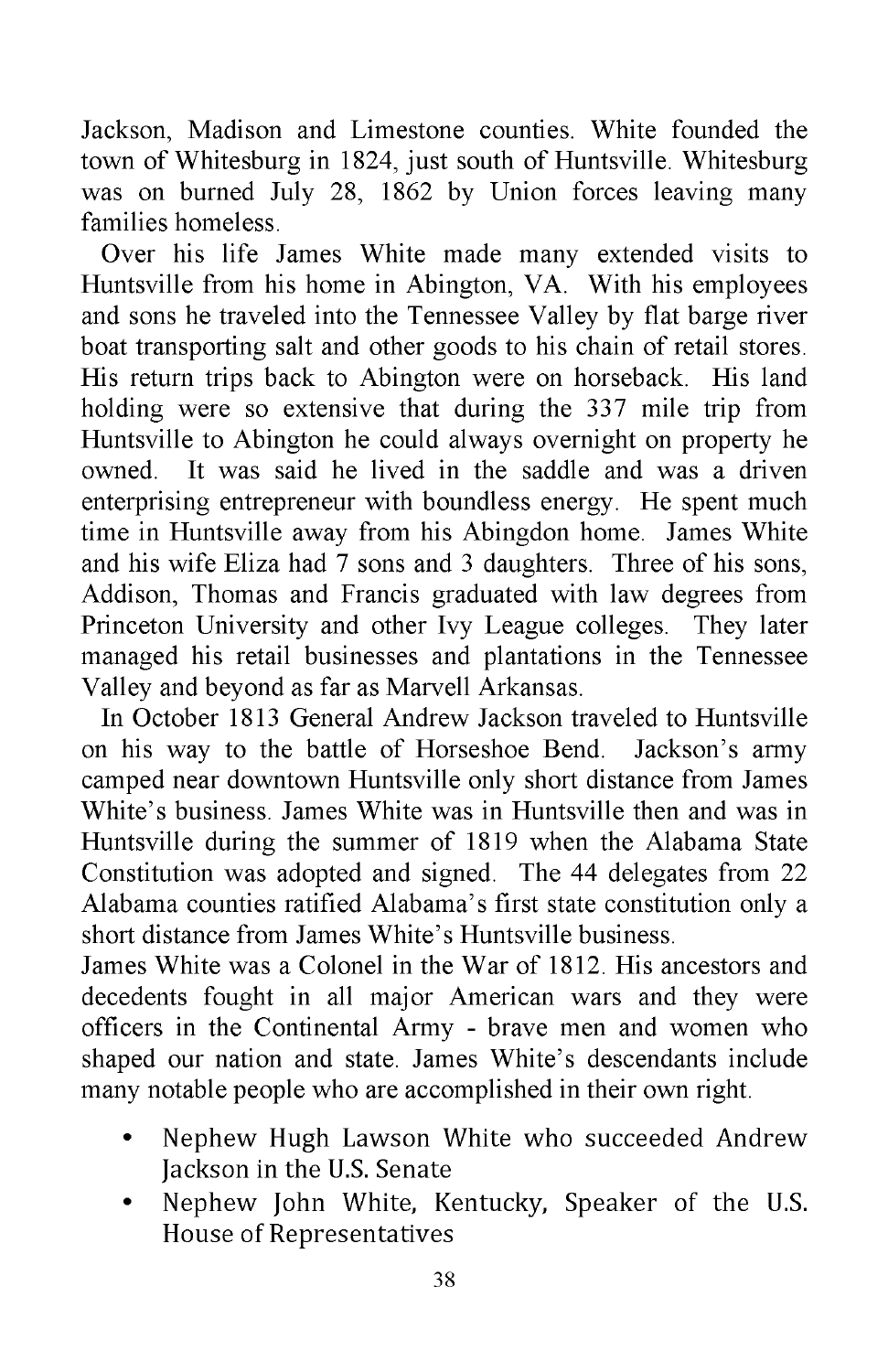- Nephew John Daugherty White, Kentucky, U.S. House of Representatives
- Son Addison White, Kentucky Congressman and Huntsville attorney
- Daughter-in-law Susan White who wrote a diary of Huntsville after the Civil War
- Great great grandson Addison White, Madison County District Attorney and Rhodes Scholar
- Grandson David I. White, prominent Huntsville attorney
- Son Thomas White, Mayor of Huntsville who brought the textile industry to Huntsville in the 1880s
- Grandson John Campbell Greenway who at the right side of Teddy Roosevelt lead the famous charge up San Juan Hill in Cuba during the Spanish American War. Mr. Greenway's statue is in the National Statuary Hall in Washington, DC.
- Over a dozen men who served in the Confederate Army and officers in both World Wars I and II as well as the Vietnam War.



When James White died in 1838 at age 68 his estate was valued at over \$700,000. He was born into a modest Pennsylvania farming family and departed this world as one of the wealthiest men in America. His life's

accumulated business and personal activities are well documented in his family papers that are maintained for historical research in the Special Collections Department at the University of Virginia library in Charlottesville, VA.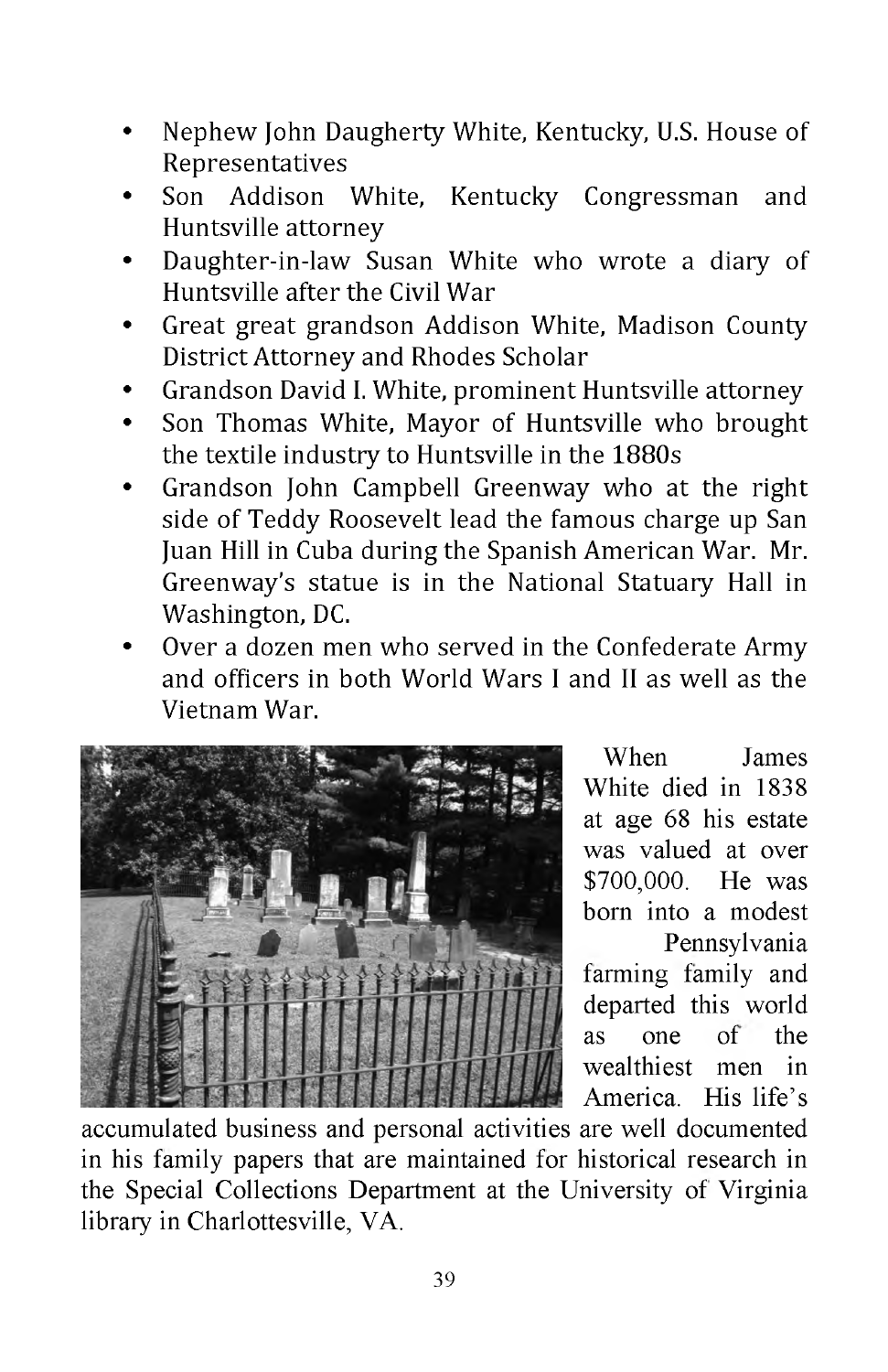Today it has been 206 years since James White arrived in Huntsville on his first visit to the Tennessee Valley aboard a flat bottom riverboat. He and other family members are buried in the small private White Family Cemetery atop a beautiful hill in the heart of Abingdon, VA. Many of his descendants are interred at Maple Hill Cemetery in Huntsville, the oldest continuously operated municipal cemetery in the southeast United States. Maple Hill Cemetery (left) connects all generations and brings focus to Huntsville's rich heritage and our people who are gone but not forgotten. James White is one of many notable Huntsville citizens that are characterized and portrayed at the annual Huntsville Maple Hill Cemetery Stroll in October of each year.

From their Scottish ancestral roots, and their beginning as forced indentured servants who were sold to work on plantations in colonial America, James White's family produced many remarkable and successful Alabama citizens. Huntsville carries James White's footprint today with Whitesburg Drive, White Street and the community of Whitesburg, all named after him - Huntsville's first entrepreneur, an Alabama frontier industrialist and the Salt King of Abingdon, VA.

Works Cited:

- 1. U.S. **Political** Biography: [http://politicalgraveyard.com/index.html](http://politicalgraveyard.com/index.htm)
- 2. Biographical Directory of The United States Congress: <http://bioguide.congress.gov>
- 3. Office of the Clerk, U.S. House of Representatives: <http://clerk.house.gov>
- 4. Madison County, AL Historical Records: [www.co.madison.al.us/mcrc](http://www.co.madison.al.us/mcrc)
- 5. Alabama Department of Archives and History: <http://www.archives.state.al.us>
- 6. Clay County, Kentucky Census Records: <http://www.rootsweb.com/~kyclay2/census/1850/se> cl3.html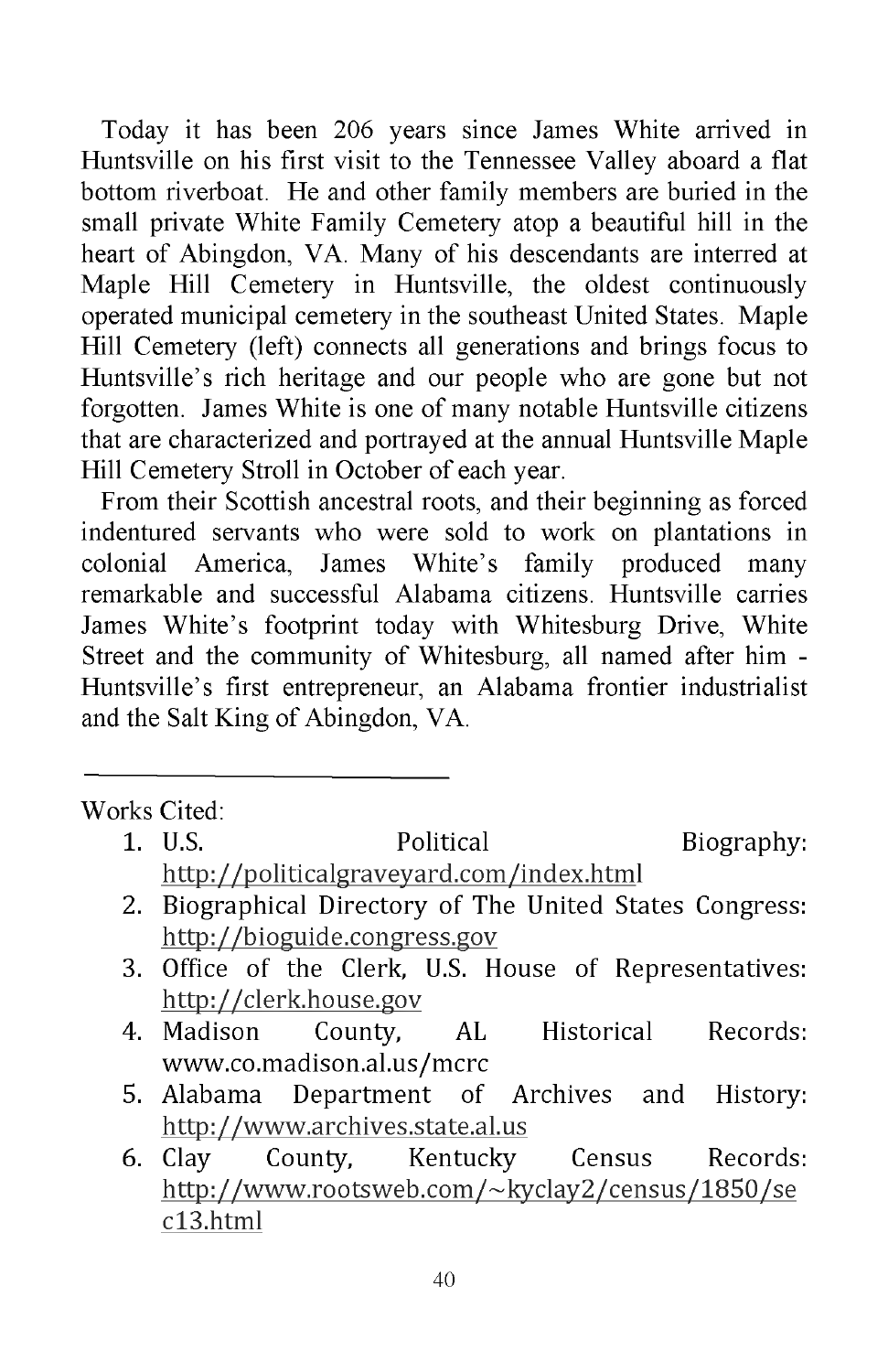- **7.** White Genealogy: [www.genealogyshoppe.com/Whitlow/#White](http://www.genealogyshoppe.com/Whitlow/%23White)
- 8. National Grave Database: [www.findagrave.com](http://www.findagrave.com)
- 9. United States Rhodes Scholar Foundation: Joyce Knight, [joiceknight@rhodesscholar.org](mailto:joiceknight@rhodesscholar.org)
- 10. Maple Hill Cemetery, Huntsville, AL: http:// gismaps.hsvcity.com/maplehill
- 11. White Family Cemetery, Abington, VA
- 12. University of VA Library, Special Collections Dept. [http://ead.lib.virginia.edu/vivaead/published/uva](http://ead.lib.virginia.edu/vivaead/published/uva-sc/viu00730.document)[sc/viu00730.document](http://ead.lib.virginia.edu/vivaead/published/uva-sc/viu00730.document)
- 13. Cornell University Library. <http://rmc.library.cornell.edu/ead/htmldocs/RMM018> 31.html
- 14. John Campbell Greenway: [http://en.wikipedia.org/wiki/Iohn Campbell Greenwa](http://en.wikipedia.org/wiki/Iohn_Campbell_Greenwa) y

*About the Author: Gilbert Greenway White III is a sixth generation Madison County, AL resident. He was born in Huntsville Hospital in 1956. Mr. White's childhood was spent working on a family farm near the city of Madison. He graduated from Auburn University with a BS in Civil Engineering and did his graduate work in English at the University o f Alabama. His 36 year career has been focused on technology and related business development activity in both the commercial and Federal Government sectors. Today he is an independent consultant providing business development and proposal management services to small business Federal contractors nationwide.*

About the Author: Gilbert is the Great Great Great Grandson of the *Frontier Industrialist Col. James White. He resides in Madison and his hobbies include writing, genealogy, Southern history and antiques. He is active in the Huntsville Madison County Historical Society, The Sons of Confederate Veterans and the Greenbrier Baptist Church.*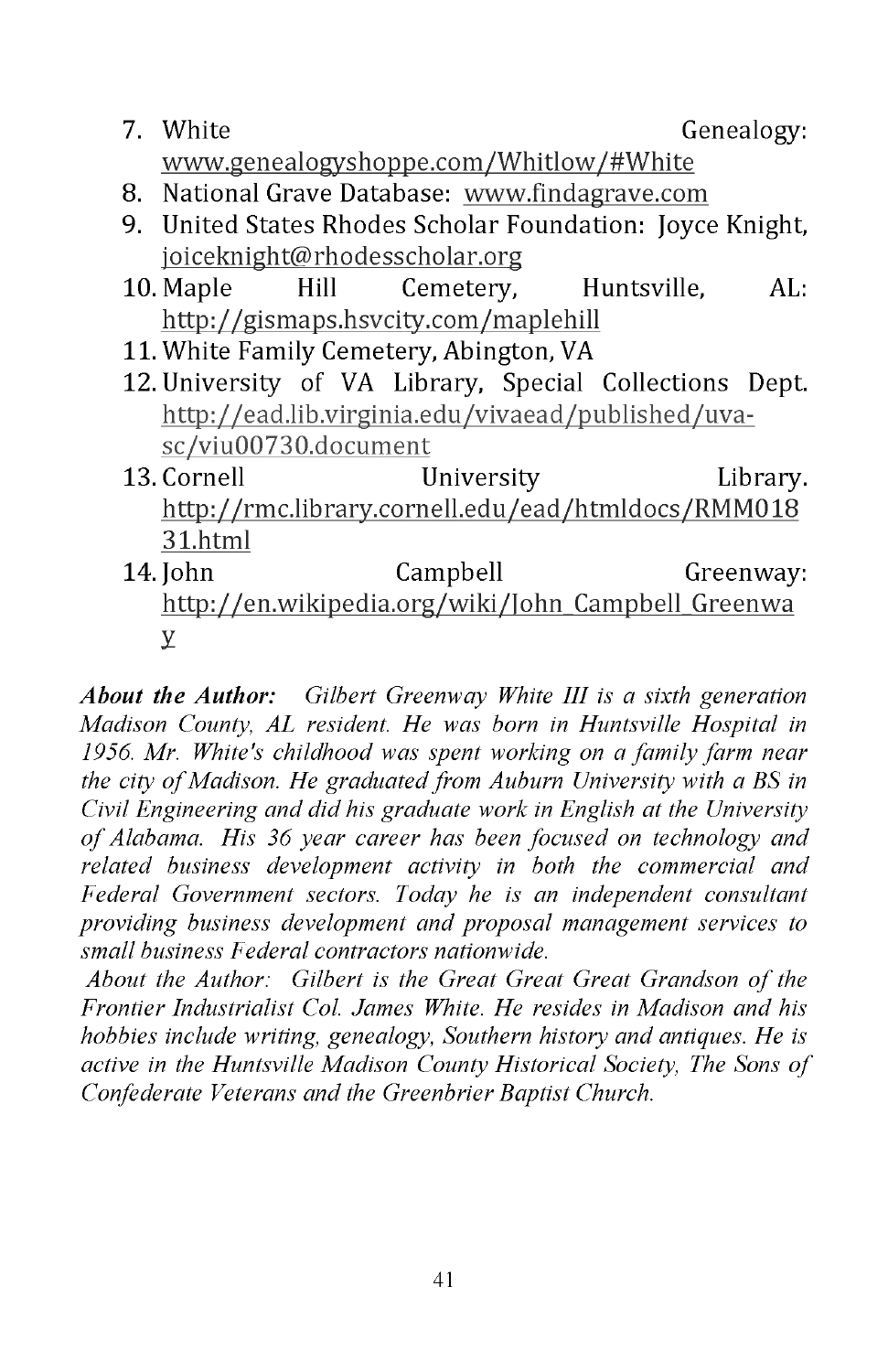# **Of Myth and Moo: Huntsville's Lily Flagg**

#### By

#### Whitney Snow

When Lily Flagg departed Huntsville, Alabama, for the Chicago World's Fair in 1893, locals wished her well, and most expected her to return home victorious. Known as the country's best butter producer, the bovine beauty had a legion of admirers, and while folklore says different, she did not win a prize at the fair and never saw Huntsville again. Dubbed "Queen of the Tennessee Valley," "Queen of the Jerseys," and "Wondercow," Lily Flagg became legend not merely in cattle records, but more importantly in Huntsville. Over time her name donned a community, roads, signs, businesses, and even beer. She became as much a part of Huntsville's history as its cotton mills, Redstone Arsenal, and the Space and Rocket Center. That she left a mark is obvious, but why Huntsville so embraced her is far less clear. Much of the Lily Flagg story is shrouded with myth, but facts show that such embellishments were unnecessary. Even without the folderol and pomp, Lily Flagg was truly one of a kind.

While sources differ as to the year of her birth, Lily Flagg, whose real name was Signal's Lily Flagg, was born in Frankfort, Kentucky, to parents Georgian,  $6073$  and Little Nan,  $15895$ .<sup>120</sup> When still a calf, her owner W.J. Clunn sold her to W.E. Matthews, Milton Humes, and General Samuel Moore, affiliates of the Monte Sano Dairy in Huntsville, Alabama.<sup>121</sup> Moore, who

<sup>120</sup> *The News* [Frederick, Maryland], September 4, 1892; and Mike Kaylor, "Belle of the Ball: Lily Flagg Festival keeps Jersey Queen Legend Alive," *Huntsville Times,* October 13, 1994.

<sup>121</sup> *The Country Gentleman,* vol 57, Lily Flagg, Vertical File, Huntsville-Madison County Public Library.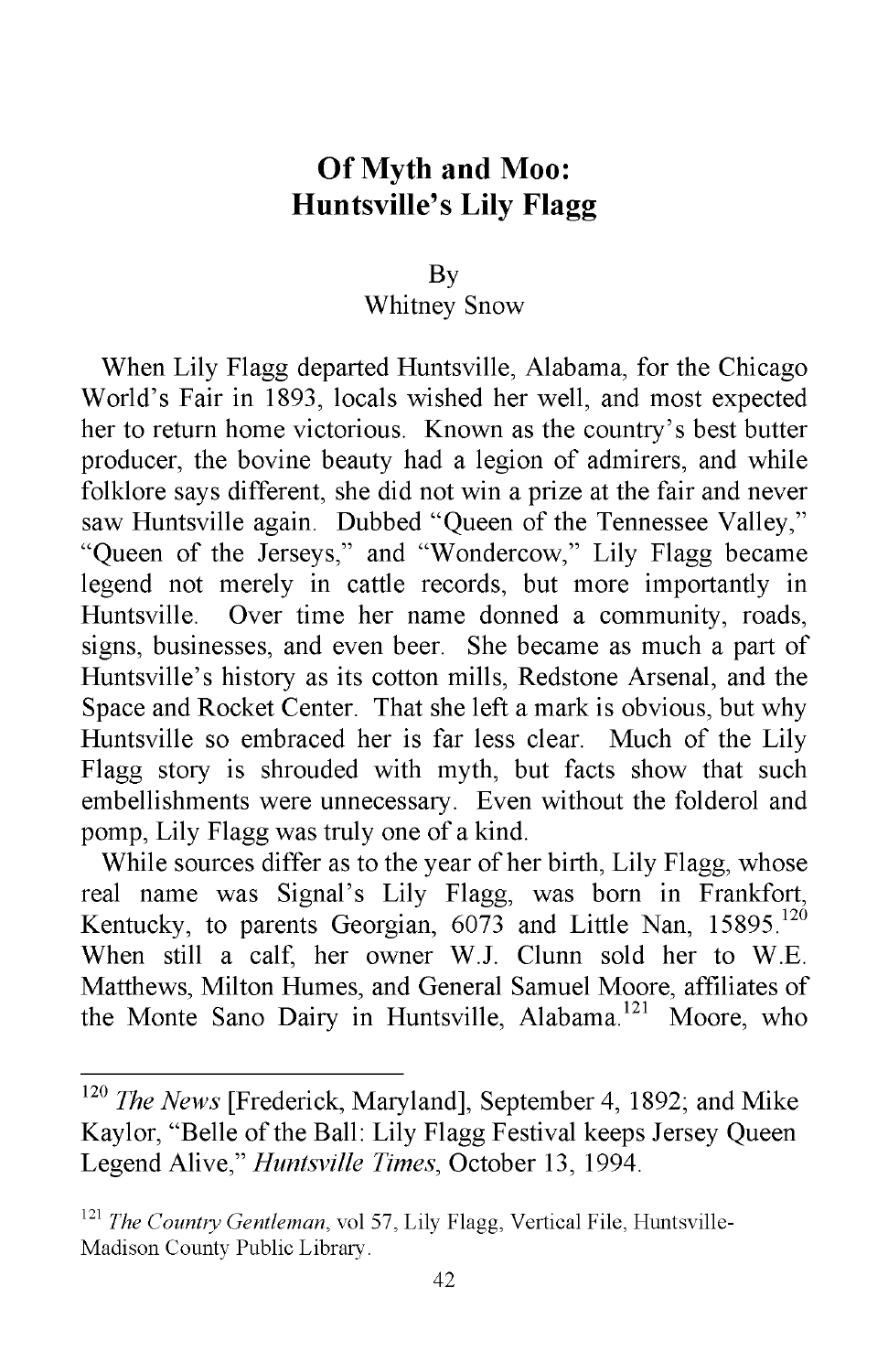managed the dairy and lived on site, knew this heifer was different from the start because when she reached milking age, she produced an unprecedented amount of rich milk, so much so that he and his cohorts decided to run an experiment.



Sketch of Lily Flagg. Courtesy of *The Huntsville Times*, October 23, 1992.

This test, which lasted from June 1, 1891, to June 1, 1892, was primarily conducted by herdsman L.C. Goodell who analyzed Lily Flagg's milk, cream, and butter. Her production of over 1,047 pounds of butter bested Bisson's Belle which had made 1,028 pounds and  $15.6$  ounces.<sup>122</sup> Ironically, this announcement was made at the Monte Sano Dairy by Bisson's Belle's owner Valancey E. Fuller, an expert Jersey breeder, along with Hunter Nicholson of the *Jersey Bulletin.* Fuller had been hand selected by the American Jersey Cattle Club to oversee the last week of testing:

Day 1: 3 lbs., 1 oz.

<sup>122</sup> *Alabama Jersey News* (Auburn, AL: Alabama Jersey Cattle Club, nd.), Lily Flagg, Vertical File, Huntsville-Madison County Public Library; and "Lilly Flag's Butter Test," *Mercury,* May 11, 1892.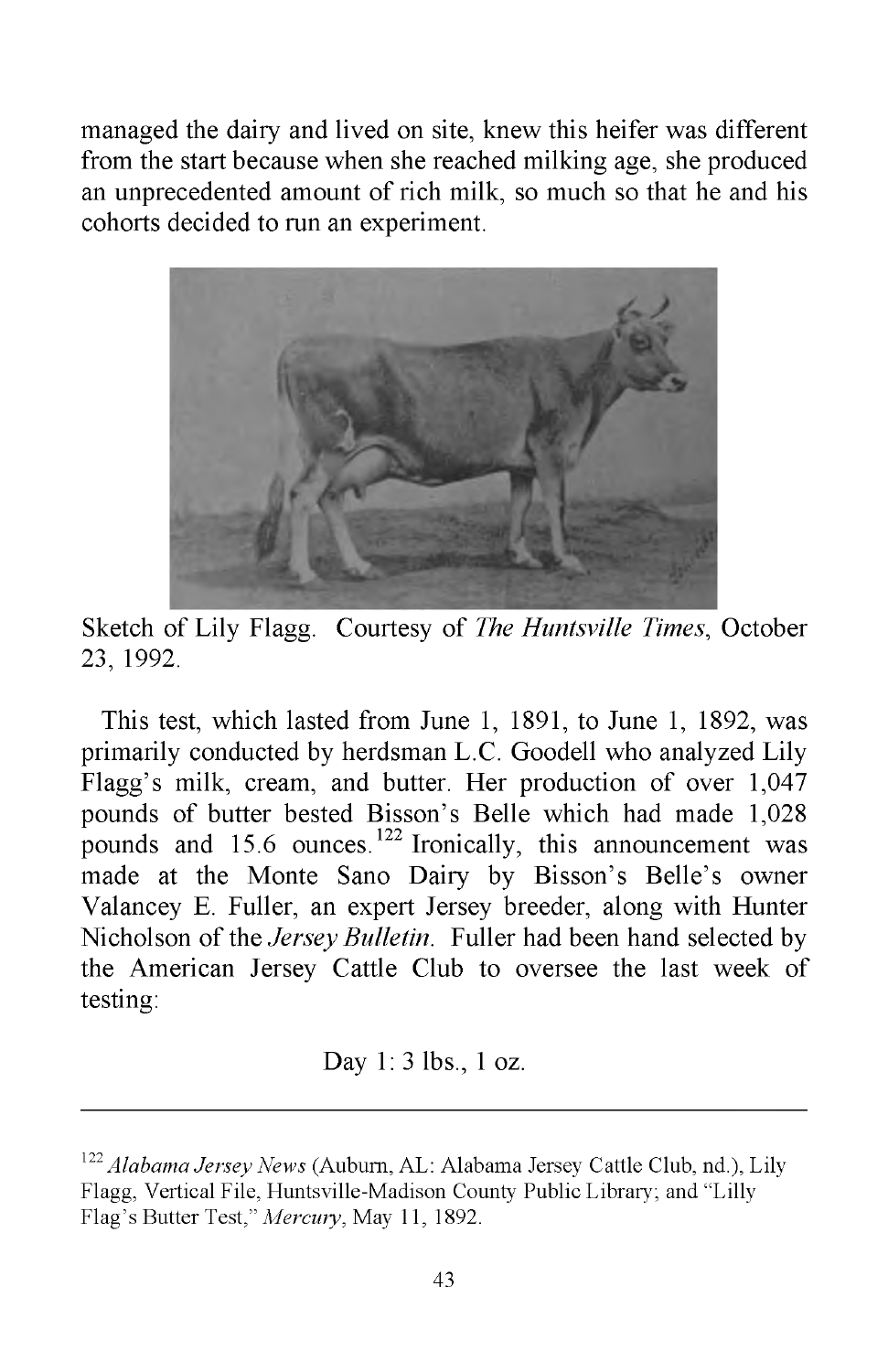Day 2: 3 lbs., 8 oz. Day 3: 4 lbs., 0 oz. Day 4: 3 lbs., 9.5 oz. Day 5: 4 lbs., 10.75 oz. Day 6: 3 lbs., 11 oz. Day 7: 4 lbs., 9.75 oz.<sup>123</sup>

When the results were proclaimed, a crowd of some 300 erupted in applause, and the *Jersey Bulletin* soon dubbed Lily Flagg "Queen of the Jerseys."124

Given the press results garnered, it is safe to say that most believed the remarkable totals. Take, for instance, the *Waterloo Daily Courier:* "It is a little curious that the South, where an idea obtained that Jerseys would not thrive, has produced the most remarkable Jersey butter cow in America, if not the world."<sup>125</sup> Many, however, thought Lily Flagg too good to be true. Charles A. Morton, a skeptic in Fargo, North Dakota, wrote a letter to his local newspaper editor: "My Dear Sir—We never had much of a reputation for Jersey cows, but we supposed that when it came to a showdown, that we had the champion liar of the United States, but since reading the foregoing, we lie down, we yield the palm, we acknowledge ourselves not in it. We weep, yea, our tears are of the brine, briny, and are numerous enough to preserve the butter produced by Sam Moore's cow." The *Huntsville Mercury* reprinted it and retaliated as follows: "What Col. Chas. A. Morton needs is to leave that barren blizzard chilled waste and come to the Tennessee Valley, whose responsive soil under a genial Southern sun, with a mean temperature of sixty, not only produces the fleecy staple, the golden grain, waving grasses, and verdant clover, but is

125 "A Great Cow," *Waterloo Daily Courier,* September 20, 1892.

<sup>123 &</sup>quot;Signal's Lilly Flagg," *Mercury,* July 13, 1892.

<sup>124 &</sup>quot;Some General Dairy Tests," *Lincoln Semi Weekly Nebraska State Journal,* June 17, 1892.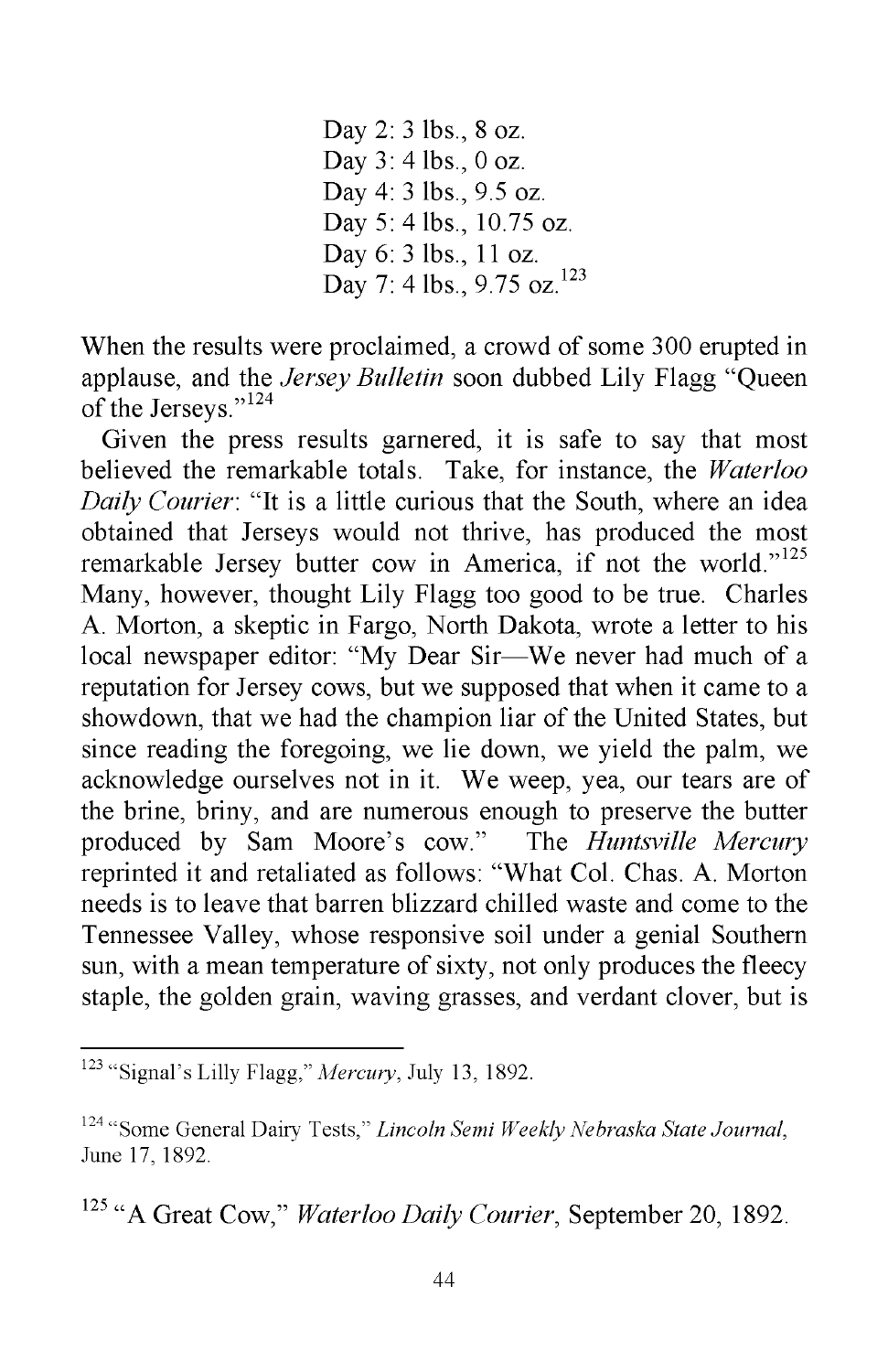the home of the finest cattle on earth, and Lilly Flag is queen of them all $v<sup>126</sup>$ 

To celebrate Lily Flagg's achievement, Moore decided to throw a party in her honor. He bragged about winning the American Jersey Cattle Club silver cup and said that those in attendance would be able drink "Alabama mountain dew" out of it.<sup>127</sup> Over 1,500 engraved invitations were sent: "Mr. Samuel H. Moore

requests the pleasure of your company, Thursday evening, July the twenty-first, eighteen-hundred and ninety-two, from nine to three o'clock. Huntsville, Alabama,

complimentary to Signal's Lily Flagg, the Jersey cow of the

world. One year's Moore Home,

record, butter 1047



**603 Adams Street, The Moore Home; Courtesy of the Huntsville Times, October 13, 1994**

pounds, % ounces, milk 11339 pounds. Winner of the Derby of the Jerseys against the great Bisson's Belle."<sup>128</sup> The venue for the event could not have been better.

<sup>126 &</sup>quot;Doubts Lily Flag's Achievement," *Mercury,* July 20, 1892.

<sup>&</sup>lt;sup>127</sup> "The Jersey Queen," *Mercury* June 15, 1892.

<sup>&</sup>lt;sup>128</sup> Doris Benefield Gilbreath, "Lily Flagg: The Belle of Huntsville," *Alabama Life* (Winter 1980): 30-31.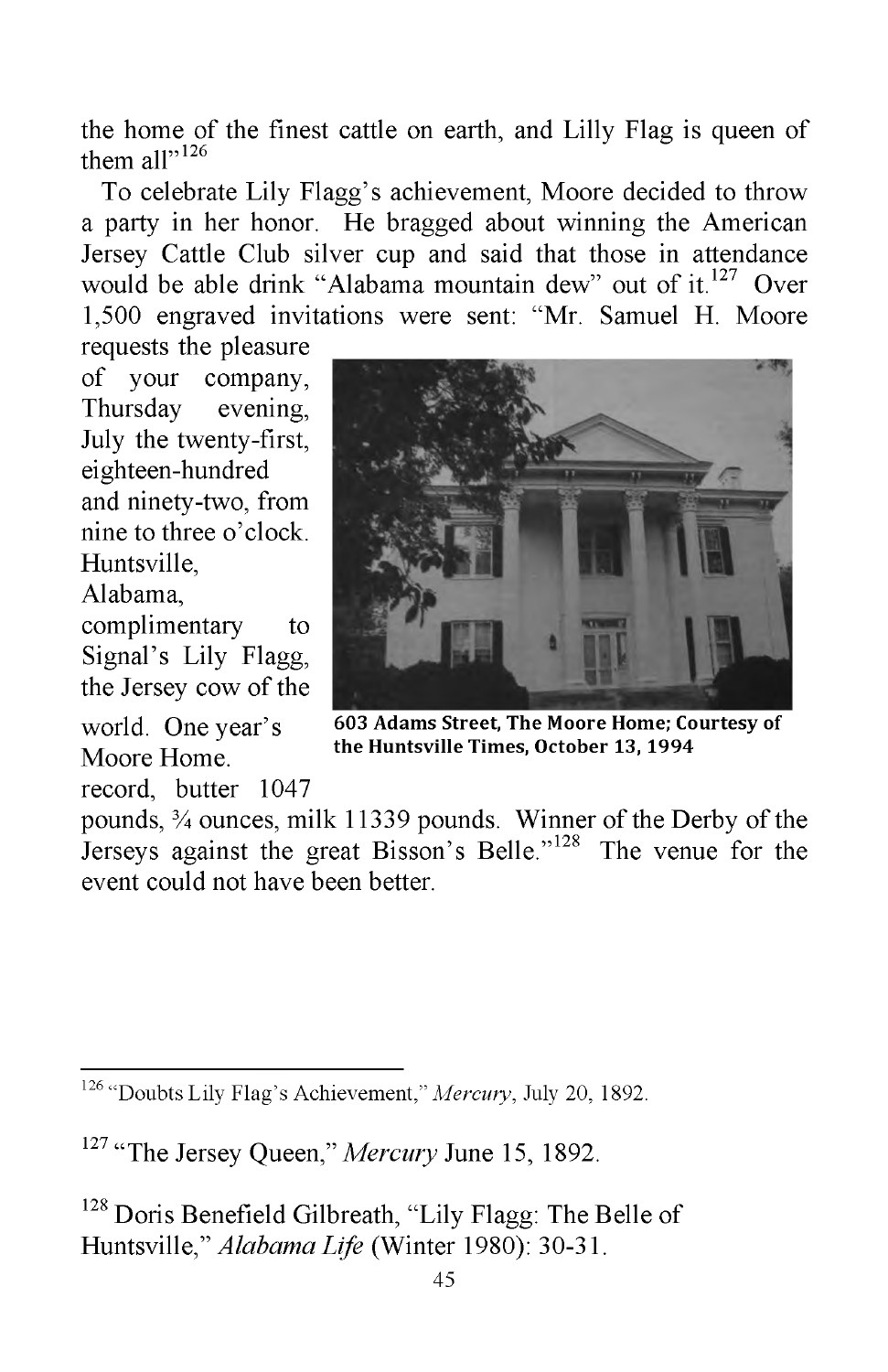

Mr. Lannel He Moore and the place of government<br>templative of your company:<br>Thursday coening, July the weenty first<br>eighteen hundred and simely two.<br>from nine to three calock Heuntsville, Alabama.

Complimentary Signal's Lily Thay the Gersey cow of the world One years record. Butter 1047 pounds. 3/2 ounces Milk 11339 pounds Winner of the Derby of the Jerseys against<br>the great Bisson's Delle: Record. Butter. 1028 pounds, 15 % ounces. Milk, 8412 pounds, 7 ounces.

**Invitation Courtesy of the Huntsville, Madison County Public Library**

Moore lived in an elegant mansion at 603 Adams Street. The house had been built by Robert Watkins in the 1850s. During the Civil War, it had been used as a base of operations by Union General John A. Logan. After the war, it was sold to Moore who immediately began making improvements like the installation of porcelain bathtubs. To prepare for Lily Flagg's party, Moore installed electric lights, painted

the house Jersey yellow, and arranged

for a slew of flower arrangements.

One of the largest gala events Huntsville had ever boasted, called "the doggonest, dad blamedest party that this part of the country has ever seen" by one in attendance, the gala took place on July 21, 1892. 129 Many bragged on the decor of brightly colored bouquets, the dance floor, and the food courtesy of Moore's cook Zenie Pruitt. One account read:

<sup>129</sup> Mary Coral Murphree, "Huntsville's Lily Flagg party Set," June 14, 1981; and Alvis Howard, Jr., "The Cow that was Queen of the Valley," in *The Huntsville Trial of Frank James, plus other colorful stories from Huntsville's Historic Past,* Lily Flagg, Vertical File, Huntsville-Madison County Public Library.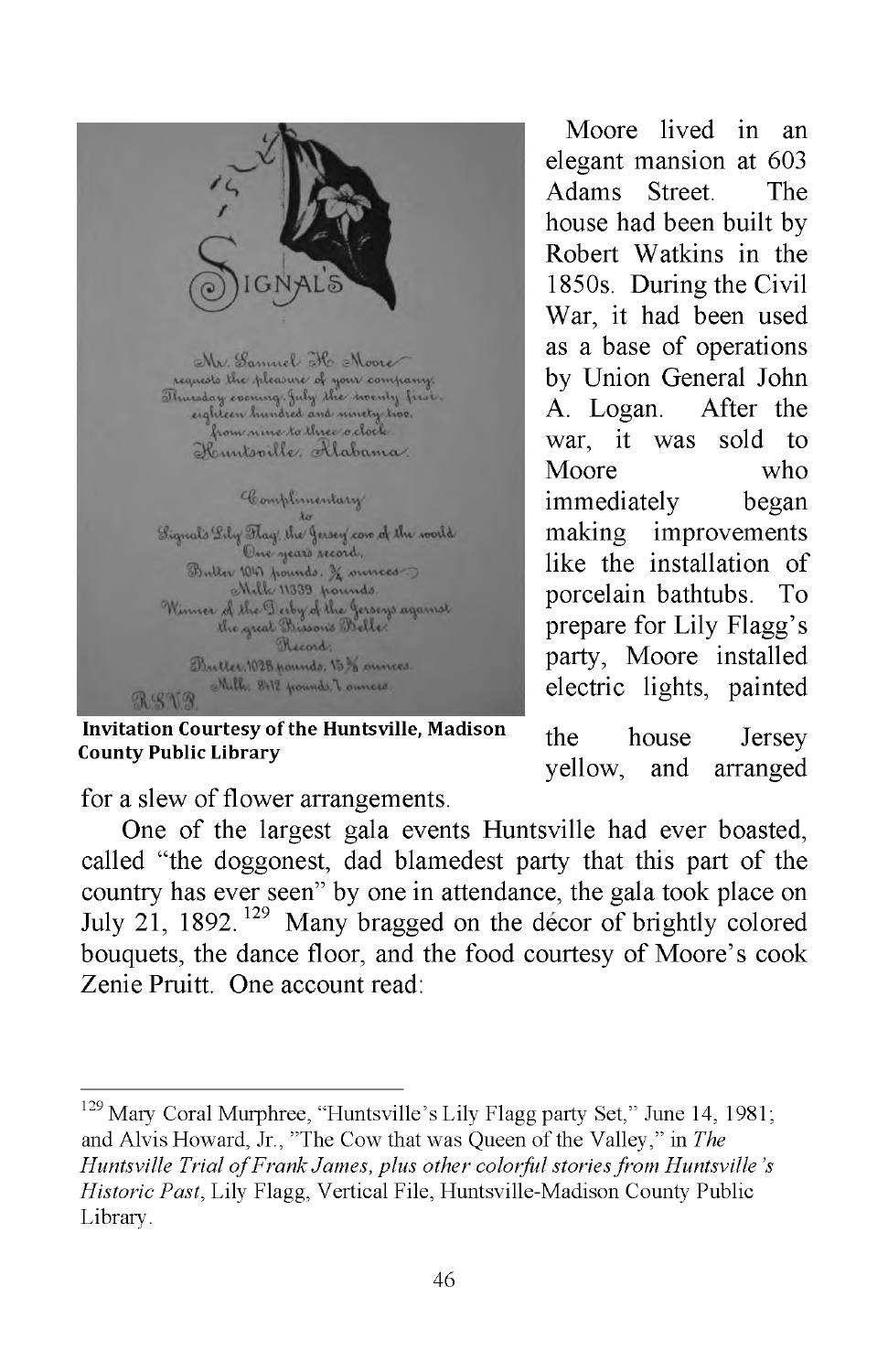*A lover of beautiful things, Gen. Moore's home was one of the showplaces of the South. The guests were struck with awe. As they filed past to see the prized little Jersey who stood silently among the splendor and pomp and in whose honor it had been given, the orchestra struck up, and the festivities began. Laughter and gaiety rang across the lonely countryside as courtly Southern gentlemen guided their fair ladies across the dance floor, colored servants rushed back and forth among the guests passing champagne and wine, which from all indications was the most consumed of all the refreshments. Gen. Moore, who was a bachelor, was to have imbibed quite a bit that night himself, and promenaded more than one Southern belle across the dance floor, to the delight of all. All that is, except Lily Flagg, who according to most reports, stood silently munching hay which had been amply provided , and who didn't even moo once during the whole party which lasted until dawn.130*

Indeed, the guest of honor was displayed in a stall in the yard and had a garland of roses around her neck. The *Mercury* reported that 500 had attended and that "Lily Flagg, the greatest of Jersey Queens," had "made Huntsville and herself famous."<sup>131</sup>

An overnight celebrity, Huntsville could not get enough of Lily Flagg. The American Dairy Association threw a party for Lily Flagg on Monte Sano Mountain. According to one source, Lily Flagg's milk was used to make the ice cream served with a special

<sup>&</sup>lt;sup>130</sup> Untitled, Lily Flagg, Vertical File, Huntsville-Madison County Public Library.

<sup>131 &</sup>quot;Lily Flagg Reception," *Mercury,* July 23, 1892.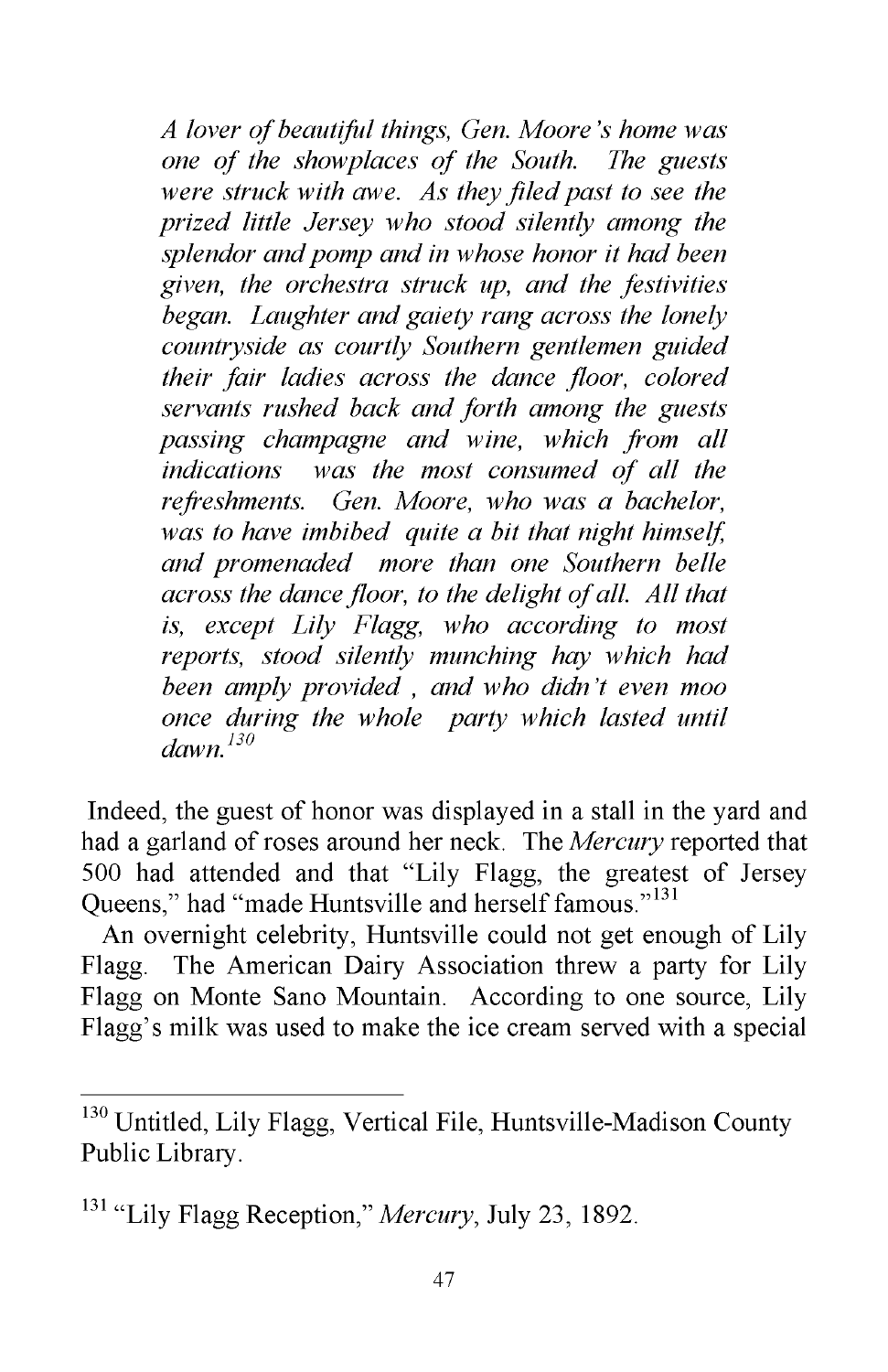dinner at the Huntsville Presbyterian Church.<sup>132</sup> Someone with the initials W.D.S. even wrote a song about the bovine belle:

> *Well may the people of Huntsville feel proud, of this beautiful city, so richly endowed, proud of these valleys, and green fertile hills, railroads, hotels, and the 'new cotton mills'*

> *Proud of the boundless, pure water supply and of yon mountains whose tops kiss the sky, where sits 'Monte Sano' an emblem of wealth, resort of renown, joy, comfort, and health.*

> *Down from this steep, winds the quaint dummy line over trestles through gorges in regular decline. Scene wildly majestic, it rocks to and fro, till reaching the broad level valley below.*

> *The fame of this region, long known far and wide, but never the country so published 'till now she comes to the front with the champion milk cow.*

> *Lily Flag! Not as a royal banner unfurled, whose record is known, throughout the wide world.*

> *Though strange it may seem, by the break of the scale brings matchless renown through a simple milk pail.133*

The songwriter hints that Huntsville may have longed to be known for its natural beauty, but that in a bizarre twist of fate, a cow had become its claim to fame. Huntsville citizens expected this recognition to continue after Lily Flagg competed at the 1893 Chicago World's Fair.

The fair proved largely anticlimactic for Lily Flagg supporters. Granted, her fame had preceded her, and many flocked to see the

<sup>&</sup>lt;sup>132</sup> D.S. Loyd to T.C. Reid, December 5, 1950, Lily Flagg, Vertical File, Huntsville-Madison County Public Library.

<sup>133 &</sup>quot;Lily Flag," *Mercury,* July 8, 1892.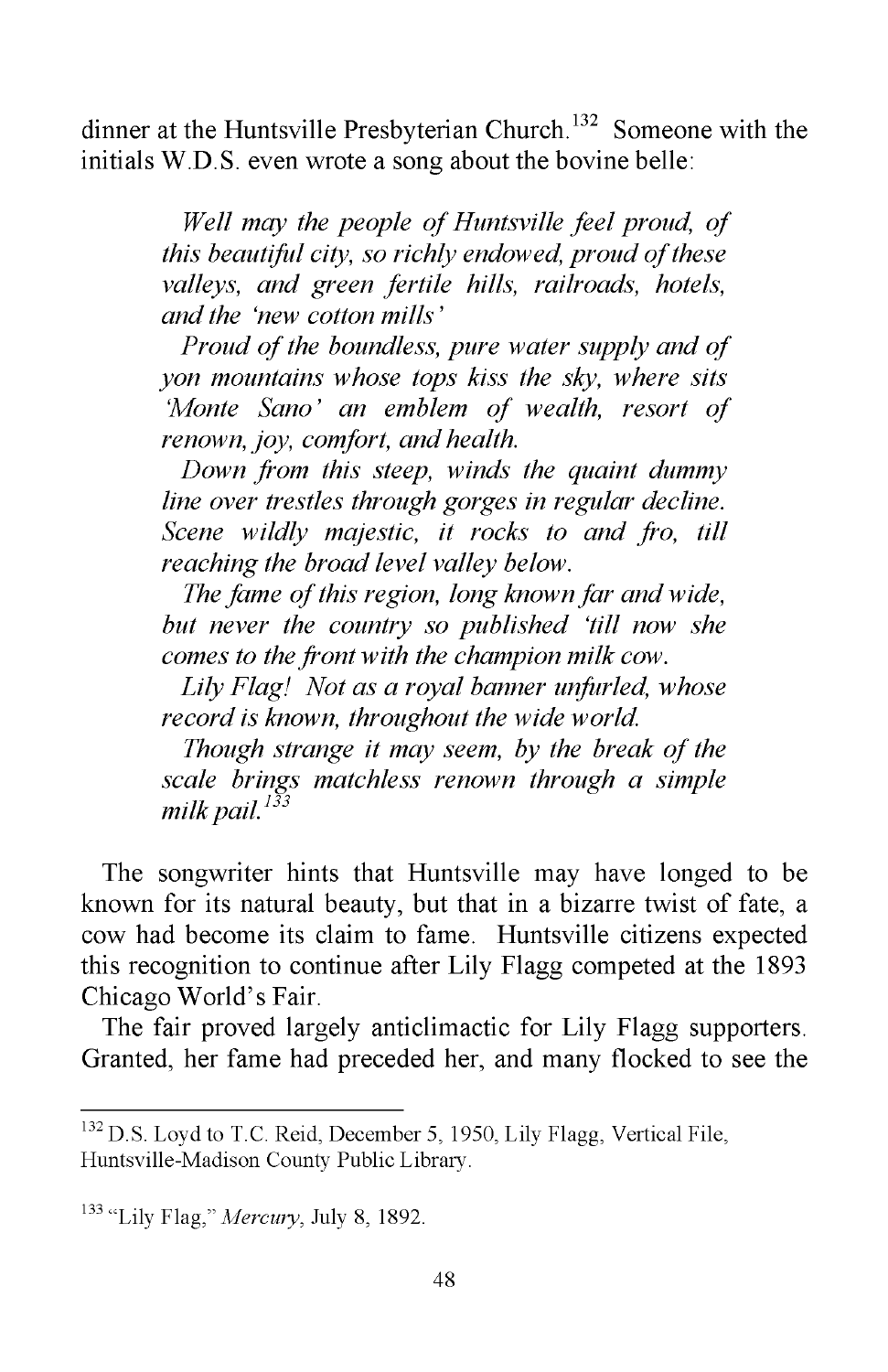world class cow. One story has it that this notoriety worked against her for partly due to her renown, she was not allowed to compete.<sup>134</sup> Another has it that her caretaker, naively hoping she would produce more, failed to milk her for several days. This resulted in her developing "milk fever." The *Book of the Fair, World's Columbian Exposition, 1893* stated, "Thus it was that Jersey milch cow, Signal's Lily Flag, valued at \$15,000, and considered the queen of her race, was not permitted to enter the lists, for though with a record of more than 1,000 pounds of butter a year, at her preliminary trial she failed to meet the expectations of her admirers."135 Even so, Lily Flagg was still rated a prize Jersey and made national headlines. In reference to her, the *Ohio Democrat* exclaimed, "We'll all rally around that Flagg—long may she wave."<sup>136</sup> As predicted, Lily Flagg continued to wow but not in Huntsville.

Lily Flagg never returned to Alabama. She was bought by C.I. Hood, owner of Hood's Sarsaparilla and Hood Farm in Lowell, Massachusetts, for about \$10,000.<sup>137</sup> Eager to add to his herd, he had set about buying several World's Fair winners like Brown Bessie and Merry Maiden. Even though she won no prize, Lily Flagg likely appealed to him because of her renown as the world's top butter producer. In fact, the *Boston Daily Globe* noted that among his collection, his two favorites were Merry Maiden and

<sup>134</sup> "A Famous Farm," n.d., Lily Flagg, Vertical File, Huntsville-Madison County Public Library.

135 *Book of the Fair, World's Columbian Exposition, 1893,* p. 396, Lily Flagg, Vertical File, Huntsville-Madison County Public Library.

136 Untitled, *Ohio Democrat,* June 8, 1893.

<sup>137</sup> A Famous Farm, n.d., Lily Flagg, Vertical File, Huntsville-Madison County Public Library; "Signal's Lily Flagg," *Daily Kennebec Journal,* August 20, 1896; and J.E. Dodge, A Barn Full of Jersey History, *The Jersey Bulletin and Dairy World* 36, no. 2.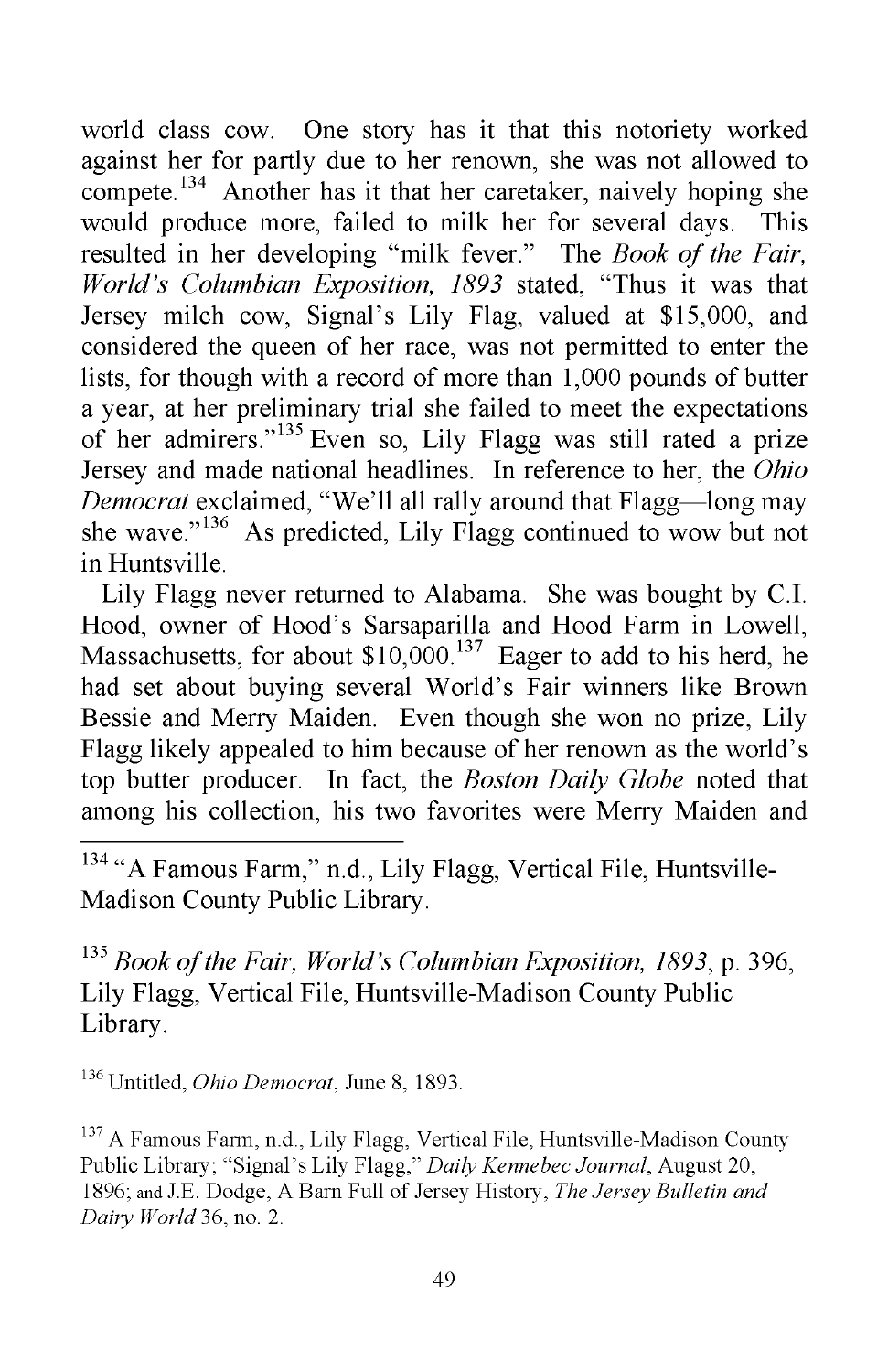Lily Flagg.<sup>138</sup> After her purchase by Hood, Huntsville lost track of Lily Flagg.

Some Huntsville locals imagined that Lily Flagg died shortly after being purchased by Hood.<sup>139</sup> In reality, she lived a good many years, long enough to drop several calves like Signella M. and Jennie Fordyce, both of which achieved impressive butter records.<sup>140</sup> One man who happened to see her at Hood Farm described Lily Flagg as follows:

> *This cow has proved herself to be one of the greatest dairy Cows living, and at the same time she captivates the eye by Her wonderful beauty of form. She has the general wedge Shape of body, the round barrel, the loose, soft skin and Golden color, the clean-cut head and waxy horns, and, Above all, perhaps a wonderful development of udder*— *Not so remarkable in size as it is in splendid shape, Particularly in the forepart of the udder, in distinction To the pinched appearance so often seen in that part.*

<https://archive.org/stream/catalogueofhoodf00hood/catalogueofhoo> dfOOhood djvu.txt

<sup>138</sup> Mr. C.I. Hood's Jersey Herd," *Boston Daily Globe,* September 17, 1894.

<sup>&</sup>lt;sup>139</sup> D.S. Loyd to T.C. Reid, December 5, 1950.

 $140$  C.I. Hood, Catalogue of Hood Farm, Lowell, Massachusetts, 1896,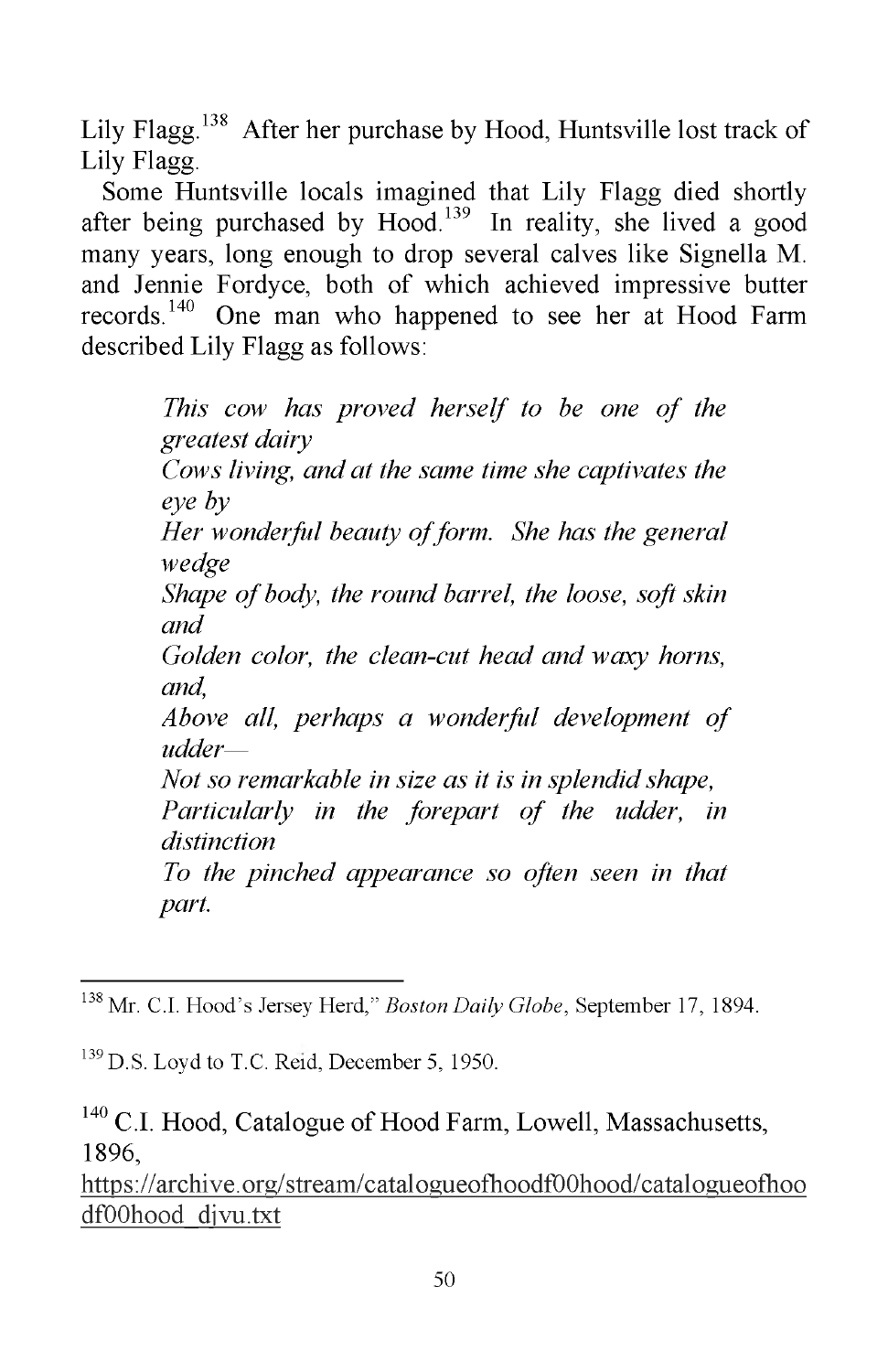*Her teats are large and finely placed, and in general There is the look of the almost perfect cow about her.141*



**Mrs. Hinds Porter and Harry Moore Rhett, Jr., with replica of Lily Flagg. Courtesy of The Huntsville Times, July 22, 1981.**

Much as she had been admired in Huntsville, it seems Lily Flagg continued to turn heads. Although it is not known how long she lived, myriad sources mention her children and grandchildren. Inevitably, Lily Flagg died. However, in Huntsville, her memory remained vibrant.

Numerous erroneous claims have been made about Lily Flagg, but three stand out more than the others. One myth revolves around Moore's gala being a welcome home party for Lily Flagg who returned to Huntsville from Chicago as a first prize winner.

Matthews' daughter Lucile tried to rebut it with her recollection: "Lily Flagg  $\ldots$  went to Chicago, but never returned."<sup>142</sup> Another myth holds that at Moore's party, Lily Flagg's stall was in the house. For example, in one article, an author wrote, "Lily Flagg, who stood contentedly on a silver platform under a flowered mantel in one of the twin parlors. Not a guest was shocked as the choice of location for the honored guest."143 One of Moore's

<sup>142</sup> Doris Benefield Gilbreath, "Lily Flagg: The Belle of Huntsville," *Alabama Life* (Winter 1980): 30-31.

<sup>141 &</sup>quot;Model Dairy Cow," *Stevens Point Journal,* January 7, 1899.

<sup>143</sup> Mary Coral Murphree, "Huntsville's Lily Flagg party Set," *Huntsville Times,* June 14, 1981.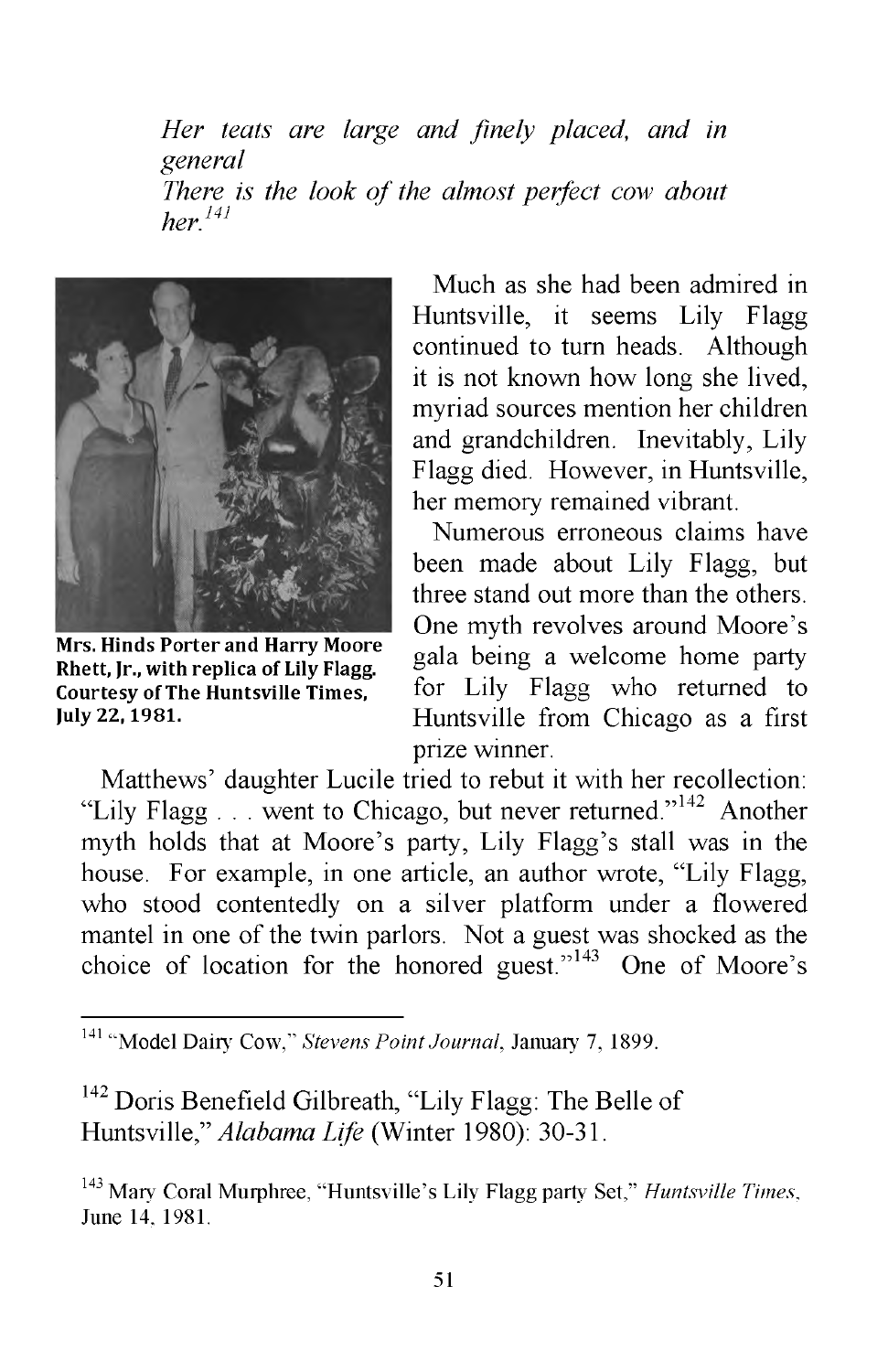great-nephews later said, "My great uncle was real proud of that cow, but he didn't think enough of her to keep her in the house."<sup>144</sup> The most common myth that she won first place at the Chicago World's Fair has appeared in an array of newspapers, including *The Washington Post.*<sup>145</sup> Why are these myths still embraced? When it comes to the first and third, likely because locals remember her as without peer and hate to think she was sold. As to the second, it is just plain fun to imagine a farm animal in the house. Perhaps the novelty of Lily Flagg is why she left such an impression, one that continues to this day.

On July 21, 1981, the  $89<sup>th</sup>$  anniversary of the Moore party, the Twickenham Historic Preservation District Association threw another celebration for Lily Flagg. Held at the old Moore house, then owned by his great-nephew Harry Moore Rhett, Jr., 400 people attended and marveled at a replica of Lily Flagg.<sup>146</sup> Years later, on October 24, 1992, a Lily Flagg Centennial Celebration took place at the Courthouse Square. In addition to music, dancing, craft stands, and food vendors, the party also had a Borden cow named Elsie in memory of Lily Flagg. As an added attraction, those in attendance bid on how much then Huntsville Mayor Steve Hettinger could milk. Because the event was intended to commemorate Huntsville's history, Constitution Hall Village and the Huntsville Depot Railroad Museum charged no admission that day.<sup>147</sup>

<sup>&</sup>lt;sup>144</sup> Mike Kaylor, "Belle of the Ball: Lily Flagg festival keeps Jersey queen legend alive," *Huntsville Times,* October 13, 1994.

<sup>145</sup> Louise Hubbard, "Lily the Cow received at Cummings," *The Washington Post Times Herald,* February 6, 1960.

<sup>&</sup>lt;sup>146</sup> Mary Sylvia Armstrong, "Lily Flagg's Anniversary Party draws crowd of 400," *Huntsville Times*, July 22, 1981.

 $147$  Kari Smith, "Lily Flagg Celebration Planned for all ages," *Huntsville Times,* October 23, 1992.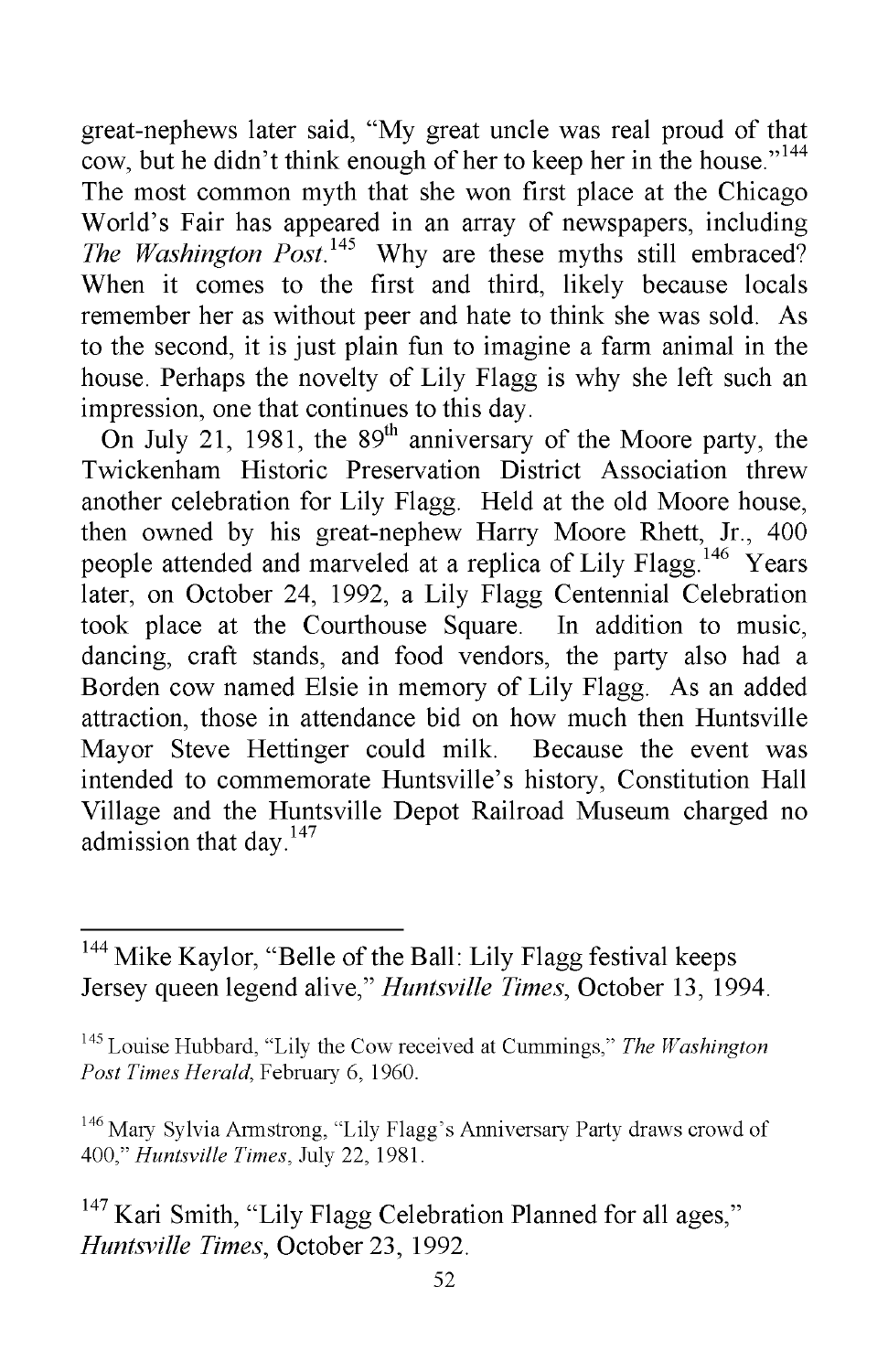

**Courtesy of Straight to Ale Lily Flagg Road**



Aside from soirees, Lily Flagg is remembered in a variety of other ways in Huntsville. Even though the Monte Sano Dairy was in northern Huntsville, a community south of town took the name Lily Flagg sometime before 1906. To this day, this part of city has businesses, an apartment complex, and even a street named after the cow. Even a Huntsville-produced beer is called Lily Flagg.<sup>148</sup> Huntsville native Doris B. Gilbreath wrote a children's book titled *Lily Flagg.* Lily Flagg was also featured in the novel *The Hotel Monte Sano* by Charles Farley. A journalist for the *Mobile Register* even claimed that Alabama novelist Fannie Flagg had joked about being kin to Lily. 149 In the words of *Huntsville Times* journalist Mike Kaylor, "When she [Lily Flagg] departed Huntsville in 1893, she left a legend that would etch her name in the city's honor roll—along with those like Wernher von Braun, pioneering space traveler monkey Miss Baker, and New York Yankees pitcher Jimmy Key."<sup>150</sup> Once declared "Pride of the South and Champion of the World," Lily Flagg's time in the

<sup>150</sup> Mike Kaylor, "Belle of the Ball: Lily Flagg festival Keeps Jersey queen legend alive," *Huntsville Times,* October 13, 1994.

<sup>148 &</sup>quot;Lily Flagg, superstar cow," [https://dertgerl.wordpress.com/2013/05/06/lily](https://dertgerl.wordpress.com/2013/05/06/lily-flagg-superstar-cow/)[flagg-superstar-cow/](https://dertgerl.wordpress.com/2013/05/06/lily-flagg-superstar-cow/)

<sup>149</sup> Ruth Warren, "Titles and Tales," *Mobile Register,* June 17, 1973.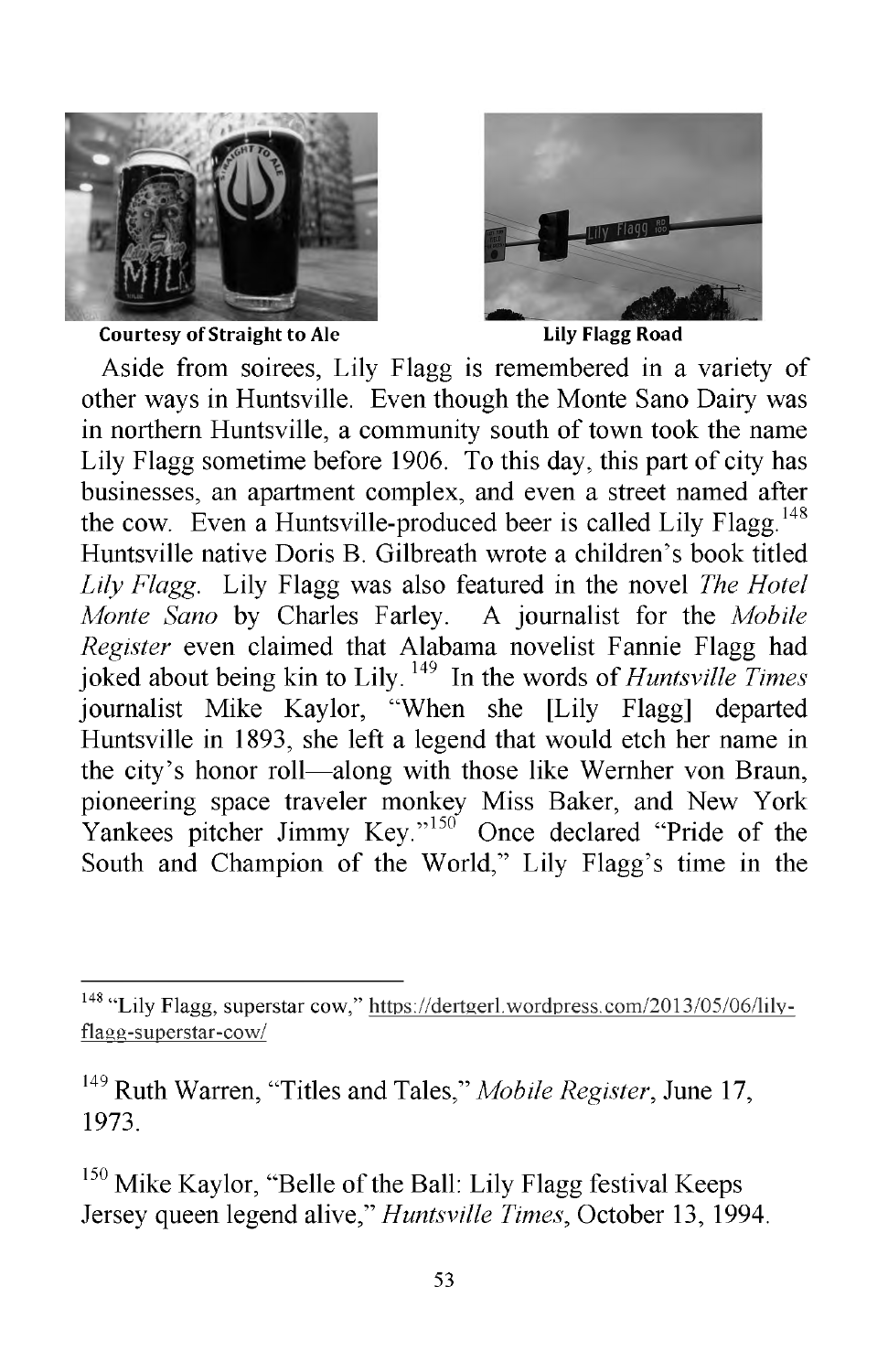national limelight may have been brief, but her fame lives eternal in Huntsville.<sup>151</sup>

*About the Author: Whitney Snow was born in Huntsville, Alabama, and grew up in Guntersville. She received her B.A. and M.A. in history at The University of Alabama in Huntsville. While at UAH, she wrote her thesis on the cotton mills of Huntsville. Upon earning her PhD at Mississippi State University, she became a tenure-track Assistant Professor at Midwestern State University in Wichita Falls, Texas. A specialist in the Twentieth-Century South, she studies agricultural, environmental and labor history. The author of myriad journal and magazine articles, her work has appeared in The Alabama Review, Alabama Heritage, Textile: The Journal of Cloth and Culture, and Forests, Trees and Livelihoods among others. She is currently working on a book on Cathedral Caverns. True to her Lake Guntersville roots, her favorite pastime is fishing, but she also enjoys classic movies and historical fiction. Whitney resides in Wichita Falls, but spends summers and holidays in Guntersville.*

<sup>&</sup>lt;sup>151</sup> "The Queen of the Jerseys," n/a, June 8, 1892, Lily Flagg, Vertical File, Huntsville-Madison County Public Library.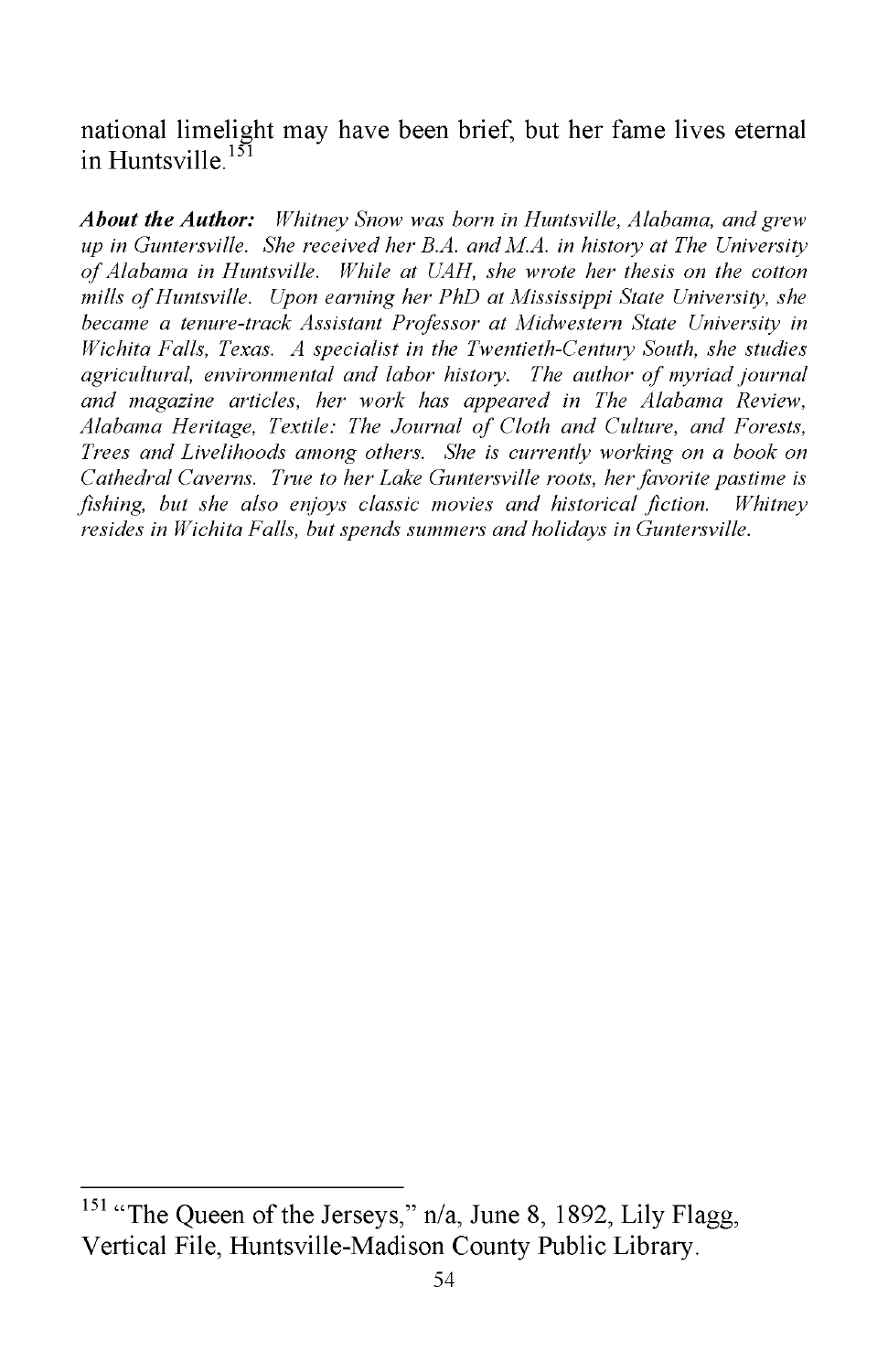# **Book Review:**

# **Louisiana State University in cooperation with University of Texas The History of the South Series Volume IV (1961) The South in a New Nation 1789-1819**

By Thomas Perkins Abernethy



The question may be why I'm I introducing a document that was published in 1961 in the Historical Review? There are ten books in the History of the South Series and each was published as manuscripts become available. Consequently, they are not sequential according to historical occurrence and a hard bound copy today may cost as much as seventy-five dollars. The South in a New Nation 1789-1819 was initially published in 1961 and is regarded as one of the classic texts illustrating the history of the South during those years.

Understanding the economic and social construct of Alabama is my focus for reading and using this text. As we approach the Bicentennial of Alabama that will be heralded through 2017 to 2019, understanding the beginning; the international intrigue, commercial strategies, and the sometime blocking roll of the fledgling federal government in the growth and development of the Southwest Territory of the era adds a depth of understanding to the logic that went into writing the State's first constitution.

The influence of prominent historical figures such as President Jefferson, Arron Burr, and names familiar to Huntsville like Walker, Hunt, Jackson, and President Madison, all play an historical roll in the name of liberty and economic prosperity. It also addresses the Native American dilemma, planned invasions of Spanish Florida and the French possessions along the Mississippi and the great Yazoo land companies of which North Alabama was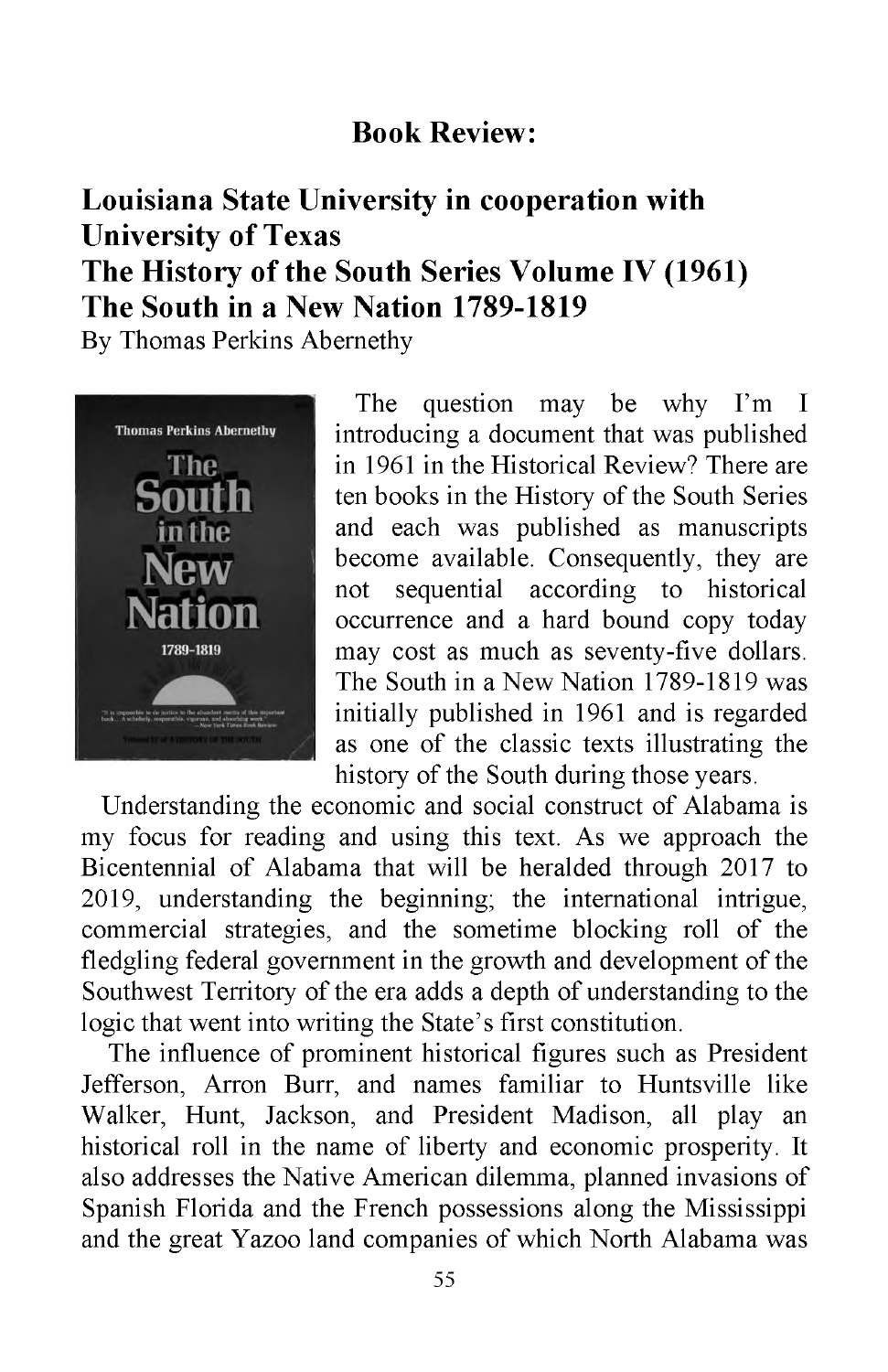a part. Each trial, each action, and each historical figure contributed to the growth of the territory, the state of Alabama and the culture that became uniquely Southern.

It is a great reference for understanding the South.

I will introduce other books of this series as we address the Bicentennial Era.

*Arley McCormick; Editor*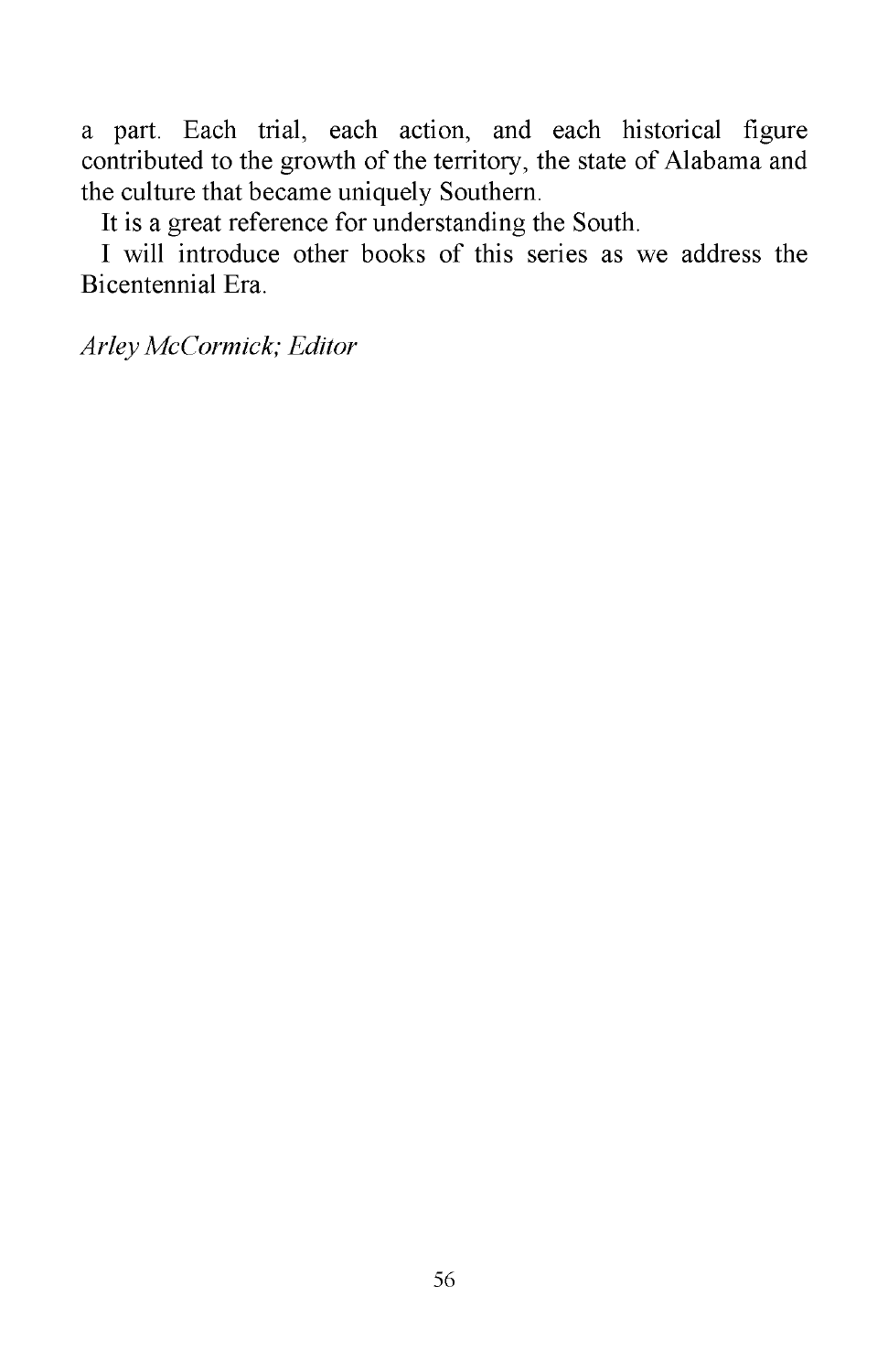#### **From the Editor:**

Our Review is indeed intended to reflect the understanding, perceptions, and frequently the opinion of authors that study characters and events affecting our community and thanks to our contributing authors the Historical Society's Review always captures the soul of the community we call home. Our authors illustrate noteworthy characters that form the foundation of our society and provide insight into the political and social fabric common to our community and state, and occasionally, the nation and the world.

Over two hundred years ago the war of 1812 had ended and Louisiana became a state ushering new energy from the federal government and capital investment in the Southwest Territory. Alabama pioneers, land speculators, and statesmen, were seeking recognition for an independent Territory in preparation toward becoming a state. And, the entire state will recognize their achievement during the Bicentennial being planned for 2017, 2018, and 2019. Madison County was represented by seven prominent citizens and Huntsville's Constitution Village became the center of attention when the Constitutional Convention was held here in1819.

One hundred years ago our military guarded the Mexican border to prevent a revolution from migrating into the United States, invaded Haiti to squelch European intervention, and Americans watched nations bleed on the battlefields of Europe for the first full year of WWI. On May 7, 1915 a German U-boat sank the Lusitania and 1,924 souls were lost including 114 Americans. With oceans isolating us from Europe and politicians encouraging diplomacy, Americans were aroused and began taking sides. Eventually, an armistice was signed but North Alabama lost over 100 of her own young men to the war while their families were struggling through a depression.

How did our community respond to these key events? Who were the characters that played a role and those that struggled just to live? Our challenge is to tell the story of our community, the individual trials and triumphs, using the milestones of yesterday as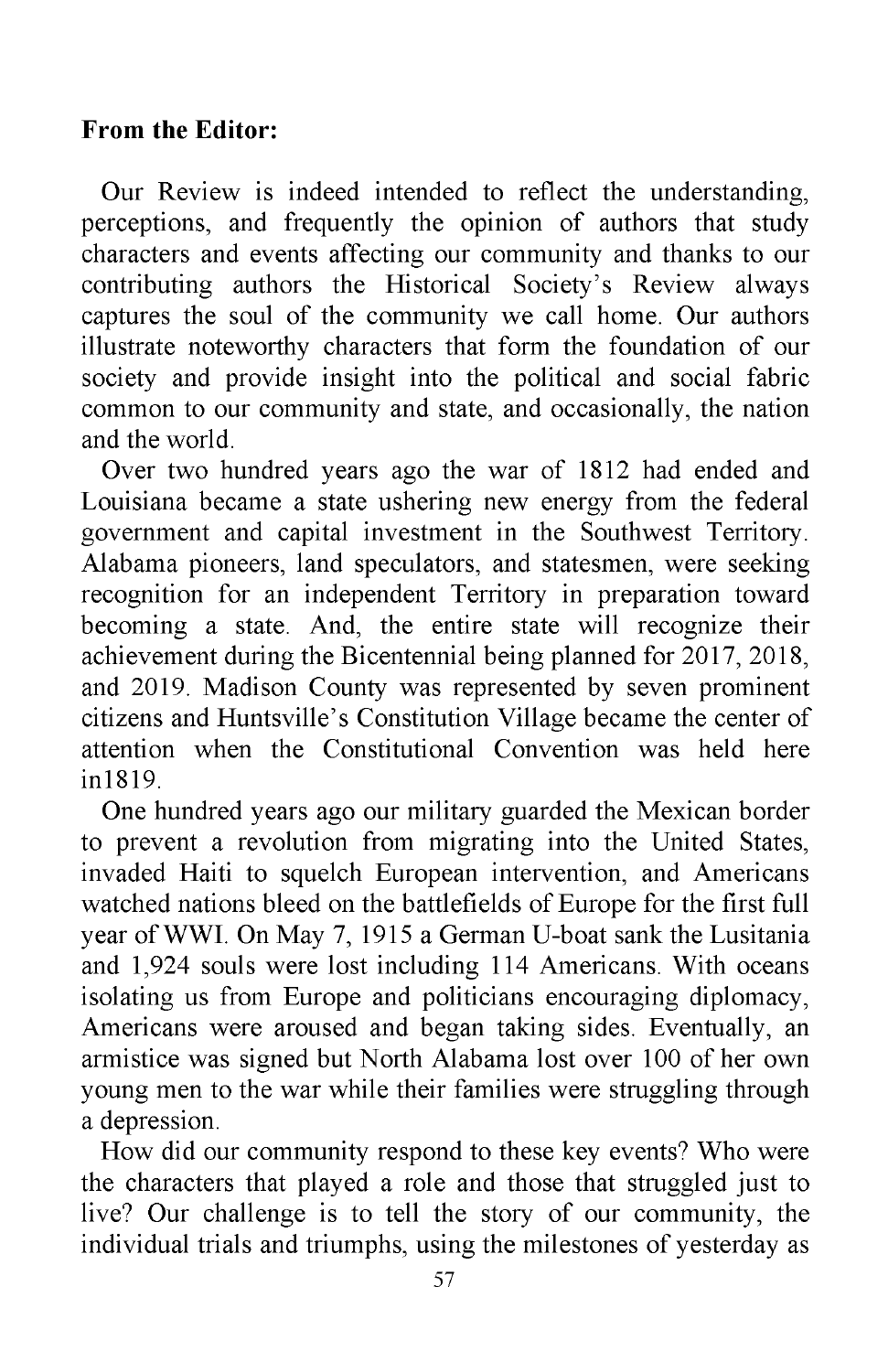a backdrop to illustrate the lives that influenced our social environment today.

I will never exclude an article with other historical references. I only encourage authors to consider illustrating the contributions of our community to these Bicentennial and Centennial events over the next few years. See the editorial policy on page 52.

The Editor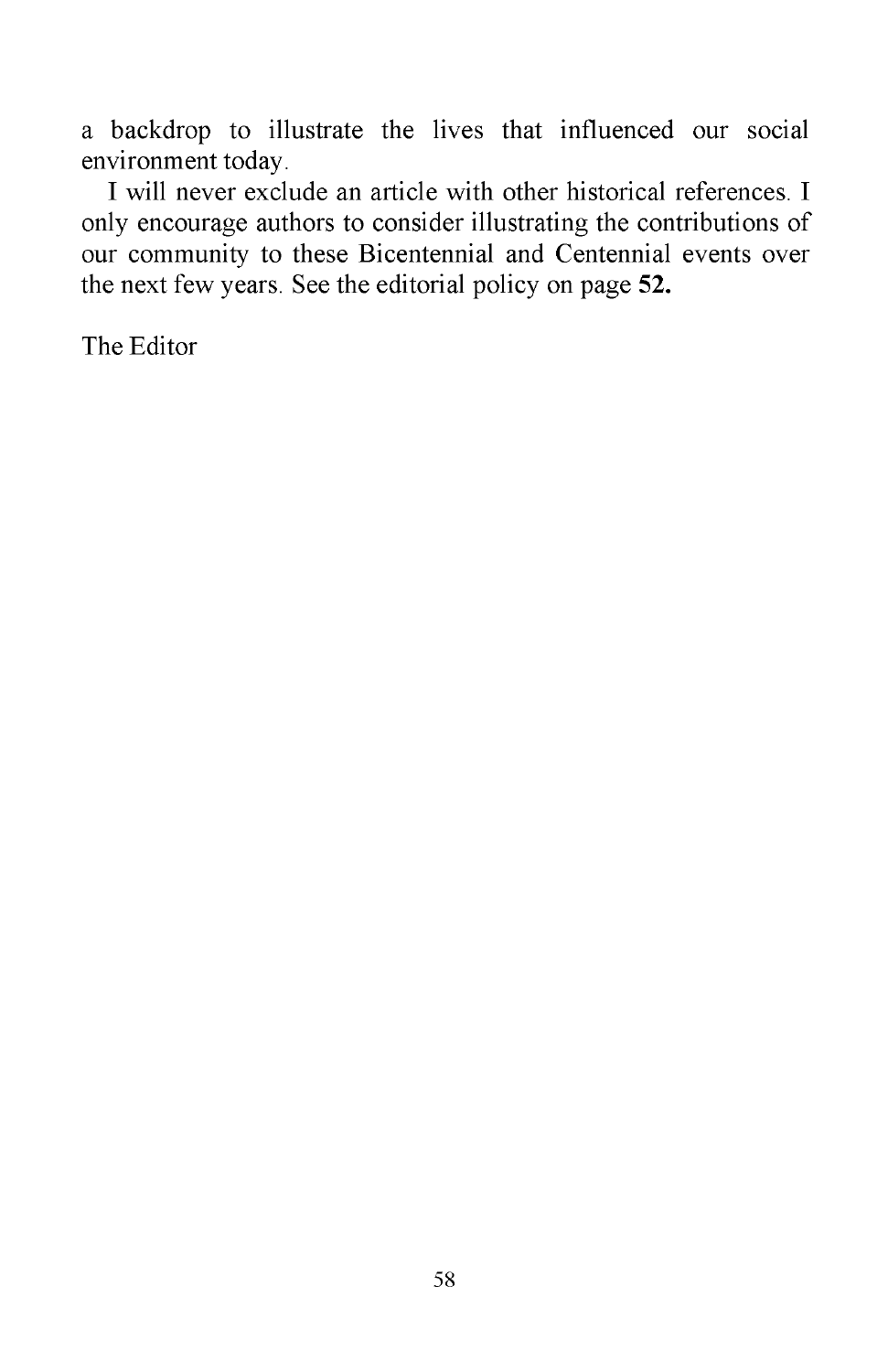## *The Huntsville Historical Review* **Editorial Policy**

*The Huntsville Historical Review,* a biyearly journal sponsored by the Huntsville-Madison County Historical Society, is the primary voice of the local history movement in northern Alabama. This journal reflects the richness and diversity of Madison County and North Alabama and this editor will endeavor to maintain the policy established by his predecessor with regard to the primary focus of the Review as well as material to be included in it. A casual examination of every community in the world reveals the character of its citizens and, if you listen and look closely, voices from the past and expectations for the future. Today is based upon our collective experience and the socialization of our ancestor's existence.

Although this publication focuses on local history, we cannot forget that what happens here has roots often connected by state, regional, national, and international events. In an effort to build on past traditions and continue the quality of our *Review,* an editorial policy will be implemented to guide contributors who wish to submit manuscripts, book reviews, or notes of historical significance to our community. The Historical Society wants you to submit articles for publication. Every effort will be made to assist you toward that goal.

You can contribute to our history through the *Huntsville Historical Review* .

#### **Manuscript Preparation and Submission**

Please submit an electronic copy of your article or book review to [arleymccormick@comcast.net](mailto:arleymccormick@comcast.net) or send a disk to:

> Huntsville-Madison County Historical Society Box 666 Huntsville, Alabama 35804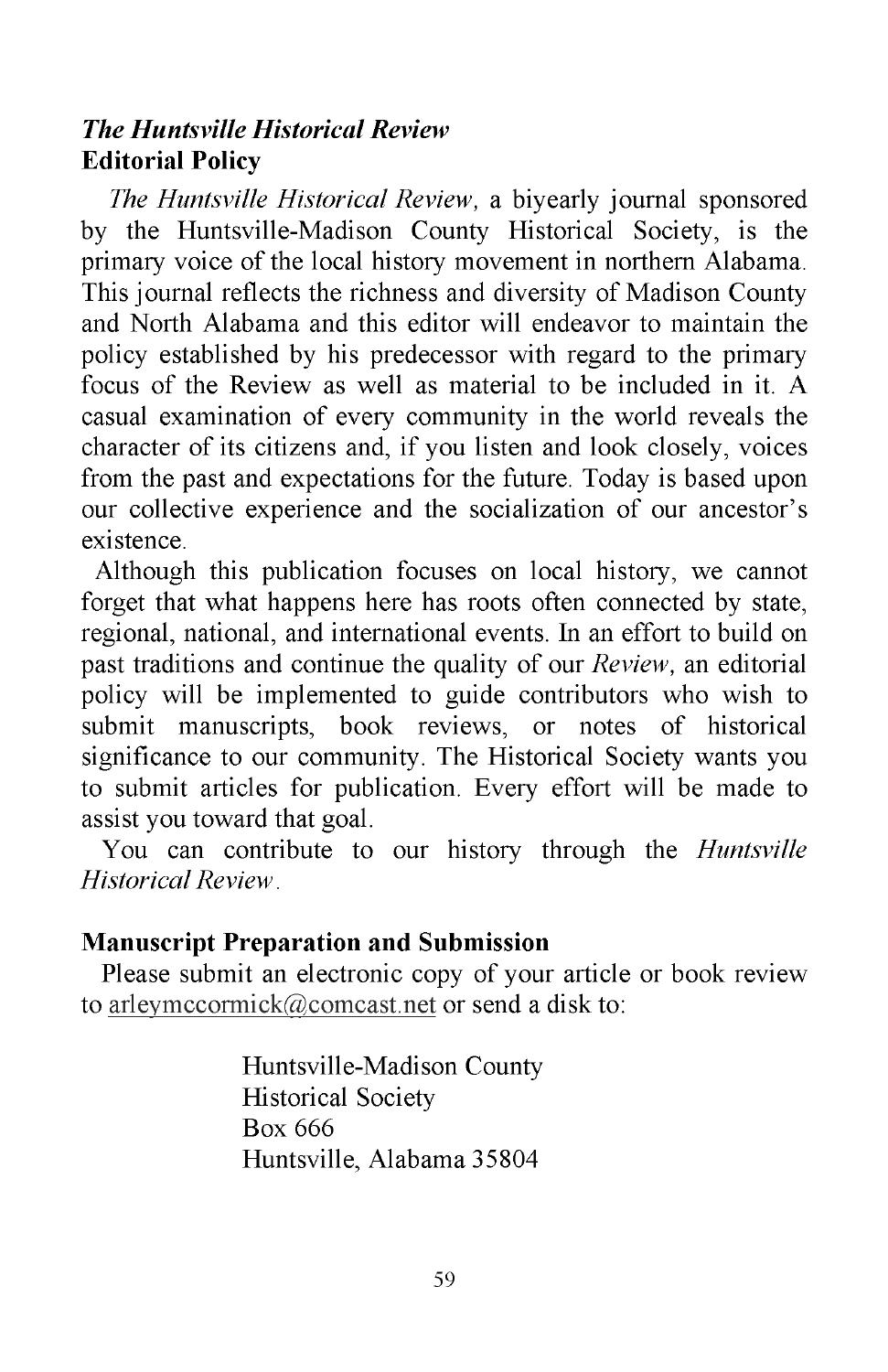# **Review Content and Style**

- In matters of form and style, a good guide is the fourteenth or fifteenth edition of *The Chicago Manual o f Style.*
- *•* If you choose to include footnotes the preferred citation method for full articles would be best.
- Manuscripts should be in 12-point font and in Times New Roman. Microsoft Word
- This is a guide and not intended to discourage the creative process nor constrain authors from contributing to the Review.

# **Book Review**

Please limit your book review to topics relevant to local, state, or southern history. A good review should clearly and concisely describe the nature, scope, and thesis of a book that would be relevant to Madison County history. Emphasis on local and regional history will be given in order to help readers expand and contextualize their knowledge. Your review should be helpful to the general reader interested in Madison County or North Alabama and here are some good rules to follow when writing a book review:

- Your first obligation in a book review is to explain the subject of the book and the author's central thesis or main points.
- Your second obligation is to evaluate how successfully the author has made his/her point. Is the author's argument reasonable, logical, and consistent?
- Your third obligation is to set the book into a broader context. If you can, place the book into a wider context by looking at broader issues.
- Your fourth obligation is to render a judgment on the value of the book as a contribution to historical scholarship.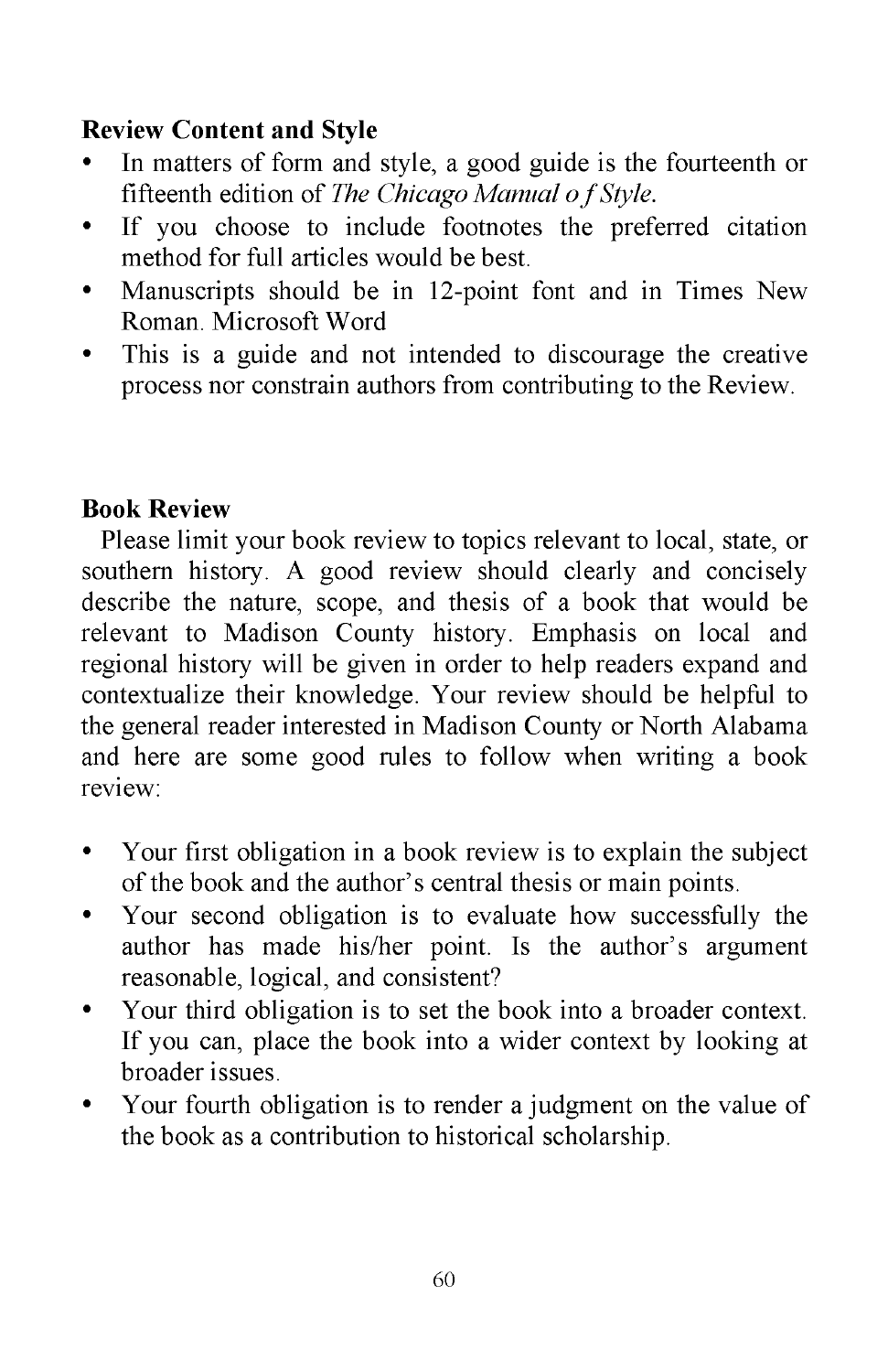#### **News and Notes Submissions**

Please keep your submissions limited to 250 words and please include contact information if you are making an inquiry or asking a question. The editor has the right to change or delete wording or information.

# **Little Reminders . . . Good Writing Rules**

- Write in the active voice.
- Write in the past tense.
- Cast your sentences in the positive

• Topic sentences should be clear and straightforward statements of what the paragraph is about. Every sentence in a paragraph should work to explain the topic sentence.

• Write in the third person.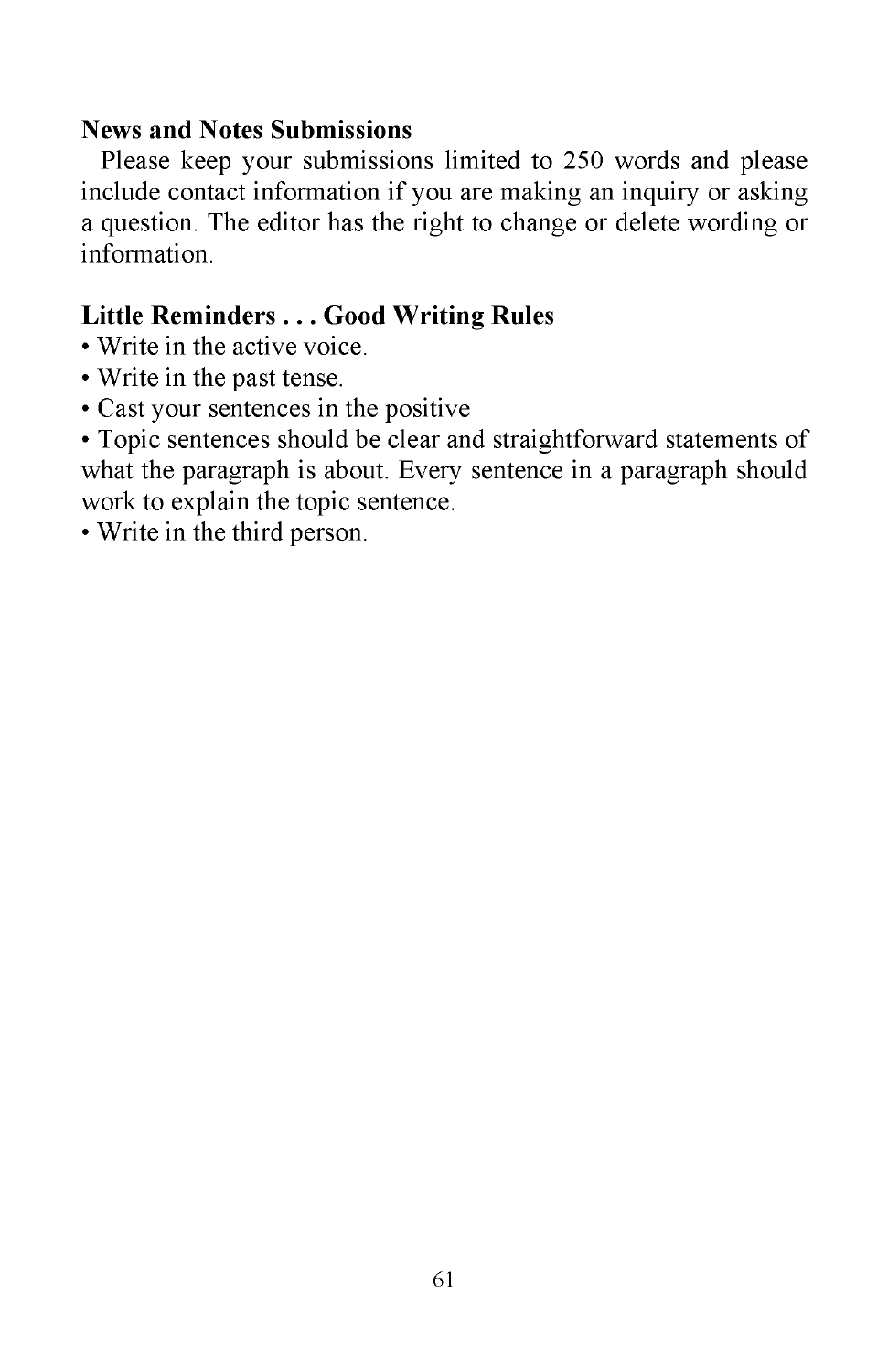# **Huntsville/Madison County Historical Society Board of Directors 2016**

**President:** John Allen, **Co-Vice-Presidents:** Jacque Reeves/Ron Bledsoe **Membership Vice President:** Bob Adams **Treasurer:** Wayne Smith, **Recording Secretary:** Sharon Lang, **Corresponding Secretary:** David Byers, **Publicity:** Mary Daniel, **Review Editor:** Arley McCormick

## **Board members:** eane Dayton,

- David Hitt,
- Carol Codori,
- Sam Tuminello,

#### **Past Presidents:**

- Joyce Smith,
- George Mahoney,
- Ron Bledsoe,
- Gary Wicks,
- Bob Adams,
- Jim Lee,
- Jacque Reeves